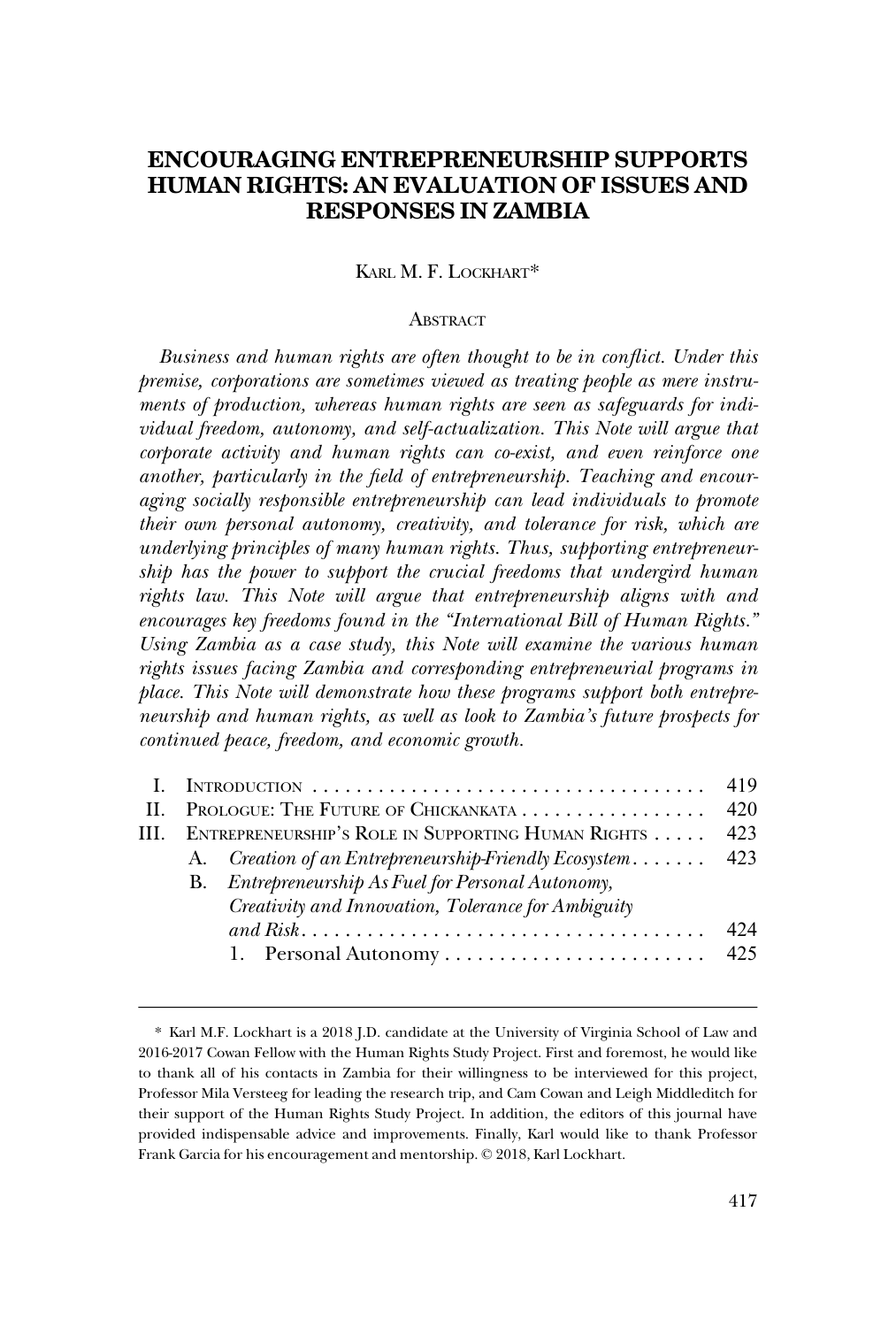|     |    | 2.<br>Creativity and Innovation                                                 | 426 |
|-----|----|---------------------------------------------------------------------------------|-----|
|     |    | 3.<br>Tolerance for Ambiguity and Risk                                          | 426 |
|     |    | Criticisms: Cross-Cultural Comparisons and<br>4.                                |     |
|     |    | Questions of Nature versus Nurture                                              | 426 |
|     | C. | Personal Autonomy, Creativity and Innovation, and                               |     |
|     |    | Tolerance for Ambiguity and Risk: Underpinnings                                 |     |
|     |    | of Human Rights                                                                 | 428 |
|     |    | Fundamental Human Rights<br>1.                                                  | 428 |
|     |    | a.                                                                              | 429 |
|     |    | Second Generation Rights<br>b.                                                  | 430 |
|     |    | 2.<br>Entrepreneurship and Values Central to                                    |     |
|     |    |                                                                                 | 431 |
|     |    | Nurturing Personal Autonomy: Freedom of<br>a.                                   |     |
|     |    | Movement and Right to Property                                                  | 431 |
|     |    | Supporting Creativity and Innovation: Free<br>$\mathbf{b}$ .                    |     |
|     |    | Thinking and                                                                    |     |
|     |    |                                                                                 | 432 |
|     |    | $Desire$ for Education $\ldots \ldots \ldots \ldots \ldots \ldots \ldots$<br>c. | 432 |
|     |    | Consequences of Entrepreneurship: Providing the<br>d.                           |     |
|     |    |                                                                                 | 432 |
|     |    | An Environment That Respects Human Rights<br>3.                                 |     |
|     |    |                                                                                 | 433 |
|     |    | The Virtuous $Cycle \ldots \ldots \ldots \ldots \ldots \ldots \ldots$<br>a.     | 433 |
|     |    | Conflicts and Proposed Solutions: The U.N. Global<br>$\mathbf{b}$ .             |     |
|     |    | Compact and the "Ruggie Principles"                                             | 434 |
| IV. |    | APPLICATION: ENTREPRENEURSHIP AND HUMAN RIGHTS ISSUES IN                        |     |
|     |    |                                                                                 | 438 |
|     | А. |                                                                                 | 438 |
|     | В. | Entrepreneurship in Zambia: Economic Background                                 | 440 |
|     |    | An (Exceedingly) Brief Economic History of<br>1.                                |     |
|     |    |                                                                                 | 440 |
|     |    | 2.<br>Current Economic Climate                                                  | 441 |
|     |    | Human Rights Issues in Zambia: BongoHive<br>3.                                  | 444 |
|     | C. | Human Rights Issues in Zambia and the Entrepreneurial                           |     |
|     |    |                                                                                 | 445 |
|     |    | 1.                                                                              | 446 |
|     |    | a.                                                                              | 446 |
|     |    | Public Sector and Non-Profit Responses<br>b.                                    | 447 |
|     |    | Human Rights Implicated and Their Foundational<br>c.                            |     |
|     |    | $Value \ldots \ldots \ldots \ldots \ldots$                                      | 448 |
|     |    | How BongoHive Supports that Value<br>d.                                         | 448 |
|     |    | A Copper-Dependent Economy.<br>2.                                               | 449 |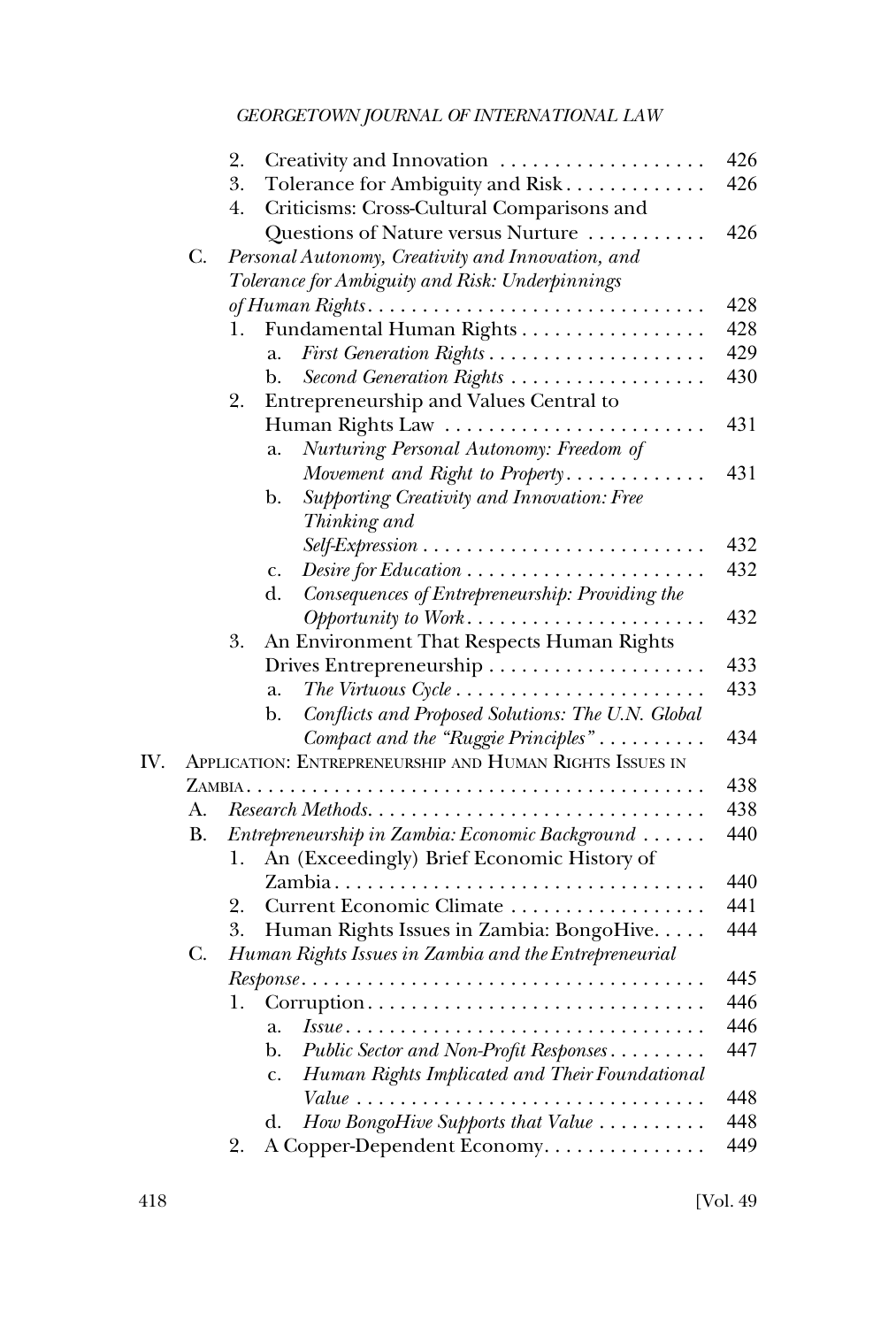<span id="page-2-0"></span>

| a.                                                     | 449 |  |
|--------------------------------------------------------|-----|--|
| Public Sector and Non-Profit Responses<br>b.           | 450 |  |
| c. Human Rights Implicated and Their Foundational      |     |  |
|                                                        | 451 |  |
| d. How BongoHive Supports that Value $\dots\dots\dots$ | 451 |  |
| Chinese and Other Foreign Investments<br>3.            | 452 |  |
| a.                                                     | 452 |  |
| Public Sector and Non-Profit Responses<br>b.           | 455 |  |
| c. Human Rights Implicated and Their Foundational      |     |  |
|                                                        | 456 |  |
| d. How BongoHive Supports that Value $\dots\dots\dots$ | 456 |  |
| V. FUTURE PROSPECTS FOR ZAMBIA, ENTREPRENEURSHIP,      |     |  |
|                                                        |     |  |

#### I. INTRODUCTION

Business and human rights are often thought to be in conflict.<sup>1</sup> Corporations are sometimes viewed as treating humans as mere instruments of production. On the other hand, human rights, which focuses on the individual, provides for freedom, autonomy, and self-actualization. This proposed dichotomy is often most striking when conversations turn to the economic development of low-income countries.<sup>2</sup>

However, the story does not end there. This Note will argue that corporate activity and human rights can co-exist, and even reinforce each other, especially in the field of entrepreneurship. Teaching and encouraging entrepreneurship leads individuals to promote their own personal autonomy, creativity, and tolerance for risk, all of which are underlying principles of many human rights.<sup>3</sup> Thus, supporting entrepreneurship often may implicitly support the crucial freedoms that undergird human rights law, provided that corporate social responsibility is seen as a key facet of entrepreneurship.

<sup>1.</sup> *See*, *e.g*., H.D. Vinod, Professor of Economics, Fordham University, "Common Ground in Promotion of Entrepreneurship and Human Rights" at Fordham University School of Arts and Sciences, School of Law, and School of Business Conference on Entrepreneurship and Human Rights (Aug. 1, 2005) ("Human rights advocates are viewed as left wing bleeding hearts and entrepreneurship advocates are viewed as right wing laissez faire apologists for the wealthy and the powerful. In fact, these ideological characterizations are false and misleading.").

<sup>2.</sup> *See, e.g*., JOHN RUGGIE, JUST BUSINESS: MULTINATIONAL CORPORATIONS AND HUMAN RIGHTS (2013); Surya Deva, *Human Rights Violations by Multinational Corporations and International Law: Where from Here?*, 19 Conn. J. Int'l L. 1 (2003); John Christopher Anderson, *Respecting Human Rights: Multinational Corporations Strike Out*, 2 U. Pa. J. Lab. & Emp. L. 463 (2000).

<sup>3.</sup> *See infra* Part III, particularly Part III.C.2.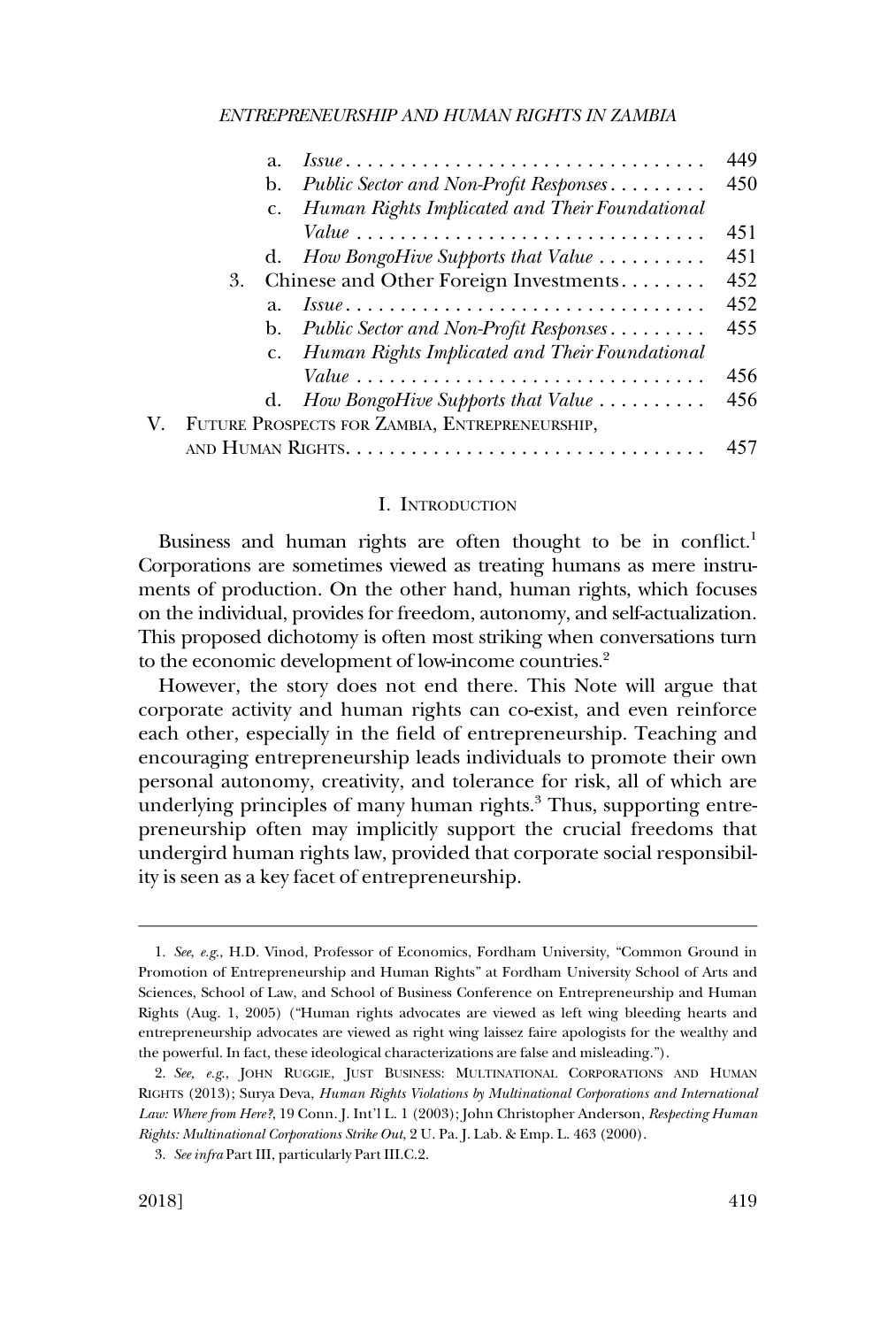<span id="page-3-0"></span>Part II will begin with a paradigmatic example of the conflict between business and human rights, drawn from the author's field experience in Zambia. Part III will present research on the values of entrepreneurship and argue that entrepreneurship aligns with and encourages key freedoms found in the "International Bill of Human Rights." This Note will then use Zambia as a case study to illustrate the framework. First, a brief introduction to the country of Zambia and the various human rights issues it faces will be provided. For each issue, entrepreneurial programs currently in place are discussed. Part IV will demonstrate how these programs may support both entrepreneurship and human rights. Finally, Part V of this Note will look to Zambia's future prospects for continued peace, freedom, and economic growth, although acknowledging continued tension.

# II. PROLOGUE: THE FUTURE OF CHICKANKATA<sup>4</sup>

Chickankata is a district in the Southern Province of Zambia, just a few hours' drive south of Lusaka, the capital. Its inhabitants are mostly subsistence farmers who grow maize,<sup>5</sup> as well as a few other crops, including soy beans and ground nuts. They also raise cattle, goats, and chickens. Extended families live together in dried-mud buildings with thatched roofs. While all a part of the same community, these families may live sizeable distances from each other to provide room for personal farming plots and communal areas to graze animals.

Of late, crisis has gripped the community. It was not until the early 2000s that community members were granted title to the land on which they live.<sup>6</sup> Even then, application was made in the name of the community.<sup>7</sup> Individuals did not receive physical certificates of title.<sup>8</sup> About four years ago, construction and development began on land

<sup>4.</sup> This section is based on the author's observations and interactions in Chickankata on Jan. 9, 2017, accompanied by Brigadier Siachitema, Lawyer, Women's Land and Property Rights Programme, Southern Africa Litigation Centre.

<sup>5.</sup> A small portion of crops grown are sold in order to purchase essentials that cannot be farmed, like clothing and soap. Subsistence farming was further described in an interview with Faith Adwoko Kalondawanga, Programme Manager, Social and Economic Development Programme, Jesuit Center for Theological Reflection.

*News Release: Zambia High Court Grants an Injunction In Favour of Displaced Community*, SOUTHERN 6. AFRICA LITIGATION CENTER (Oct. 5, 2017), [https://southernafricalitigationcentre.org/2017/10/05/](https://southernafricalitigationcentre.org/2017/10/05/news-release-zambia-high-court-grants-and-injunction-in-favour-of-displaced-community/)  [news-release-zambia-high-court-grants-and-injunction-in-favour-of-displaced-community/](https://southernafricalitigationcentre.org/2017/10/05/news-release-zambia-high-court-grants-and-injunction-in-favour-of-displaced-community/) [hereinafter *News Release*].

<sup>7.</sup> *Id*.

<sup>8.</sup> *Id*.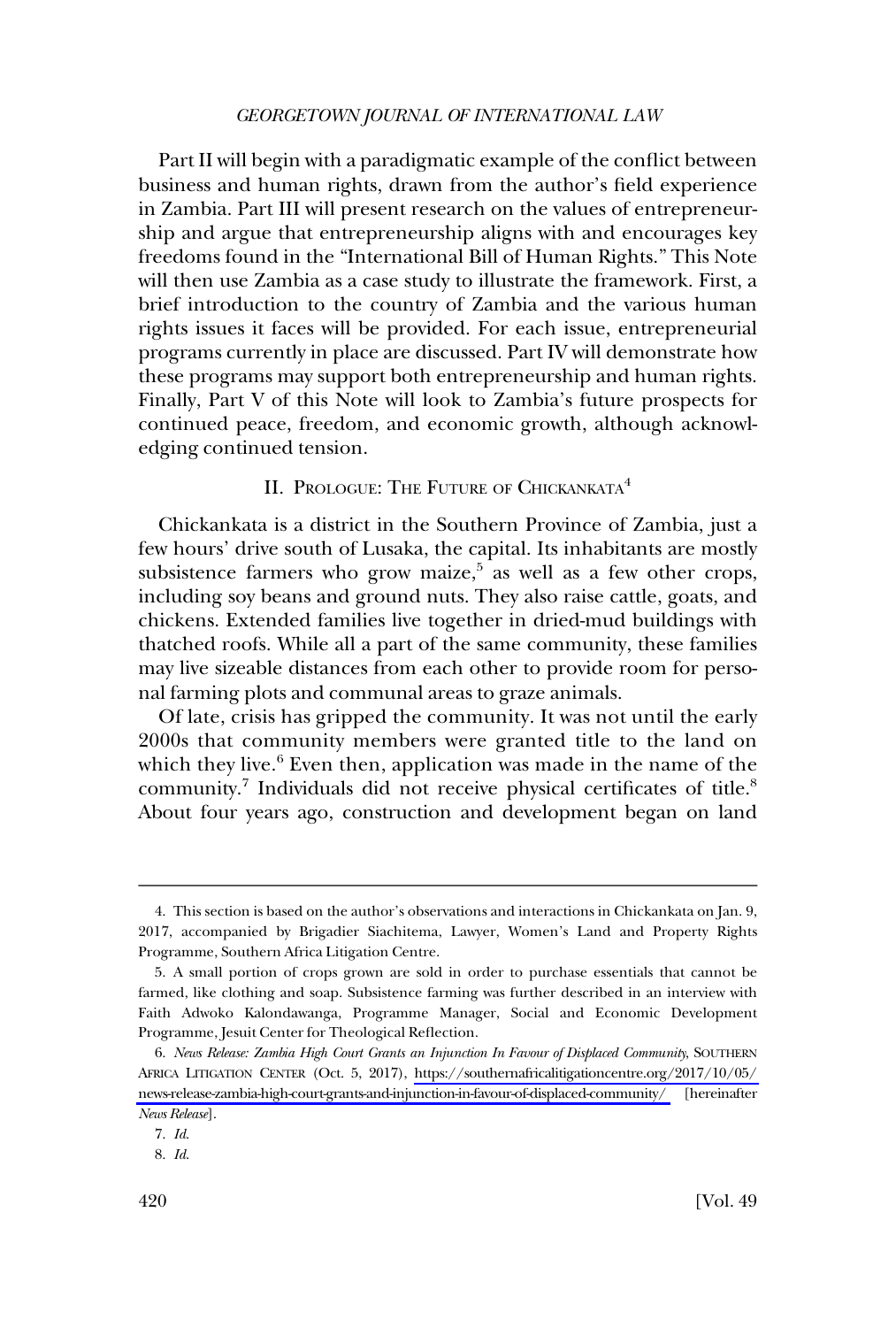owned by the community and used for animals to graze.<sup>9</sup> Speculation exists concerning whether the government is building a town for people to move into, which would ensure that the land they currently occupy is consolidated and sold to large-scale agribusinesses run by foreign investors.10 While this might provide employment for some members of the community, it will spell the end of animal grazing, farming, and other traditional ways of life practiced by Chickankata's inhabitants. $11$ 

Zambia Land Alliance, a land rights non-profit, filed suit on behalf of the people of Chickankata seeking an injunction, which has recently been granted.<sup>12</sup> Construction has continued, and boundary markers have been placed throughout the community, including next to farming land and residences.13 Heavy machinery has been used to level land, presumably for a road. In this process of leveling the land, tractors plowed through and destroyed the graves of deceased members of the community. Understandably, locals seek to end this construction or be relocated and compensated for their losses.<sup>14</sup>

Underlying the locals' strong sentiments is a desire to maintain their way of life. Each year, the locals plant crops before the rainy season begins.15 After the rainy season is over, the harvest commences, and the crops are stored to be used gradually until the next harvest. The cycle continues, as it has for generations.

In the case of Chickankata, the stereotypical "business" and "human rights" camps would have vastly different ways of viewing the issues at hand. Those in favor of liberalization and unfettered free trade might support the foreign corporations in their efforts to acquire land at the expense of subsistence farmers. Proponents of this business-based

<sup>9.</sup> *Id*.

<sup>10.</sup> Interview with Brigadier Siachitema, Lawyer, Women's Land and Property Rights Programme, Southern Africa Litigation Centre, in Lusaka, Zambia (Jan. 6, 9, 2017) [hereinafter Siachitema Interview].

<sup>11.</sup> *Id*.

<sup>12.</sup> *News Release*, *supra* note 6.

<sup>13.</sup> These markers take the form of cylindrical cement pylons that have been placed in the ground, the tops of which are visible at surface level. The inhabitants of Chickankata refer to these "beacons."

<sup>14.</sup> According to its inhabitants, the land across the main road from Chickankata has been transformed into a nickel mine within the last ten or fifteen years. However, those who lived there were compensated for their loss by the nickel mining company and were able to relocate elsewhere.

<sup>15.</sup> The villagers note that climate change has had real effects on their lives: the rainy season has been getting much shorter and starting later. It used to begin in October, but now it does not start until December.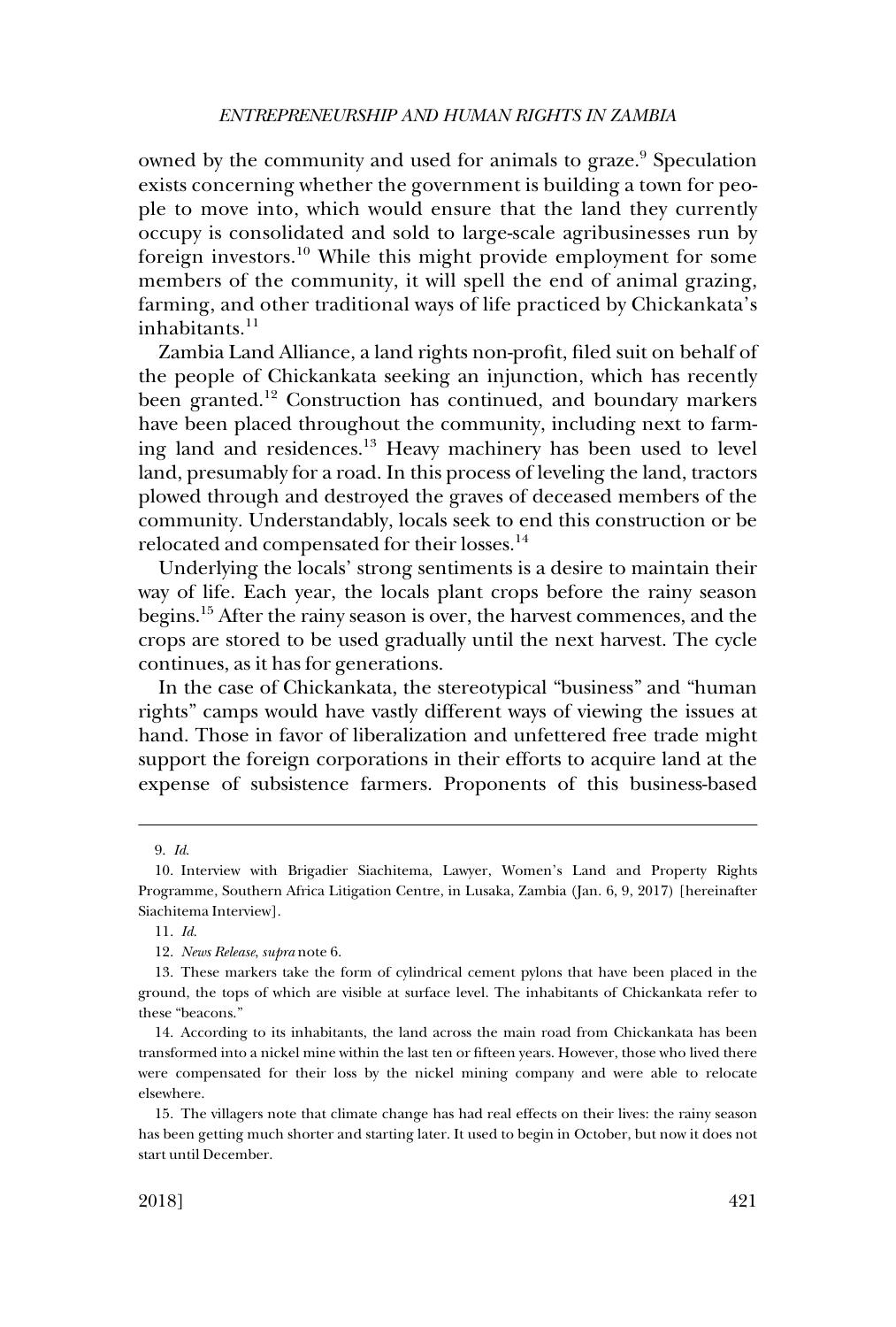model of development might say that the farmers' way of life is ultimately doomed due to globalization and climate change. Although some of the farmers will be forced to leave rural areas and move to cities, large-scale agribusiness creates more efficient food production, which will be better for everyone in the long run. These agribusinesses will also create jobs for those who have been displaced and pay them regular wages, which creates a more stable livelihood than one based on bartering and the tyranny of inconsistent weather patterns. Ultimately, the free trade apologists say, the people of Chickankata will be better off, as they will attain a higher standard of living.

Alternatively, a caricatured view of human rights activists would see the farmers' way of life as a near-sacred expression of the human experience that should be preserved. Regardless of costs it might impose, protecting this way of life is of the utmost importance. Traditions should continue, and any sort of aid effort should go to improving farmers' livelihoods in ways that complement rather than uproot them. Businesses forcing change on others should be opposed and stopped.

As the above example regarding Chickankata attempts to illustrate, society's economic development is sometimes seen to conflict with a full pursuit of human rights.<sup>16</sup> Law's role is to mediate between these opposing forces and to strike the proper balance between individual freedoms and a safe and thriving society.17 By assigning legal title to the land, the law creates privileges for those who own it. In general, human rights law focuses on the individual and what he or she is entitled to and protected against. However, individual autonomy must be limited in some cases for the greater good of society, and human rights law is cognizant of this tension—a tension that is a least to a degree present in Chickankata.18 But as the next Part will describe, business and human rights do not always conflict with each other. In fact, the principles that undergird human rights law are the same values that are supported by entrepreneurship, and thus—in some settings—corporate objectives can further the goals human rights law seeks to champion.

<sup>16.</sup> Andrew Phang, *Security of Contract and the Pursuit of Fairness*. 2000 JCL LEXIS 15, 34 (2000); *see also id*. at 35 ("[T]o the extent that it permits creativity and entrepreneurship, individual freedom is a necessary part of economic development.").

<sup>17.</sup> *See generally*, *e.g*., HENRY M. HART, JR. & ALBERT M. SACKS, THE LEGAL PROCESS: BASIC PROBLEMS IN THE MAKING AND APPLICATIONS OF LAW 8 (1958) ("The group has something to say to the individual which bears on the decision he makes.").

<sup>18.</sup> *See infra* Part II.C.3.b.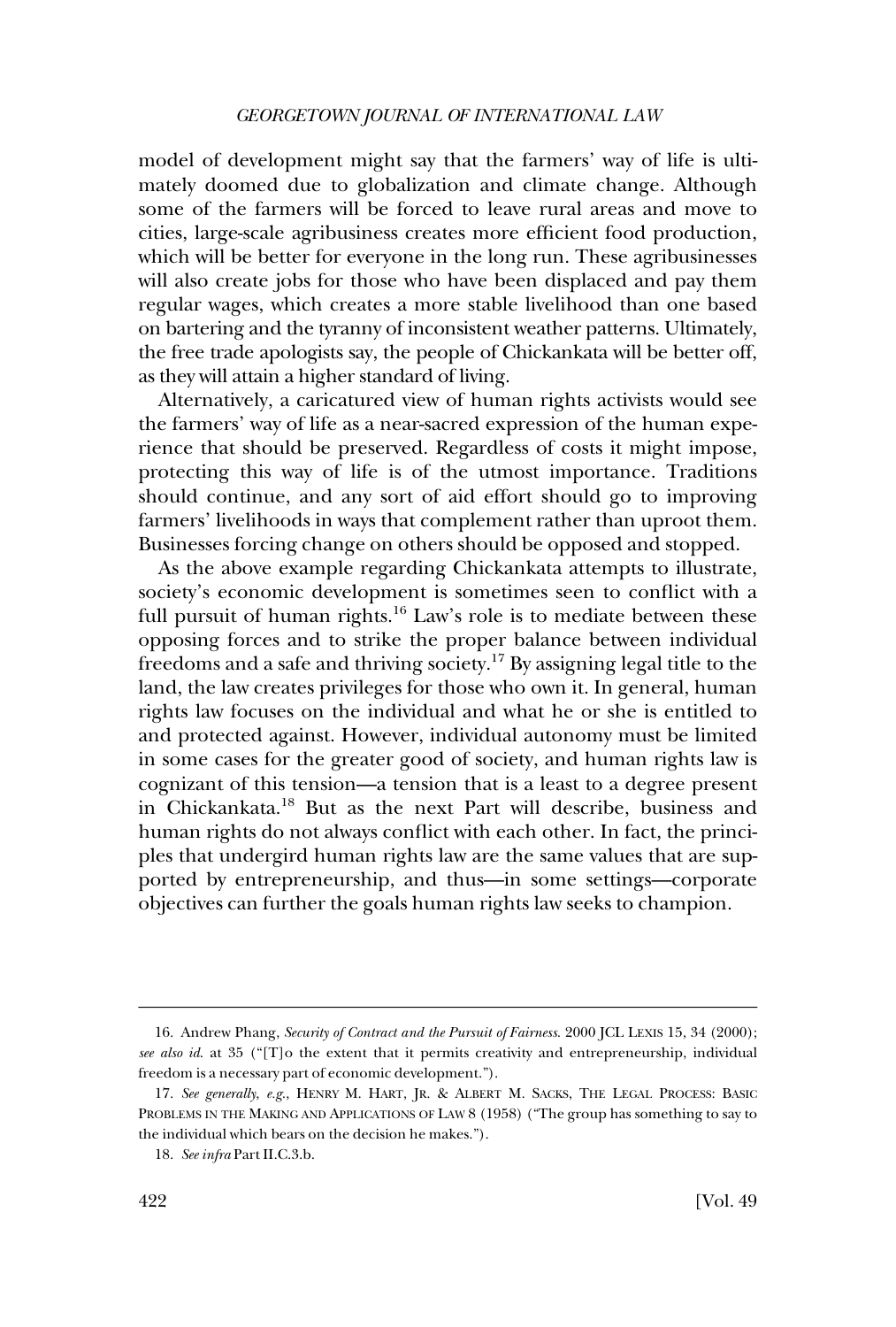#### *ENTREPRENEURSHIP AND HUMAN RIGHTS IN ZAMBIA*

# III. ENTREPRENEURSHIP'S ROLE IN SUPPORTING HUMAN RIGHTS

<span id="page-6-0"></span>The following section will detail the value systems that undergird entrepreneurial thinking and human rights law, as well as demonstrate the considerable level of overlap. This encourages entrepreneurship—provided that corporate social responsibility is seen as an integral value—and should lead to a flourishing of human rights.

#### A. *Creation of an Entrepreneurship-Friendly Ecosystem*

Before describing the values that undergird both entrepreneurship and human rights law, it is important to understand what "encouraging entrepreneurship" means, especially if encouraging entrepreneurship ultimately supports human rights. Although there is no one process or method that produces entrepreneurs, "successful entrepreneurship development depends on sound business culture, education, skills and capital availability. . . ."19 In particular, "business incubators, venture capital funds, and business development support programs" are crucial to entrepreneurial development.<sup>20</sup>

These programs, run by business incubators or entrepreneurship hubs, usually involve three main stages. $^{21}$  In the "Ideas Stage," individuals and small groups with business ideas (or current businesses that want to take on new projects) can participate in various training and educational programs that are designed to help these pre-entrepreneurs think critically about their business plans.<sup>22</sup> Those that succeed in these programs can then apply for a selective program that provides more intensive support and mentoring—the "Breakthrough Stage."<sup>23</sup> Finally, the very best businesses from the "Breakthrough Stage" receive complete business services, including legal, financial, and networking assistance for free for a set period, often in exchange for a portion of the company's equity.24 At this point, the "Growth Stage," the incubator has empowered full-fledged entrepreneurs to run small but quicklygrowing companies that are poised for success.25

<sup>19.</sup> Winfred Agbeibor, Jr., *Pro-Poor Economic Growth: Role of Small and Medium Sized Enterprises*, 17 J. ASIAN ECON. 35, 38 (2006).

<sup>20.</sup> *Id*.

<sup>21.</sup> *Id*.

<sup>22.</sup> *Id*. at 39.

<sup>23.</sup> *Id*.

<sup>24.</sup> *Id*.

<sup>25.</sup> *Id*.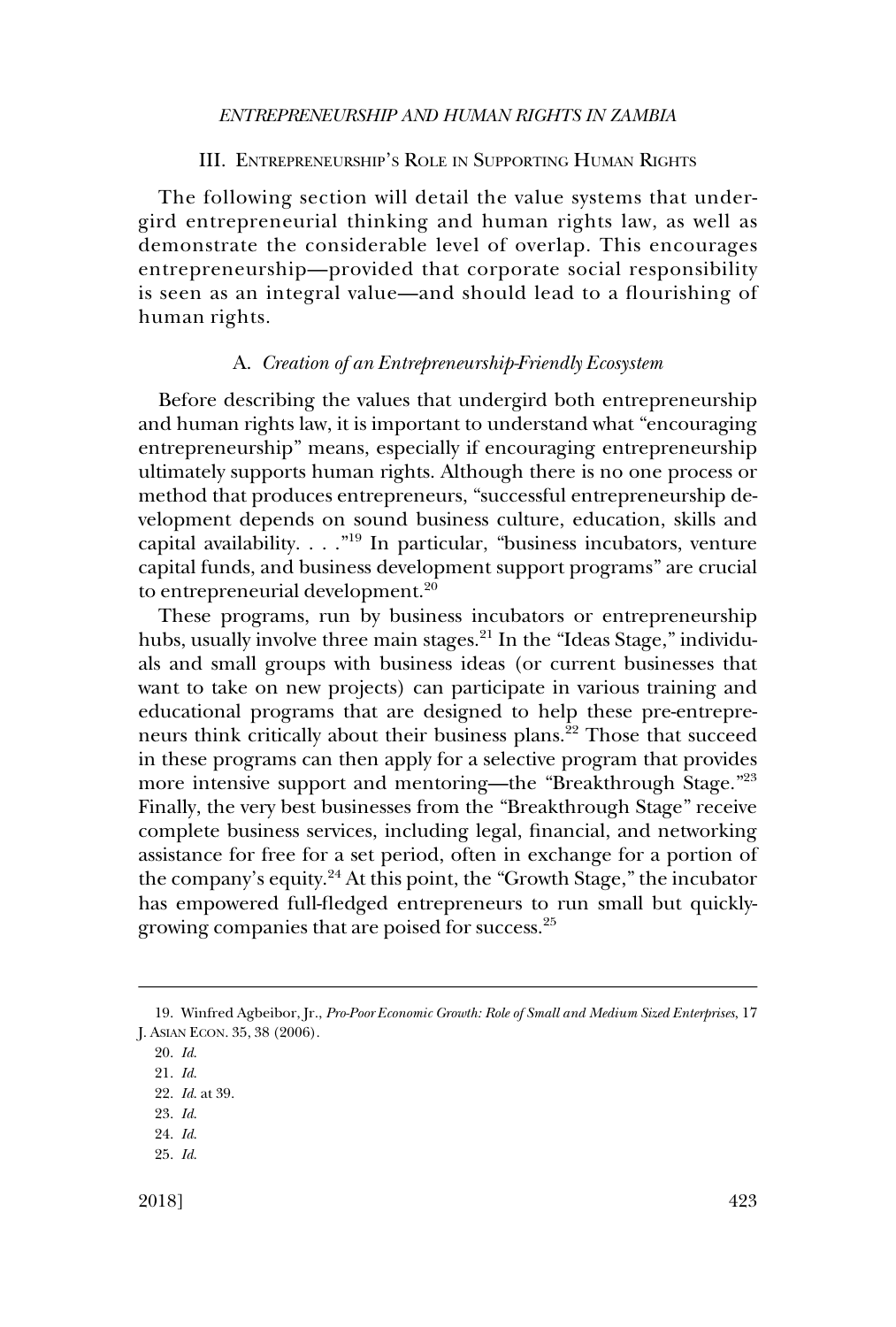<span id="page-7-0"></span>How does this support human rights? To start, many incubators encourage company founders to be social entrepreneurs. Social entrepreneurs are those who look for a "double bottom line"—both a financial return but also a return in terms of positive effects on the community.26 These founder-CEOs "view[] business as an agent for social change"<sup>27</sup> by ensuring that their practices contribute to holistic, sustainable economic growth. In other words, they are willing to sacrifice a degree of profits to ensure that people (and the environment) are put first. So even for those individuals that only participate in business educational programs, the concepts that are central to entrepreneurial training support values that underlie key human rights.

Unfortunately, most developing countries do not have start-up incubators, venture capital funds, or training programs for entrepreneurs.<sup>28</sup> Without these facilities in place, entrepreneurial values—and, by extension, those connected to human rights—are not fostered to the extent that they could be were these facilities to exist. The following sections of this Note will elaborate on these values and their linkages to human rights.

# B. *Entrepreneurship As Fuel for Personal Autonomy, Creativity and Innovation, Tolerance for Ambiguity and Risk*

Multiple studies document the values central to entrepreneurship, both in business and psychological literature.<sup>29</sup> A full review is unnecessary here, but even a somewhat perfunctory look will draw out multiple necessary ingredients in the entrepreneurial mindset. One important study which amalgamated the findings of several others describes fourteen key characteristics of successful entrepreneurs.<sup>30</sup> Another study

<sup>26.</sup> Social entrepreneurship involves a for-profit or non-profit organization that seeks to transform the living conditions of a disadvantaged societal group by developing for them a sustainable commercial enterprise; it is different from a normal business in that it has a social objective, but it is also not a charity in that it does not seek to better others through grants and donations. Barbara K. Bucholtz, *Doing Well by Doing Good and Vice Versa: Self-Sustaining NGO/ Nonprofit Organizations* 17 J.L. & POL'Y 403, 439 (2009).

<sup>27.</sup> Vinod, *supra* note 1, at 2.

<sup>28.</sup> Agbeibor, *supra* note 19, at 38.

<sup>29.</sup> *See generally* studies cited Part III.B.

<sup>30.</sup> Jeffery A. Timmons, *Characteristics and Role Demands of Entrepreneurship*, 3 AM. J. SMALL BUS. 5, 7-11 (1978) (the characteristics were drive and energy, self-confidence, long term involvement, money as measure, persistent problem solving, goal setting, moderate risk taking, dealing with failure, use of feedback, taking initiative and seeking personal responsibility, use of resources, competing against self-imposed standards, internal locus of control, and tolerance for ambiguity and uncertainty).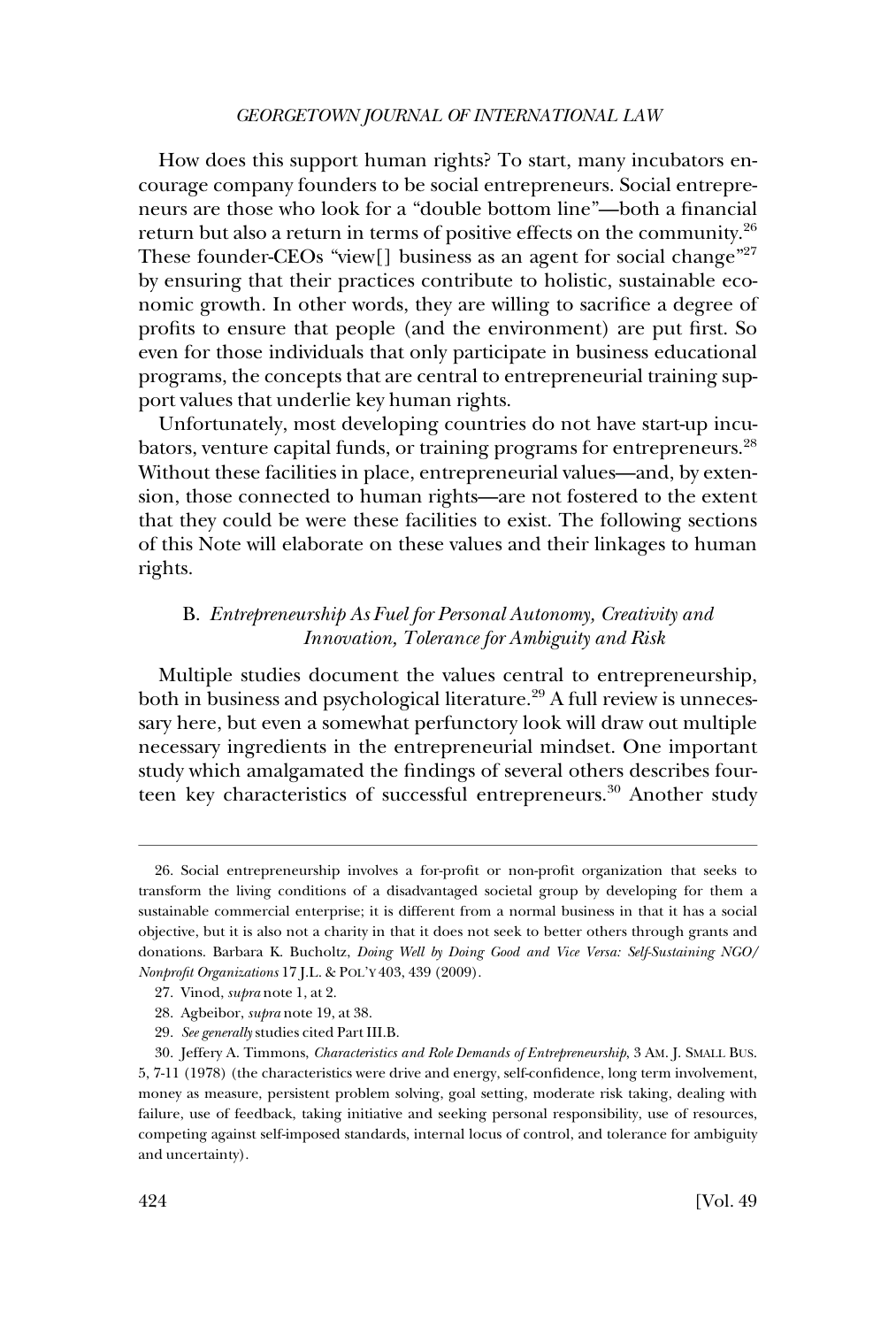<span id="page-8-0"></span>lists eight attributes;<sup>31</sup> and others list both fewer,<sup>32</sup> as well as many more.<sup>33</sup> This Note will seek to synthesize the numerous descriptions in the literature to three key values shared by entrepreneurs: personal autonomy, creativity and innovation, and a tolerance for ambiguity and risk. In turn, this set of values underlies key human rights. Therefore, by encouraging entrepreneurship—and implicitly its underlying values—it is possible to foster human rights.

# 1. Personal Autonomy

Personal autonomy is a catch-all term this Note will employ to encompass the ideas of independence, self-empowerment, and confidence in the ability of one's actions to affect change in the world. Entrepreneurs "tend to believe strongly in themselves and their abilities to achieve the goals they set."34 Furthermore, they feel the "necessity of having one's own independent space to make decisions and choices."<sup>35</sup> Though at the extreme this can tend towards a highly individualistic mindset,<sup>36</sup> an entrepreneur's belief that her own personal choices can lead to success is what enables her to take action and remain persistent in the face of adversity to achieve set goals.<sup>37</sup> Numerous studies cite personal autonomy or some variation of this trait as a central value of entrepreneurship.38

<sup>31.</sup> Serena Cubico et al., *Describing the Entrepreneurial Profile: The Entrepreneurial Aptitude Test (TAI)*, 11 INT'L. J. ENTREPRENEURSHIP & SMALL BUS. 424, 428 (2010).

<sup>32.</sup> Stephen L. Mueller & Anisya S. Thomas, *Culture and Entrepreneurial Potential: A Nine Country Study of Locus of Control and Innovativeness*. 16 J. BUS. VENTURING 51, 53 (2000) (two key characteristics).

<sup>33.</sup> James W. Carland et al., *Differentiating Entrepreneurs from Small Business Owners: A Conceptualization*, 9 ACAD. MGMT. REV. 354, 356 (1984) (surveying prior studies and finding over twenty descriptions).

<sup>34.</sup> Timmons, *supra* note 30, at 7.

<sup>35.</sup> Cubico et al., *supra* note 31, at 428.

<sup>36.</sup> Jay E. Janovics & Neil D. Christiansen, *Profiling New Business Development: Personality Correlates of Successful Ideation and Implementation*, 31 SOC. BEHAV. & PERSONALITY 71, 79 (2003); Rita Gunther McGrath et al., *Elitists, Risk-Takers, and Rugged Individualists? An Exploratory Analysis of Cultural Differences Between Entrepreneurs and Non-Entrepreneurs*, 7 J. BUS. VENTURING 115, 128-29 (1992); *see also id*. at 123 (describing a thirteen-nation study with over 3,000 responses).

<sup>37.</sup> Janovics & Christiansen, *supra* note 36, at 79; Peter B. Robinson et al., *An Attitude Approach to the Prediction of Entrepreneurship*, 15 ENTREPRENEURSHIP: THEORY & PRAC. 13, 23-24 (1991).

<sup>38.</sup> *See* David C. McClelland, *Characteristics of Successful Entrepreneurs*, 21 J. CREATIVE BEHAV. 219, 224 (1987); Mueller & Thomas, *supra* note 32, at 55-57; Cubico et al., *supra* note 31, at 428; Carland et al., *supra* note 33, at 356; Robinson et al., *supra* note 37, at 23-24.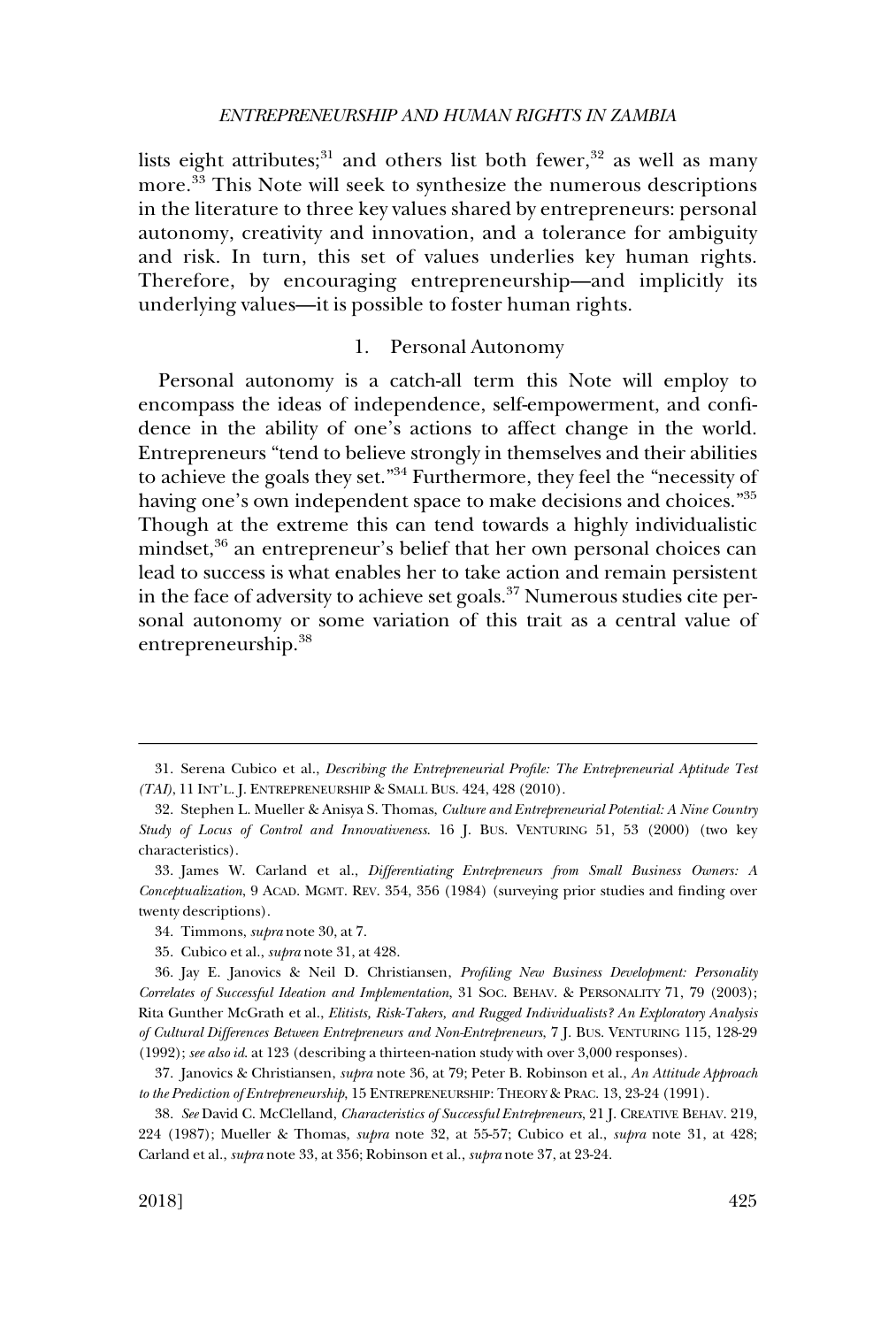#### 2. Creativity and Innovation

<span id="page-9-0"></span>The second tenet central to entrepreneurship, and arguably even more important than personal autonomy, is creativity and innovation. Entrepreneurs are curious and enjoy coming up with new ideas.39 They incorporate feedback from others on their ideas to improve them, $40$ and they think divergently—meaning that they can harmonize dissimilar concepts in an inventive manner.<sup>41</sup> A preference for creativity and innovation is a core principle of entrepreneurial thinking, as many studies show.<sup>42</sup>

# 3. Tolerance for Ambiguity and Risk

The word "entrepreneur" comes from a French verb which means, among other things, "to adventure."<sup>43</sup> Entrepreneurs are adventurers and have a high tolerance for both risk and ambiguity. They are flexible and adaptable to whatever comes their way.<sup>44</sup> In pursuit of their longterm goals, entrepreneurs realize that calculated risks are essential to achieving success.45 The literature fully supports this view that entrepreneurs have a high tolerance for ambiguity and risk.46

# 4. Criticisms: Cross-Cultural Comparisons and Questions of Nature versus Nurture

At least two major criticisms may be lodged against this description of core entrepreneurial values. First, some may argue that entrepreneurship may vary across cultures, and because most studies have taken place in Western nations, these key tenets may only apply in that context. To this criticism, three of the studies cited above took place cross-culturally, and all found entrepreneurs' values consistent with those surveyed in other research. $47$  For instance, entrepreneurs

<sup>39.</sup> Cubico et al., *supra* note 31, at 428; Janovics & Christiansen, *supra* note 36, at 79.

<sup>40.</sup> Timmons, *supra* note 30, at 9.

<sup>41.</sup> Janovics & Christiansen, *supra* note 36, at 79.

<sup>42.</sup> *See* Carland et al., *supra* note 33, at 356-57; Mueller & Thomas, *supra* note 32, at 57-58; Robinson et al., *supra* note 37, at 23-24.

<sup>43.</sup> James W. Carland et al., *"Who is an Entrepreneur?" is a Question Worth Asking*, 12 AM. J. SMALL BUS. 33 (1988).

<sup>44.</sup> Cubico et al., *supra* note 31, at 428.

<sup>45.</sup> Timmons, *supra* note 30, at 9.

<sup>46.</sup> *See* McGrath et al., *supra* note 36, at 129-30; Carland et al., *supra* note 33, at 356; John A. Hornaday & John Aboud, *Characteristics of Successful Entrepreneurs*, 24 PERS. PSYCHOL. 141, 148 (1971).

<sup>47.</sup> Mueller & Thomas, *supra* note 32, at 55; *see, e.g*., McClelland, *supra* note 38; McGrath et al., *supra* note 36, at 128-29.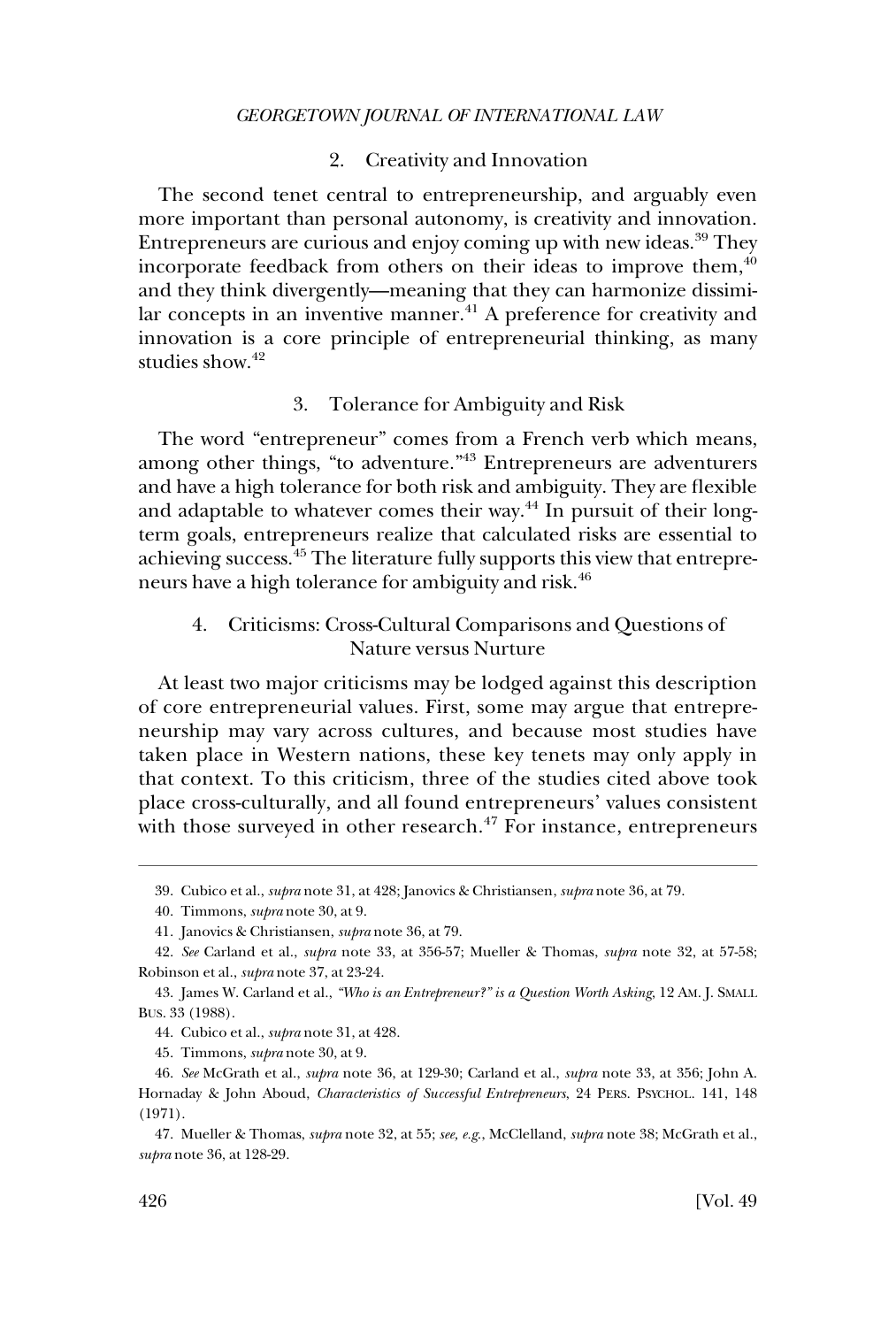in India, Malawi, and Ecuador all displayed a preference for initiative and assertiveness—clear examples of personal autonomy referenced earlier.<sup>48</sup> Another study surveyed over 3,000 entrepreneurs in thirteen countries and found marked similarities.<sup>49</sup> While this research does not prove that these characteristics are always consistent across cultures, it does bolster the argument that there are some traits that are nearly ubiquitous.

A second criticism is perhaps more poignant. The debate centers on whether these values are inherent or if they can be taught and developed through participating in an entrepreneurial ecosystem.50 At the risk of simplifying, this is a question of nature versus nurture. It is true that successful entrepreneurs display certain traits and that those looking to invest seek out business owners with these characteristics.<sup>51</sup> But this does not exclude the possibility that these traits can also be learned in the right environment.<sup>52</sup> As one commentator noted, "[s]ome entrepreneurial characteristics can be developed," describing how those who successfully launch new ventures at a young age will build a set of skills as they continue innovating in future, more complex endeavors.<sup>53</sup>

In short, evidence points to the fact that these "characteristics" *can*  be learned, given the right environment. In that sense, they may not be true characteristics, but rather values that entrepreneurs aspire to. A start-up incubator or class for small businesses can impart the concepts of personal autonomy, creativity and innovation, and tolerance for risk and ambiguity to participants, who in turn, will recognize these values as beneficial to their entrepreneurial activity. Over time, these values will become central to who they are as entrepreneurs—but also, as people in society. As the next sections will show, these fundamental values of entrepreneurship support essential human rights.

<sup>48.</sup> McClelland, *supra* note 38, at 225.

<sup>49.</sup> McGrath et al., *supra* note 36, at 123.

<sup>50.</sup> *Id*. at 132. Some have questioned whether this dichotomy is even posing the right question. *See* Carland et al., *supra* note 43, at 35 ("Researchers who are caught up in a debate between 'trait' or 'behavioral' schools . . . have lost the directional thrust first provided by the concept of entrepreneurship. The definitional issue is simply an intermediary step in pursuing the question of 'why.'").

<sup>51.</sup> Timmons, *supra* note 30, at 6 (describing how venture capitalists look for entrepreneurial characteristics in the founders of companies in which they chose to invest).

<sup>52.</sup> Robinson et al., *supra* note 37, at 15.

<sup>53.</sup> Timmons, *supra* note 30, at 6.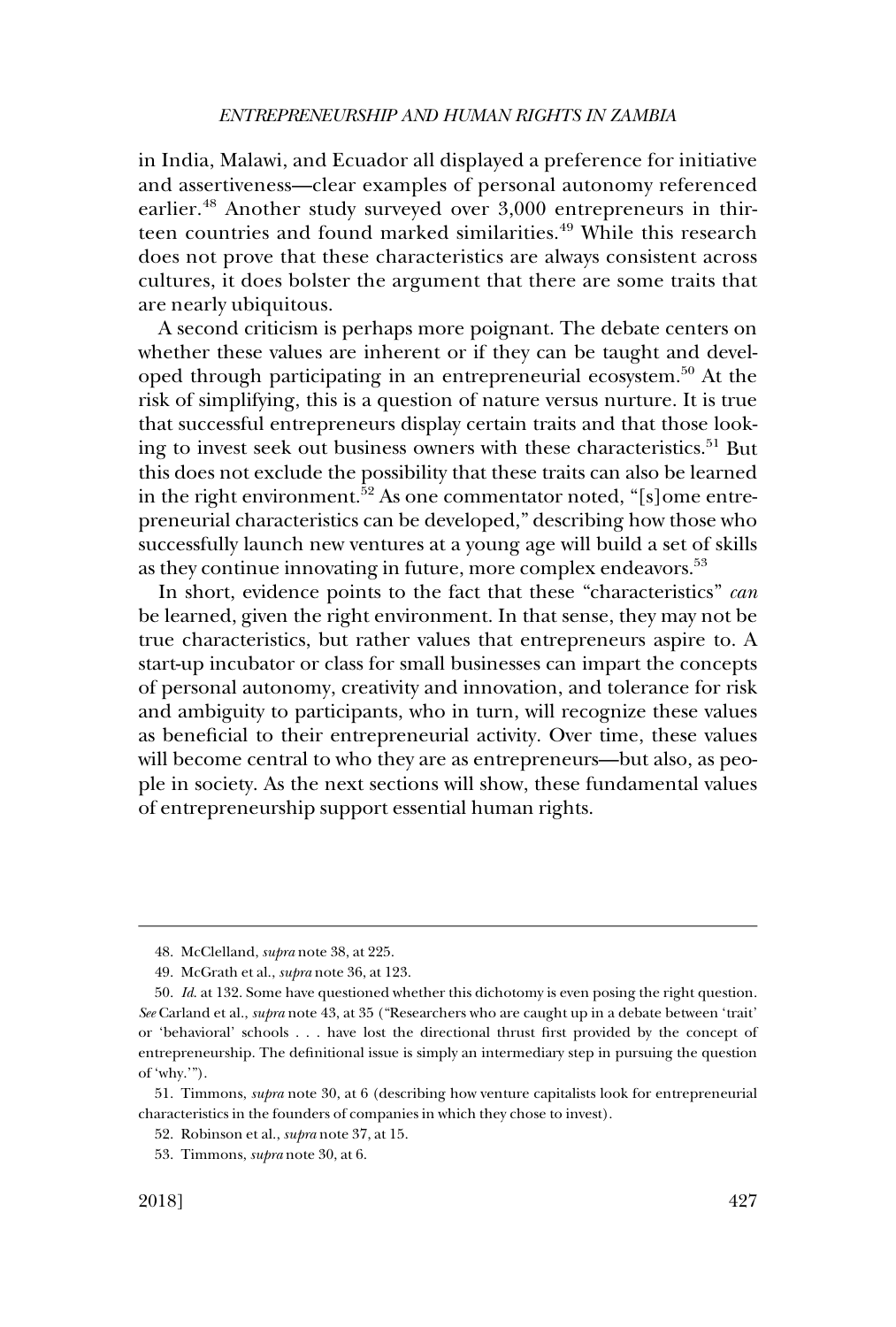# <span id="page-11-0"></span>C. *Personal Autonomy, Creativity and Innovation, and Tolerance for Ambiguity and Risk: Underpinnings of Human Rights*

Although Part II described the values associated with entrepreneurship, it has yet to be shown how these values are linked to supporting human rights. The following section will enumerate several crucial human rights found in international law and show how these rights are supported by the principles of entrepreneurship.

#### 1. Fundamental Human Rights

There is no one list that contains an exhaustive description of all human rights, but three foundational documents are often considered to be the "International Bill of Human Rights."<sup>54</sup> These documents are the Universal Declaration of Human Rights (UDHR), the International Covenant on Civil and Political Rights (ICCPR), and the International Covenant on Economic, Social and Cultural Rights (ICESCR).<sup>55</sup> The Universal Declaration of Human Rights was adopted in 1948 by the U.N. General Assembly; the two covenants followed about twenty years later.<sup>56</sup> Read together, they intend to promote a global vision of people's inherent freedoms and to provide:

"a common standard . . . for all peoples and all nations, to the end that every individual and every organ of society . . . shall . . . promote respect for these rights and freedoms and . . . secure their universal and effective recognition and observance  $\dots$ ."<sup>57</sup>

The rights enumerated in these documents overlap to some extent because the Universal Declaration of Human Rights is a non-binding "commitment," whereas the covenants are binding on the states that ratified them.<sup>58</sup>

*The Foundation of International Human Rights Law*, UNITED NATIONS, [http://www.un.org/](http://www.un.org/en/sections/universal-declaration/foundation-international-human-rights-law/index.html) 54. [en/sections/universal-declaration/foundation-international-human-rights-law/index.html](http://www.un.org/en/sections/universal-declaration/foundation-international-human-rights-law/index.html) (last visited Jan. 21, 2018).

<sup>55.</sup> STEPHEN C. MCCAFFREY, UNDERSTANDING INTERNATIONAL LAW 251 (2d ed. 2015).

<sup>56.</sup> *Id*. at 251-56.

<sup>57.</sup> Universal Declaration of Human Rights, G.A. Res. 217A (III), Preamble, U.N. Doc. A/810 at 71 (1948) [hereinafter UDHR] (even still, many countries see these documents—even the binding covenants—as merely aspirational).

<sup>58.</sup> UNITED NATIONS, *supra* note 54.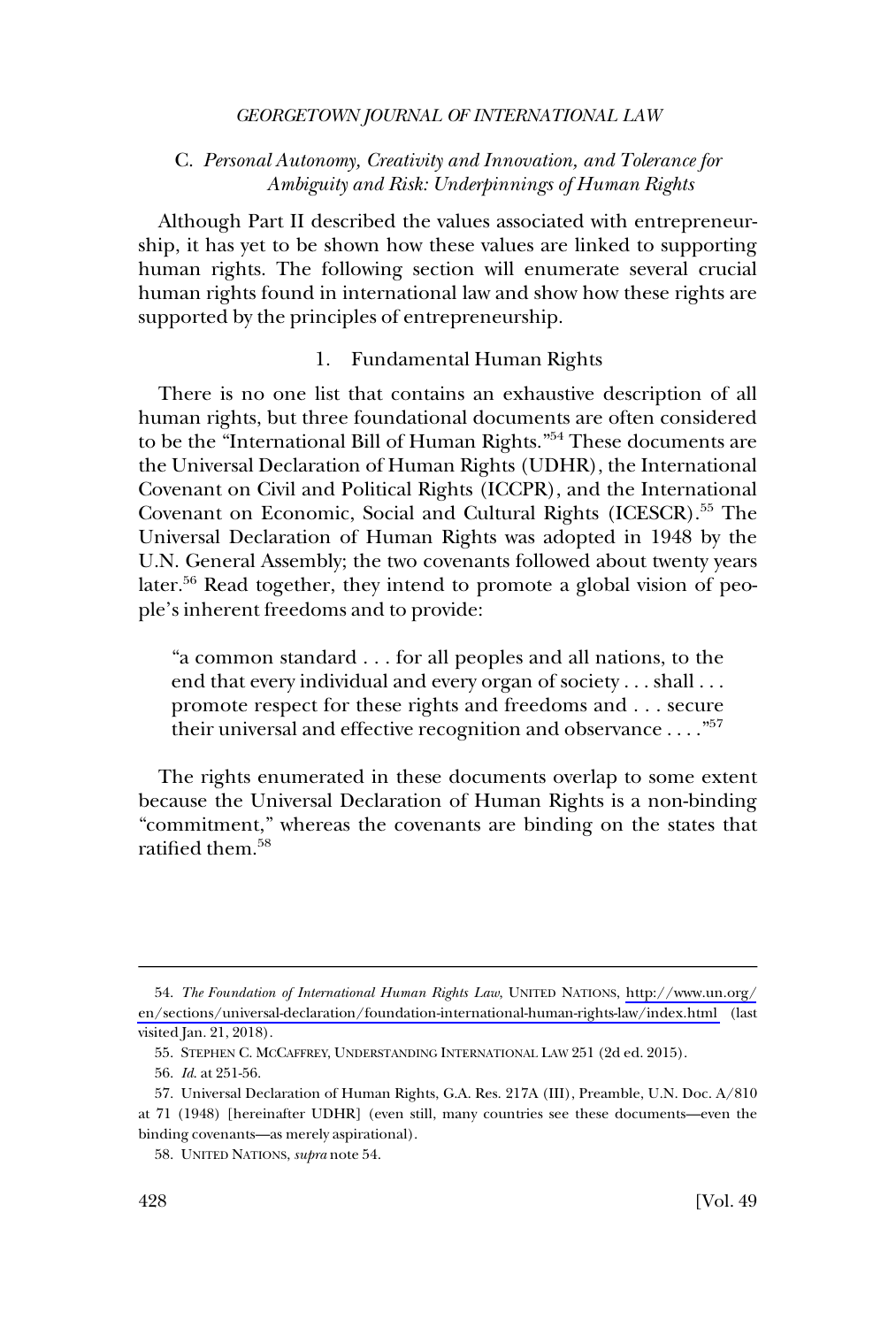<span id="page-12-0"></span>Although each right listed has multiple components, there are approximately seventy-five key rights addressed by these documents.<sup>59</sup> The right to freedom of movement; the right to property; the right to freedom of thought, opinion, and speech; the right to education; and the right to work are each found in at least one of the central documents. These rights are critical in a number of ways. Without them, a state will likely be repressive, autocratic, and destructive. A brief explanation of each of these rights is found below. The rights are divided into two categories: "first generation rights" are those that must exist for individuals in any society that wishes to call itself free and fair; "second generation rights," on the other hand, are those that are more idealistic in kind, more difficult to achieve, and build off "first generation rights."60

#### a. *First Generation Rights*

Freedom of movement is described as the right "to liberty of movement and freedom to choose [one's] residence" within one's state.<sup>61</sup> States that fail to respect this right may have limitations on where members of certain ethnic, racial, or religious minorities may go, often without paperwork or passes. $62$  Or worse, they may completely segregate these minorities from the rest of society, wholly limiting their freedom of movement.<sup>63</sup>

Freedom of thought, opinion, and speech are closely interlinked rights. They include the "freedom to hold opinions without interference and to seek, receive, and impart information and ideas through any media,"64 whether that be written, oral, or other types of artistic works<sup>65</sup>

<sup>59.</sup> This approximation comes from adding the number of articles that enumerate rights in each of the key documents (ICCPR: 27; ICESCR: 15; UDHR: 30). There is some overlap between the documents, and some of the rights are similar but specified differently. International Covenant on Civil and Political Rights, Dec. 16, 1966, S. Treaty Doc. No. 95-20, 6 I.L.M. 368 (1967), 999 U.N.T.S. 171 [hereinafter ICCPR]; International Covenant on Economic, Social and Cultural Rights, Dec. 16, 1966, S. Treaty Doc. No. 95-19, 6 I.L.M. 360 (1967), 993 U.N.T.S. 3 [hereinafter ICESCR]; UDHR, *supra* note 57.

<sup>60.</sup> RHONA K.M. SMITH, TEXTBOOK ON INTERNATIONAL HUMAN RIGHTS 46 (2d ed. 2005).

<sup>61.</sup> UDHR, *supra* note 57, art. 13 ("Everyone has the right to freedom of movement and residence within the borders of each State."); ICCPR, *supra* note 59, art. 12.

<sup>62.</sup> *See, e.g*., Apartheid-era South African treatment of black South Africans; current Israeli policies towards Palestinians.

<sup>63.</sup> *See, e.g*., Nazi Germany's treatment of Jews during the Holocaust; U.S. internment camps for Japanese during World War II.

<sup>64.</sup> UDHR, *supra* note 57, art. 19.

<sup>65.</sup> ICCPR, *supra* note 59, art. 19; *id*. art. 13.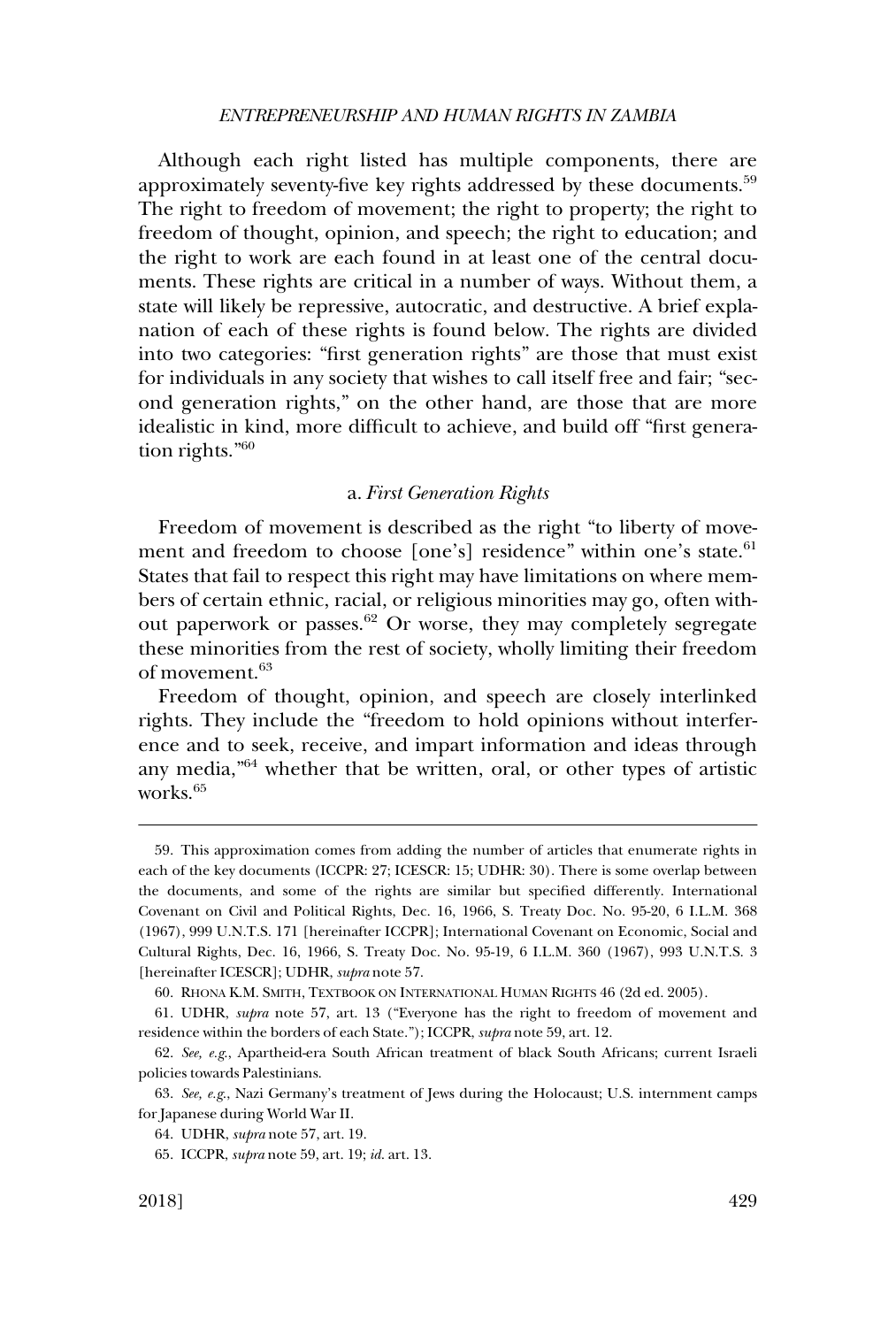<span id="page-13-0"></span>The right to property means that persons can own property, both on an individual and collective basis; furthermore no one can be "arbitrarily deprived" of his property.<sup>66</sup> Although it would seem that at least the first portion of this right is nearly universally followed, countries still exist in which there is no private ownership of some kinds of property. For example, all land in Eritrea must be owned by the state.<sup>67</sup> In fact, inclusion of the right to property in the Universal Declaration of Human Rights was controversial, as some of the drafters were socialists and worried about the right to property getting in the way of government control over private industry; subsequently, the right to property was not even included in the ICCPR nor the ICESCR.<sup>68</sup>

#### b. *Second Generation Rights*

As previously mentioned, second generation rights flow from first generation rights. They require that first generation rights be in place so that there exists an adequate standard of living on which to build a thriving society.<sup>69</sup>

While the rights to movement, property, thought, opinion, and speech are broadly accepted, the right to work—as with many economic rights—has found somewhat less acceptance.<sup>70</sup> Perhaps this is because many misconceptions exist about the right to work. First, the right to work does not encompass a ". . . guarantee of employment. Clearly, this would be unenforceable and could ultimately lead to situations which might infringe the provisions on compulsory labor."71 Rather than a freedom from unemployment, the right to work focuses on protections in the workplace and others related to termination and dismissal.72 For example, the right to equal pay for equal work, safe and healthy working conditions, and a living wage are key elements of the right to work.73 Also embedded in this right is the idea that states will create

<sup>66.</sup> UDHR, *supra* note 57, art. 17.

<sup>67.</sup> U.S. DEP'T OF STATE, BUREAU OF ECON. AND BUS. AFF., ERITREA INVESTMENT CLIMATE STATEMENT 9 (2015), [https://www.state.gov/documents/organization/241762.pdf.](https://www.state.gov/documents/organization/241762.pdf)

<sup>68.</sup> Jacob Mchangama, *The Right to Property in Global Human Rights Law*, 33 CATO POL'Y REP. 5, 5-6 (2011).

<sup>69.</sup> SMITH, *supra* note 60, at 305.

For example, the United States has never ratified ICESCR and its included provisions on 70. the right to work. *See* United Nations, United Nations Treaty Collection, (Jan. 25, 2018), [https://](https://treaties.un.org/Pages/ViewDetails.aspx?src=IND&mtdsg_no=IV-3&chapter=4&clang=_en)  [treaties.un.org/Pages/ViewDetails.aspx?src=IND&mtdsg\\_no=IV-3&chapter=4&clang=\\_en](https://treaties.un.org/Pages/ViewDetails.aspx?src=IND&mtdsg_no=IV-3&chapter=4&clang=_en).

<sup>71.</sup> SMITH, *supra* note 60, at 297.

<sup>72.</sup> *Id*. at 299.

<sup>73.</sup> UDHR, *supra* note 57, at art. 23; ICESCR, *supra* note 59, at art. 7.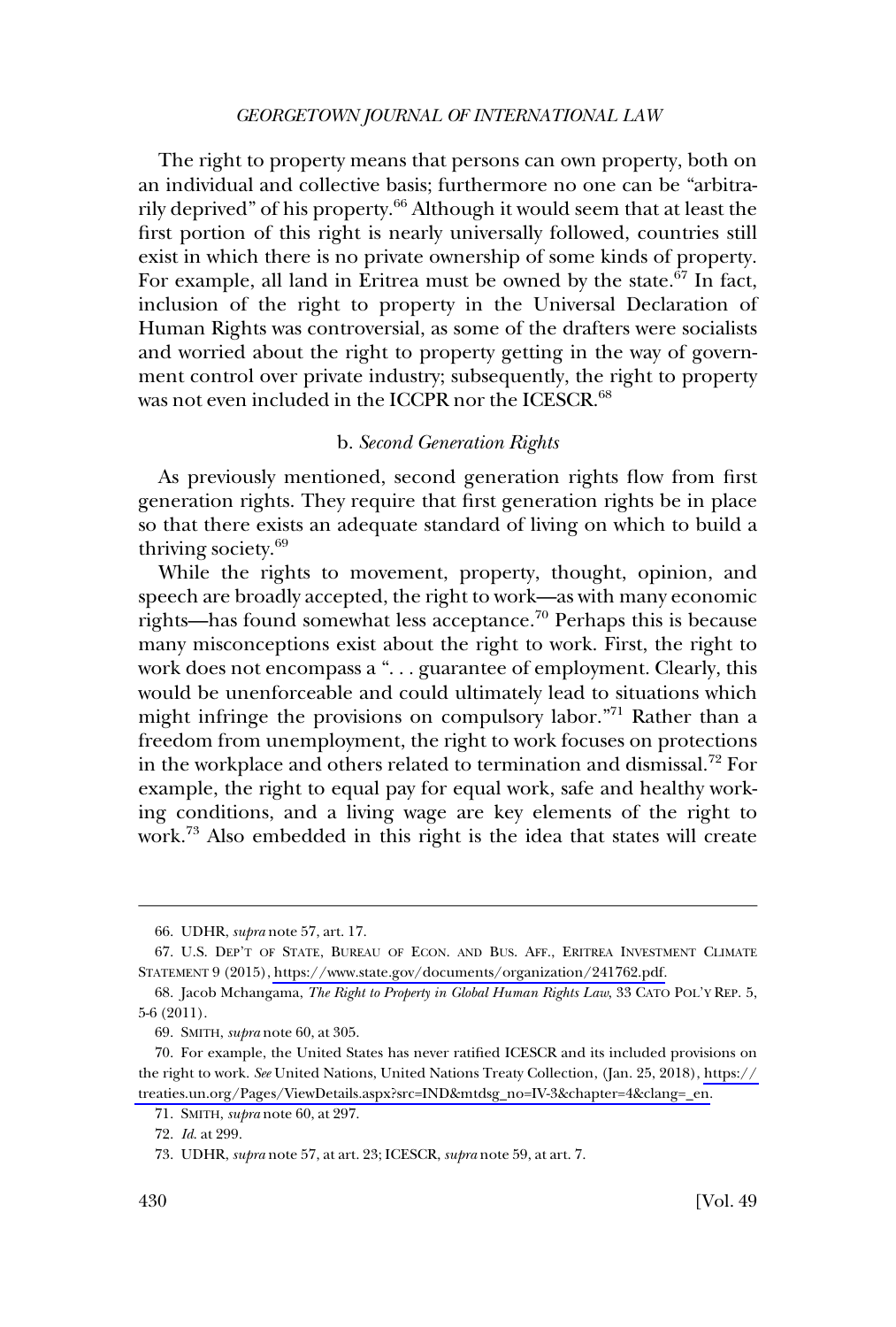<span id="page-14-0"></span>programs and policies that promote full employment, as there is an inherent dignity in having a job and being able to provide for oneself.<sup>74</sup>

Education is another fundamental freedom addressed by international human rights law. All individuals have the right to free education at primary stages, and should also have access to secondary education.75 In addition, higher education should be made available to anyone who has the capacity to engage in it.<sup>76</sup> The right to education, like the right to work, is also often debated and questioned, as it straddles the line between a political right and an economic right, and debates also center on the extent to which education should be free or subsidized.<sup>77</sup>

# 2. Entrepreneurship and Values Central to Human Rights Law

The fundamental rights previously outlined can be promoted through a variety of mechanisms, but one method that has received little attention is through supporting entrepreneurship. Because the values that are central to entrepreneurship undergird the rights previously mentioned, encouraging entrepreneurship will also promote individuals' recognition, assertion, and realization of these fundamental freedoms. The connections between specific entrepreneurial values and human rights are laid out below.

# a. *Nurturing Personal Autonomy: Freedom of Movement and Right to Property*

Personal autonomy is at the root of both the freedom of movement and the right to property. Without a sense that a person is in control of his or her own destiny and can, to some extent, shape the future, there would be little to no reason to relocate in order to seek beneficial opportunities or try to better one's lot in life through ownership and improvement of property. Though at an extreme an individualistic mindset can be toxic, it can also lead people to assert their rights over things that rightfully belong to them and seek out the possibilities that exist further afield. By encouraging individuals to act with selfconfidence and to be assertive, entrepreneurship can teach individuals to chase after their dreams. This might involve moving to a new city or purchasing the materials necessary to start a business. Thinking in individualistic terms may also cause entrepreneurs to question government

<sup>74.</sup> ICESCR, *supra* note 59, at art. 6.

<sup>75.</sup> UDHR, *supra* note 57, at art. 26.

<sup>76.</sup> ICESCR, *supra* note 59, at art. 13.

<sup>77.</sup> SMITH, *supra* note 60, at 311-15.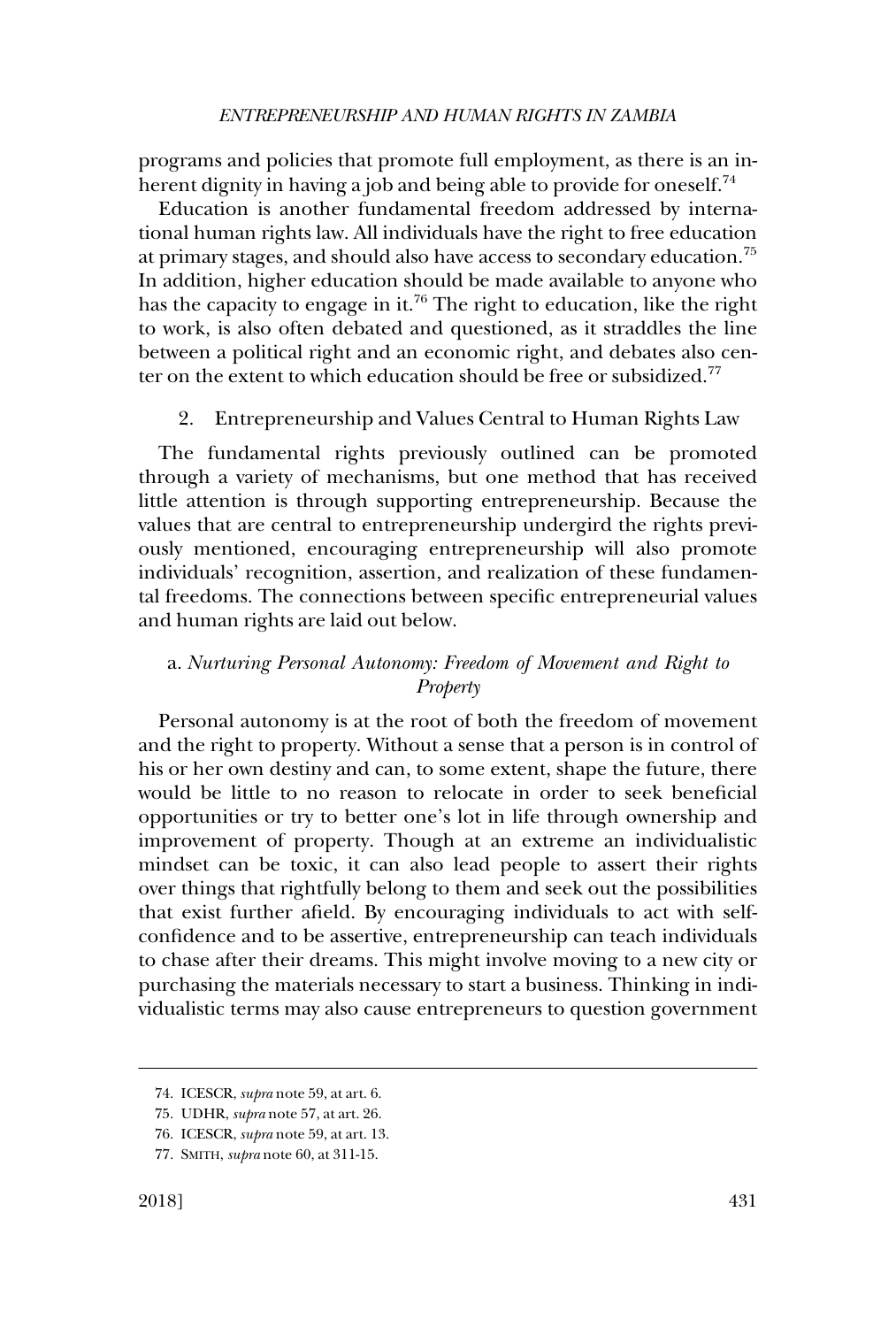<span id="page-15-0"></span>restrictions placed on personal liberties. In this way, rights flow from individuals to society at large—from the bottom up.

# b. *Supporting Creativity and Innovation: Free Thinking and Self-Expression*

Creativity and innovation provide the kindling for the fire of selfexpression. Whether it is expressing old ideas in new contexts or coming up with new material to challenge dominant narratives, repressive regimes fear creativity. Instead, these regimes strive for uniformity of thought and culture. While entrepreneurship programs support innovative thinking in business, they also broadly encourage problem-solving through discussion, because creativity builds off the feedback of others. This free-thinking undoubtedly spills over into areas outside the entrepreneur's professional life, bolstering the expressional freedoms and potentially leading the entrepreneur to challenge those regimes that limit these freedoms.

# c. *Desire for Education*

Individuals that recognize their own ability to shape the world and who are encouraged to think creatively are likely to develop a thirst for knowledge. They will desire to know more in order to be able to create more. And to seek after knowledge, they will want an education. Entrepreneurs will constantly be on the lookout for new ideas and new ways to improve their businesses. To find this information, they will demand educational opportunities, both for themselves and for others. Thus, personal autonomy and creativity in an entrepreneurial setting may lead to improved access to education.

# d. *Consequences of Entrepreneurship: Providing the Opportunity to Work*

By creating businesses, entrepreneurs can provide others with the opportunity to work, allowing them to experience the inherent dignity of supporting oneself through labor. Consequently, entrepreneurs' own tolerance for ambiguity and risk enables them to start businesses, which in turn provides for the fulfillment of the right to work. Indeed, according to research on innovation,<sup>78</sup> it is small and medium enterprises that

<sup>78.</sup> *See generally* Kimberly Zeuli & Kathleen O'Shea, *Small Business Growth*, 16 Econ. Develop. J. 15 (2017); Matthew Dobbs & R.T. Hamilton, *Small Business Growth: Recent Evidence and New Directions*, 13 Int'l J. Entrepreneurial Behavior & Research 296 (2007); Roy Thurik & Sander Wennekers, *Entrepreneurship, Small Business and Economic Growth*, 11 J. Small Bus. & Enter. Dev. 140 (2004).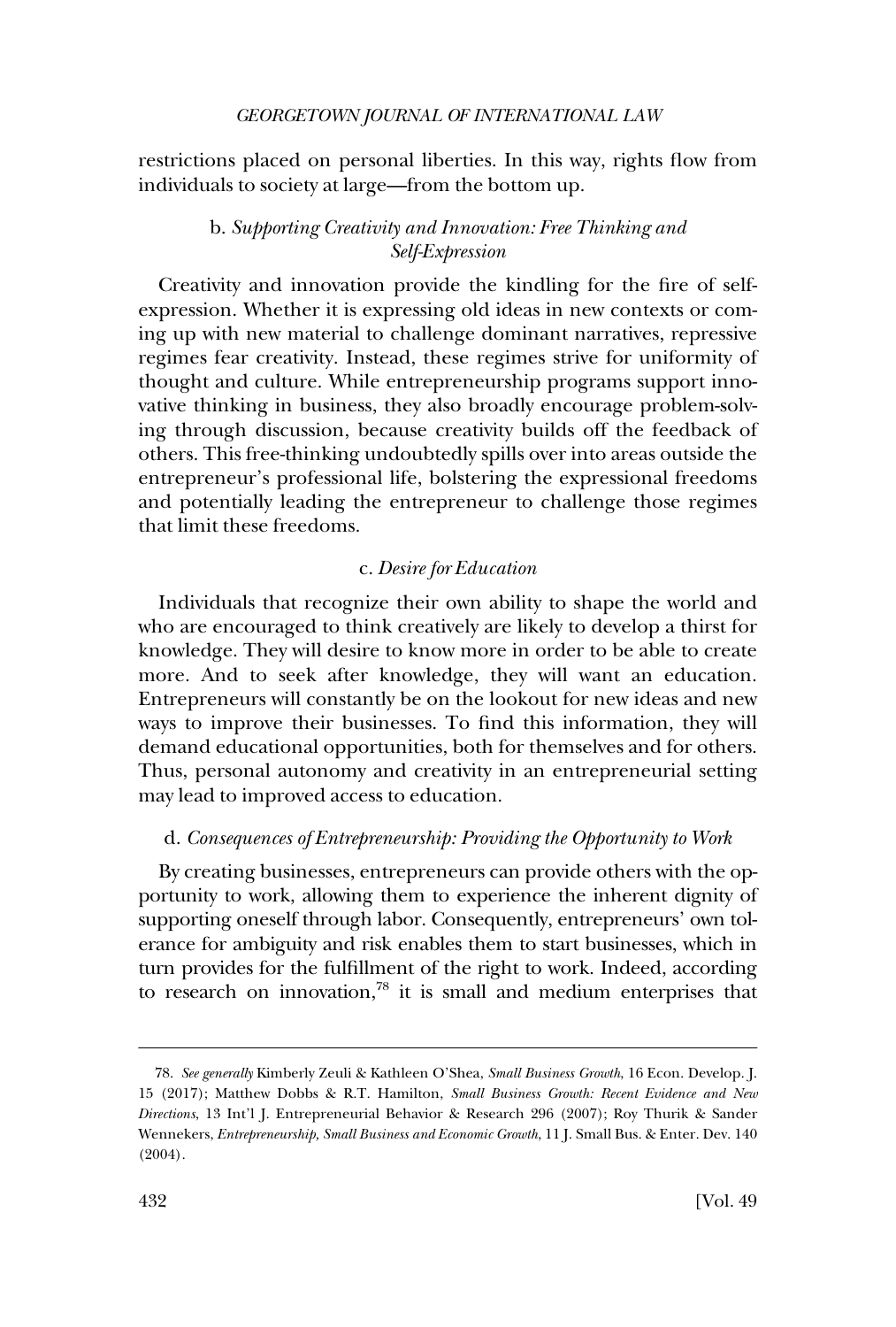#### *ENTREPRENEURSHIP AND HUMAN RIGHTS IN ZAMBIA*

<span id="page-16-0"></span>actually power economic growth and, thus, job creation.<sup>79</sup> Entrepreneurs trained to be socially responsible will create businesses that impart these values and respect the more substantive aspects of the right to work, such as safe working conditions and a living wage.

# 3. An Environment That Respects Human Rights Drives Entrepreneurship

### a. *The Virtuous Cycle*

As described previously, the values that underpin socially responsible entrepreneurship can support human rights. However, simultaneously, human rights are crucial to enabling an environment where entrepreneurship can take place. Thus, fostering an entrepreneurial ecosystem leads to increased human rights, which themselves support entrepreneurship, which further encourage human rights. The two can build on each other, creating a virtuous cycle. As one commentator put it:

In today's society, the successful creation of entrepreneurs is essential. Developing a cadre of new, creative, independent and fair business and civic professionals, as well as businesses, is one of the most important tools in raising the world's standard of living, as well as encouraging education and eradicating poverty. Self-esteem, mutual respect and improved basic human rights are all products of economic success, with each reinforcing the other characteristic.<sup>80</sup>

More specifically, both human rights and entrepreneurship require a certain base level of physical and legal infrastructure. "[C]redit, security, due process, and public information are as essential to entrepreneurs as they are for human rights."81 These primary considerations denote minimum levels of the rule of law. If these foundations are completely absent, entrepreneurship is more difficult. A thoroughly autocratic, despotic regime cannot truly support new ventures. Without a space for entrepreneurs, the virtuous cycle cannot begin, and "corruption, rent seeking, and other forms of opportunism will remain

<sup>79.</sup> Agbeibor, *supra* note 19, at 40 (stating how small businesses drive economic growth in developing countries).

<sup>80.</sup> John N. Tognino, Introductory Address at Fordham University School of Arts and Sciences, School of Law, and School of Business Conference on Entrepreneurship and Human Rights (Aug. 1, 2005).

<sup>81.</sup> Vinod, *supra* note 1.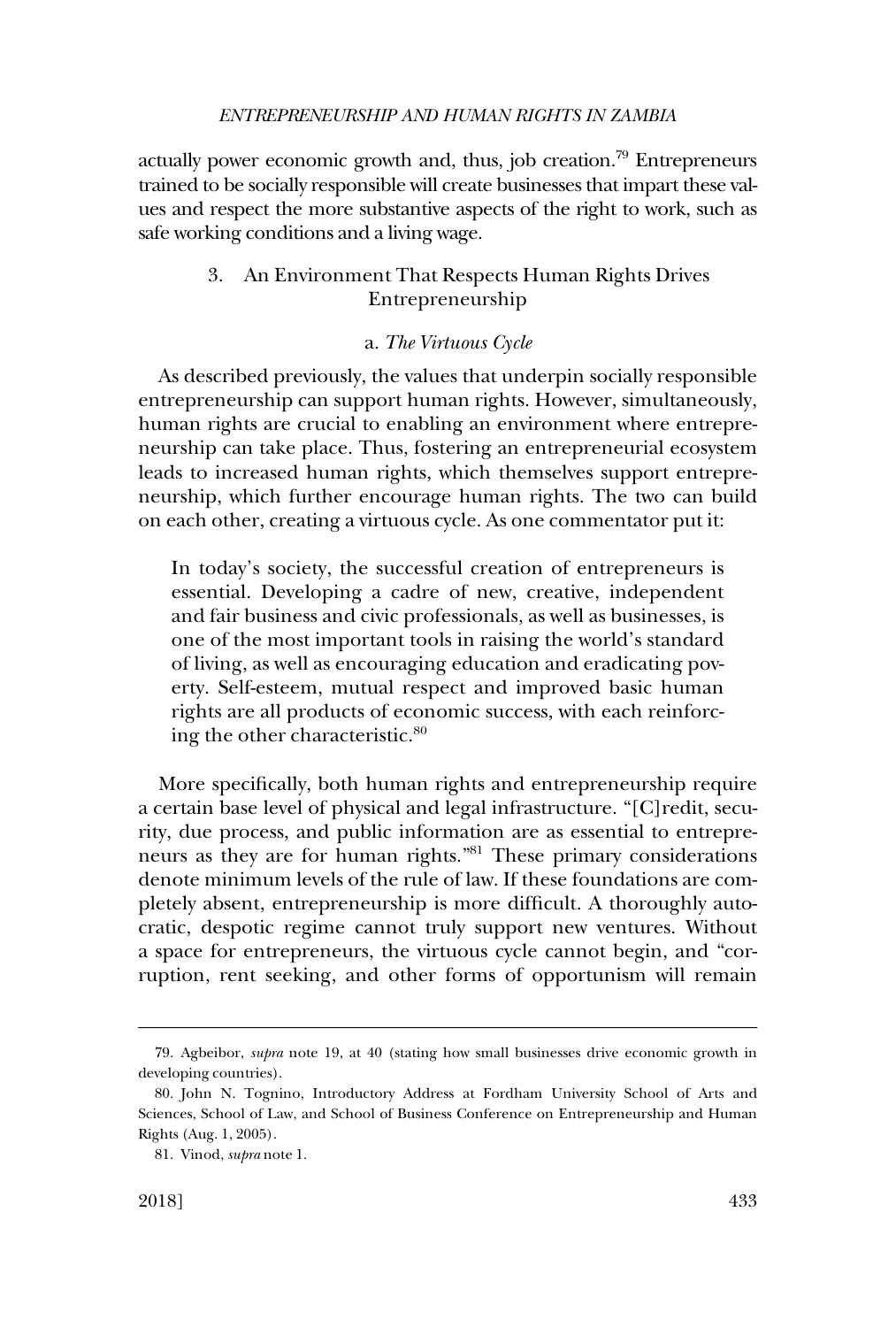<span id="page-17-0"></span>pervasive . . . and entrepreneurs will find it extremely difficult to engage in those activities that create wealth."82

Another way that entrepreneurship supports human rights is by creating an alternative, internal center of power to check government over-reaching. Governments may be able to collude with a few powerful foreign investors to remain in control, but if an entrepreneurial culture is established within a country, multiple growing businesses will be able to exert counterbalancing pressures. If the founder-CEOs that run these businesses are schooled in social entrepreneurship, they will lobby to make sure that human rights are respected.<sup>83</sup> Some would even argue that it is impossible to "eliminate human rights violations without a local countervailing power...."<sup>84</sup>

# b. *Conflicts and Proposed Solutions: The U.N. Global Compact and the "Ruggie Principles"*

Although this Note largely affirms the power of entrepreneurship to bolster human rights because of their similar underlying values, it would not be complete without a discussion of the ways that business and human rights can conflict. This can occur in two major ways. First, corporations with a sole profit-seeking motive may flagrantly disregard human rights in pursuit of only pecuniary gain. Second, a company providing a novel way of doing business or offering a new product may, through its "disruptive innovation," imperil or cause harm to an older, more traditional way of doing things.

In the first case, governments can attempt to regulate the detrimental behavior, and some companies might choose to comply based on these incentives. But if regulations cannot reach some corporate actions (*i.e*., those taking place in other countries), the sole remedy may be to encourage corporations to consider and act on factors besides the bottom line. To prevent human rights violations by businesses, the U.N. has created a voluntary initiative that companies can join to foster new norms. The United Nations Global Compact is a set

<sup>82.</sup> John Mukum Mbaku, *Providing a Foundation for Wealth Creation and Development in Africa: The Role of the Rule of Law*, 38 BROOKLYN J. INT'L L. 959, 1033-34 (2013).

<sup>83.</sup> For instance, the founders of various tech companies responded loudly to President Trump's original travel ban blocking refugees and citizens from certain predominantly Muslim countries. David Streitfeld et al., *Silicon Valley's Ambivalence Toward Trump Turns to Anger*, N.Y. TIMES (Jan. 29, 2017), [https://www.nytimes.com/2017/01/29/technology/silicon-valleys](https://www.nytimes.com/2017/01/29/technology/silicon-valleys-ambivalence-toward-trump-turns-to-anger.html)[ambivalence-toward-trump-turns-to-anger.html](https://www.nytimes.com/2017/01/29/technology/silicon-valleys-ambivalence-toward-trump-turns-to-anger.html) (quoting the founders of AirBnb, Google, Facebook, and other tech companies denouncing President Trump's travel ban as morally wrong).

<sup>84.</sup> Vinod, *supra* note 1.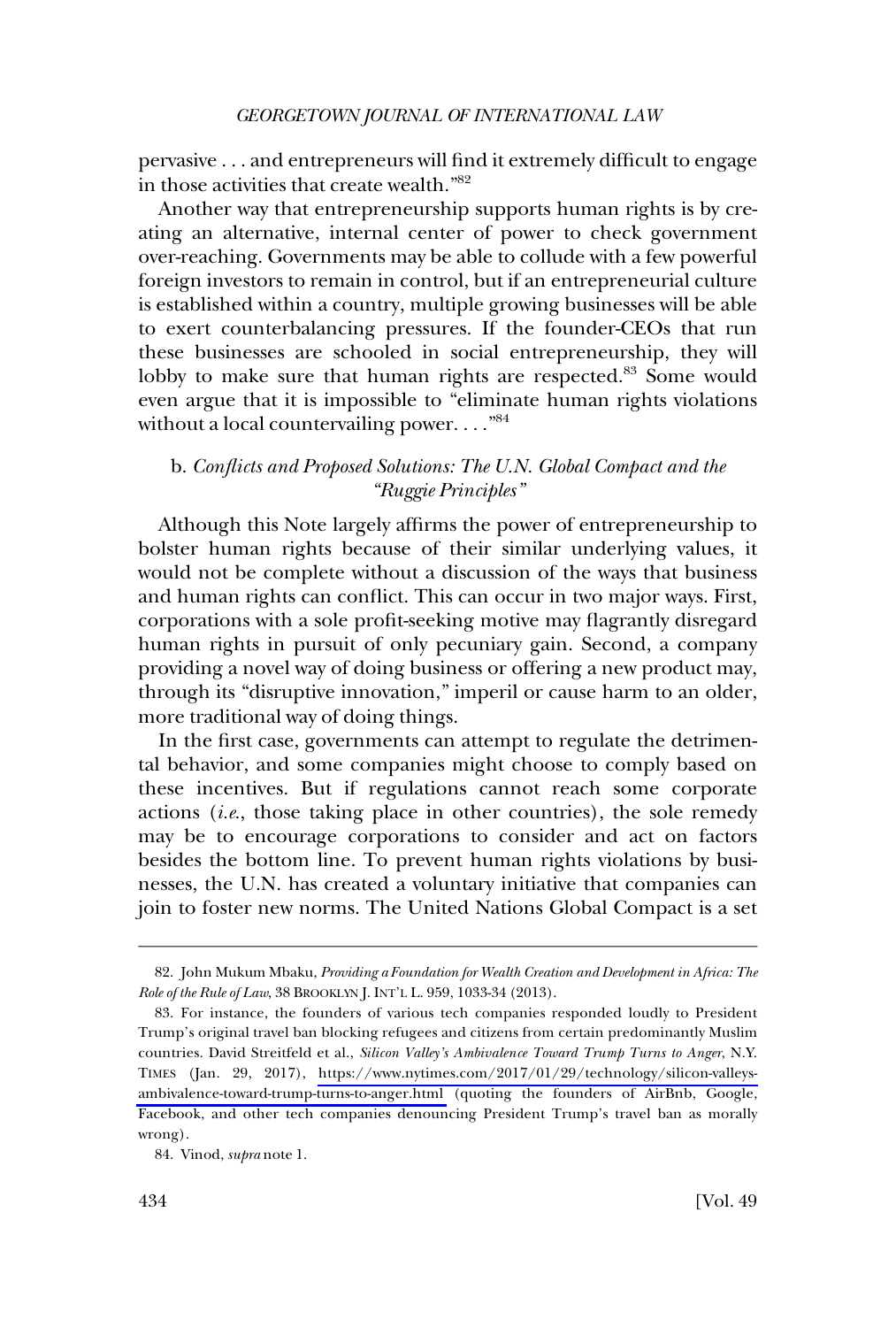of ten principles that businesses are asked to adhere to in order to align the objectives of the international community and the business world.<sup>85</sup> The first two principles address human rights, stating that "Businesses should support and respect the protection of internationally proclaimed human rights"86 and that they should "make sure that they are not complicit in human rights abuses."87 The compact also requires businesses to abolish child labor, promote greater environmental responsibility, and combat corruption, among other values.<sup>88</sup> Within eight years of its inception, over 8,000 corporations in 140 countries had signed onto the initiative.<sup>89</sup>

To provide "further conceptual and operational clarity" to the broad, brief principles, the U.N. engaged Harvard Professor John Ruggie as its Special Representative on Business and Human Rights.<sup>90</sup> Consulting with business, public sector, and civil society leaders, Ruggie drafted the U.N. Guiding Principles on Business and Human Rights, informally known as the "Ruggie Principles."91 These principles are divided into three main pillars: the state's duty to protect human rights, the corporate responsibility to protect human rights, and the ways that those harmed can access remedies. $92$  Intricate in detail and specificity, the principles make great strides to particularize the roles of corporations and governments in creating a better environment for human rights. However, there is still some dispute as to whether such voluntary corporate responsibility principles and codes actually limit corporate malfeasance, or if they are only adopted to boost reputation.<sup>93</sup> Rather than this "soft law" voluntary compact combined with guiding principles,  $94$ 

U.N. Global Compact, Corporate Sustainability in the World Economy (2008), [https://](https://www.unglobalcompact.org/docs/news_events/8.1/GC_brochure_FINAL.pdf) 85. [www.unglobalcompact.org/docs/news\\_events/8.1/GC\\_brochure\\_FINAL.pdf.](https://www.unglobalcompact.org/docs/news_events/8.1/GC_brochure_FINAL.pdf)

<sup>86.</sup> *Id*. at principle 1.

<sup>87.</sup> *Id*. at principle 2.

<sup>88.</sup> *Id*. at principles 5, 8, and 10.

<sup>89.</sup> *Id*. at 1.

U.N. Office of the High Commissioner of Human Rights, The UN Guiding Principles on 90. Business and Human Rights: Relationship to UN Global Compact Commitments (July 2014), [https://www.unglobalcompact.org/docs/issues\\_doc/human\\_rights/Resources/GPs\\_GC%20note.](https://www.unglobalcompact.org/docs/issues_doc/human_rights/Resources/GPs_GC%20note.pdf)  [pdf.](https://www.unglobalcompact.org/docs/issues_doc/human_rights/Resources/GPs_GC%20note.pdf)

<sup>91.</sup> *Id*.

<sup>92.</sup> UNITED NATIONS OFF. OF THE HIGH COMM'R FOR HUMAN RIGHTS, GUIDING PRINCIPLES ON BUSINESS AND HUMAN RIGHTS (2011).

<sup>93.</sup> Julien Levis, *Adoption of Corporate Social Responsibility Codes by Multinational Companies*, 17 J. ASIAN ECON. 50 (2006).

<sup>94.</sup> *See*, *e.g*., Alan Boyle, *Soft Law in International Law-Making*, *in* INTERNATIONAL LAW, 118, 118- 21 (Malcom D. Evans ed., Oxford University Press, 4th ed. 2015) (explaining the differences between "hard law" and "soft law").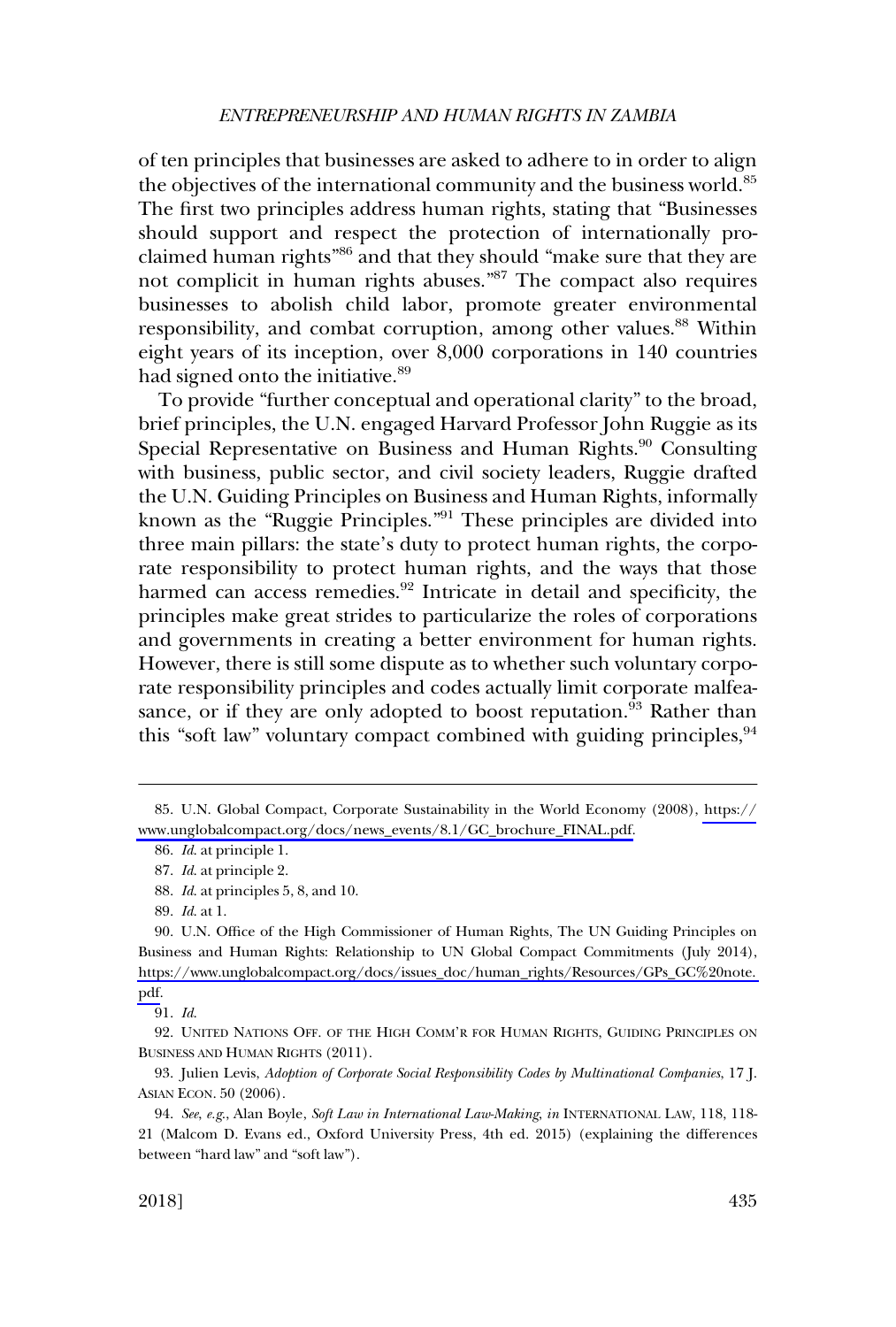what may be needed is a multilateral treaty, covenant, or convention that enshrines these principles and offers a mechanism of enforcement against bad actors.

Even if they are run responsibly, corporations can still impinge on human rights. Companies may grow to the point where they create societal shifts that alter the fabric of a nation. Often described as creative destruction, entrepreneurial businesses can generate new sectors of the economy that, as a by-product, eliminate or reduce opportunities in other sectors. These economic shifts can even cause some unique subcultures and ways of life to be threatened. For example, large-scale agribusiness may endanger the lifestyle practiced by subsistence farmers even when the large company is following all relevant laws and seeking to act responsibly to its employees, customers, and the communities in which it is located.<sup>95</sup>

The "International Bill of Human Rights" also protects cultural rights as human rights.96 Cultural rights include the right of all peoples to determine and pursue a certain way of life through use of the resources available to them.97 "In no case," the International Covenant on Civil and Political Rights states, "may a people be deprived of its own means of subsistence."98 A successful business that results in other means of production becoming less viable—which, in turn, jeopardizes a way of life—would seem to violate these cultural rights.

The key human rights documents are cognizant of these tensions among individual rights, labor rights, and cultural rights that arise. Individuals have duties to the communities within which they are situated<sup>99</sup> and must limit their exercise of rights "for the purpose of securing due recognition and respect for the rights and freedoms of others and of meeting the just requirements of morality, public order and the general welfare in a democratic society."100 Thus, entrepreneurs must try to strike this balance between the assertion of their own rights and the rights of those communities that they affect.

<sup>95.</sup> For example, the agricultural practice of planting only one crop—monoculture—may deplete minerals in the soil, harming the environment and preventing others from growing some crops. The situation in Chickankata appears to be entirely different, with whatever company(ies) involved seeming to be indifferent and irresponsible.

<sup>96.</sup> UDHR, *supra* note 57, at arts. 22, 27; ICESCR, *supra* note 59, at art. 15; ICCPR, *supra* note 59, at art. 27.

<sup>97.</sup> ICESCR, *supra* note 59, at art. 25; ICCPR, *supra* note 59, at art. 47.

<sup>98.</sup> ICCPR, *supra* note 59, at art. 1.

<sup>99.</sup> ICESCR, *supra* note 59, preamble; UDHR, *supra* note 57, at art. 29.

<sup>100.</sup> UDHR, *supra* note 57, at art. 29.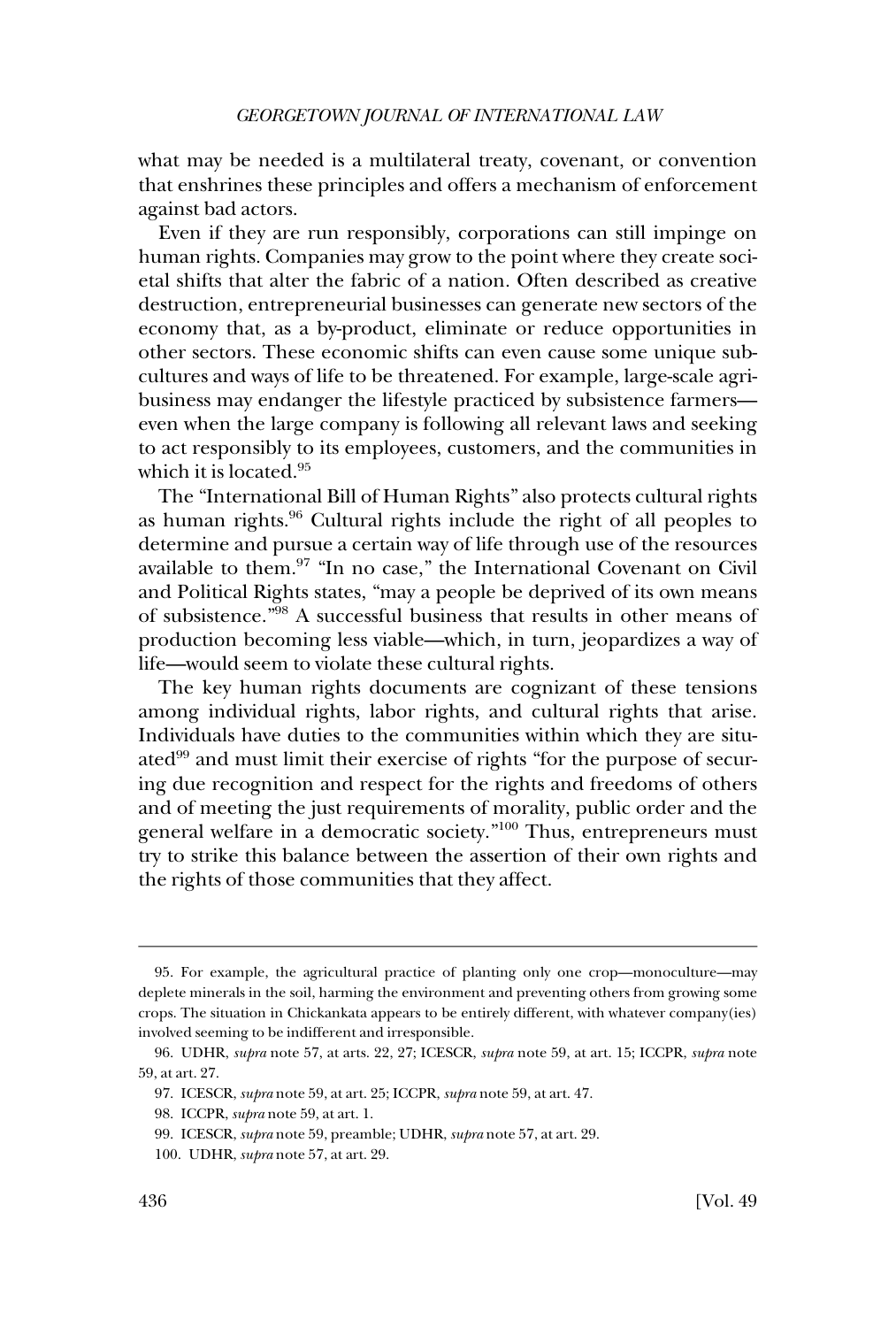#### *ENTREPRENEURSHIP AND HUMAN RIGHTS IN ZAMBIA*

Here too, though, supporting entrepreneurship may be an answer. Local entrepreneurs can innovate in manners that enable a particular way of life to continue but alleviate some of the issues that are faced. For example, One Acre Fund is a socially-responsible enterprise whose clients are smallholder farmers in rural areas of Africa.<sup>101</sup> By financing and distributing farming inputs like seed and fertilizer, training farmers on agricultural techniques, and facilitating markets to maximize farmer profits, One Acre Fund allows subsistence farmers to be more competitive and continue practicing their way of life. $102$ 

In the fundamental human rights documents, the broad and open language of provisions seeking to balance individual and community rights leaves much room for interpretation and difference of opinion regarding which rights are the most important in a given setting. It is up to national laws to specifically spell out a particular hierarchy of rights, and court systems should be in place to determine outcomes in cases that are not clear cut.

Once again, we return to Chickankata, a prime example of the conflict that can exist between business and human rights. Fundamentally, it will be up to the courts of Zambia to decide ownership of the land, despite potentially unclear title.<sup>103</sup> As this Note continues in its analysis of issues faced in Zambia, the balancing of rights between communities and individuals on the one hand and corporations on the other will remain central.<sup>104</sup> Entrepreneurship simultaneously serves as an expression of individual autonomy, freedom, and self-expression—as well as the ability of businesses to allow others to actualize their rights by providing them with meaningful employment. It thus serves as a

*See Leadership*, ONE ACRE FUND, <https://www.oneacrefund.org/about-us/the-leadership> 101. (last visited Mar. 15, 2018) Although the enterprise was not founded by African entrepreneurs, the vast majority of the staff, including those in leadership positions, are African.

*Our Model*, ONE ACRE FUND, [https://www.oneacrefund.org/our-approach/program-](https://www.oneacrefund.org/our-approach/program-model)102. [model](https://www.oneacrefund.org/our-approach/program-model) (last visited Mar. 15, 2018).

<sup>103.</sup> *News Release*, *supra* note 6. It seems as though farmers may have actual title, or, at the very least, should have rights to the land by virtue of their long-standing ties under customary law, according to Mr. Siachitema. Property that is communal in nature should be recognized as such, and the law should develop mechanisms that account for this sort of communally shared property. The community was recently vindicated when the High Court of Zambia granted an interim injunction to prevent further development until the case can be resolved.

<sup>104.</sup> Especially with regard to foreign corporations acting in developing countries, the International Convention on Economic, Social, and Cultural Rights seems to favor or at least allow the rights of locals to take preference over those of foreigners. *See* ICESCR, *supra* note 59, at art. 2 ("Developing countries, with due regard to human rights and their national economy, may determine to what extent they would guarantee the economic rights recognized in the present Covenant to non-nationals.").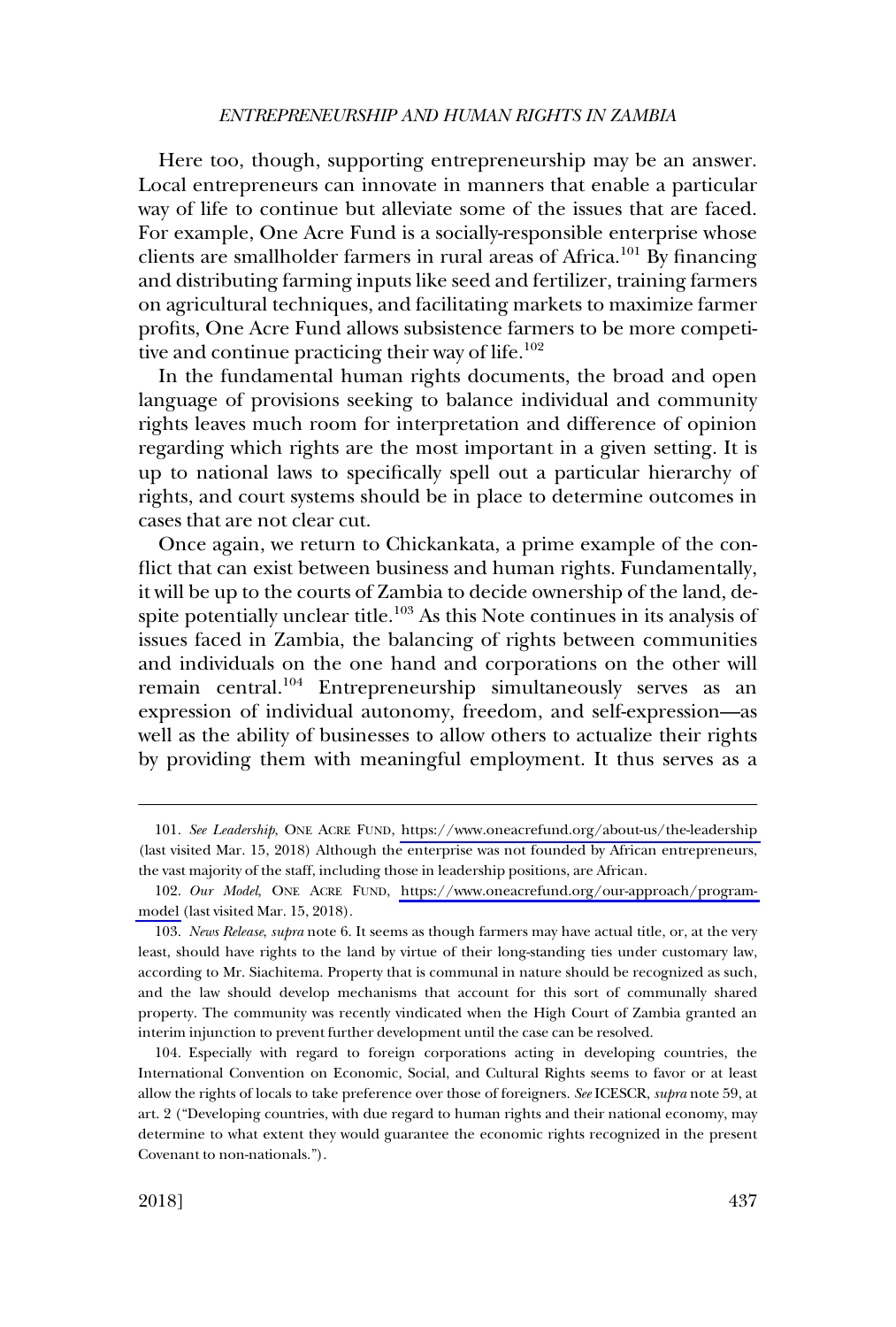<span id="page-21-0"></span>helpful heuristic for finding middle ground and showing the importance of the rights of both individuals and businesses, which often seem to (and at times, do in fact) conflict.

#### IV. APPLICATION: ENTREPRENEURSHIP AND HUMAN RIGHTS ISSUES IN ZAMBIA

The following section applies the analytical framework from Part III to the Zambian context. After an initial section on research methods, this Part focuses on the past and present economic situation in Zambia to provide context for a discussion of BongoHive, a Lusaka-based startup incubator that supports entrepreneurship. Next, human rights issues in Zambia are discussed. For each issue, participant views are provided, as well as current public sector and non-profit programs that address the issue. The human rights implicated by the issue are then analyzed, and the values underlying the rights are discussed. Finally, it is shown how BongoHive's efforts to encourage entrepreneurship support those values and thus support human rights.

#### A. *Research Methods*

This Note was researched through fieldwork that took place in Lusaka, Zambia from January 6, 2017 to January 20, 2017. To prepare, conversations were had with fellow researchers and sources were consulted to provide a general framework for understanding Zambia and the issues at hand. Extensive prior experience in Africa also served as a solid foundation for inquiry.

Initial information gathering took place, both prior to arrival incountry and once in Lusaka, by contacting Zambian individuals and organizations<sup>105</sup> regarding their willingness to participate in conversation. Interviews were then set up with consenting participants. In total, eleven participants were interviewed, all based on a set of broad questions which served as segues to open wider conversations.<sup>106</sup> These conversations are the primary basis for this Note's findings, and the information that participants provided shaped the issues discussed and responses described. The interviewees represent views from three major sectors of society: entrepreneurs, academics, and leaders of both

<sup>105.</sup> The author would especially like to thank the staff and leadership of BongoHive, Zambia's first technology and innovation hub, which connected the author with entrepreneurs and allowed full access to the classes and resources available for research purposes.

<sup>106.</sup> *See infra* note 222.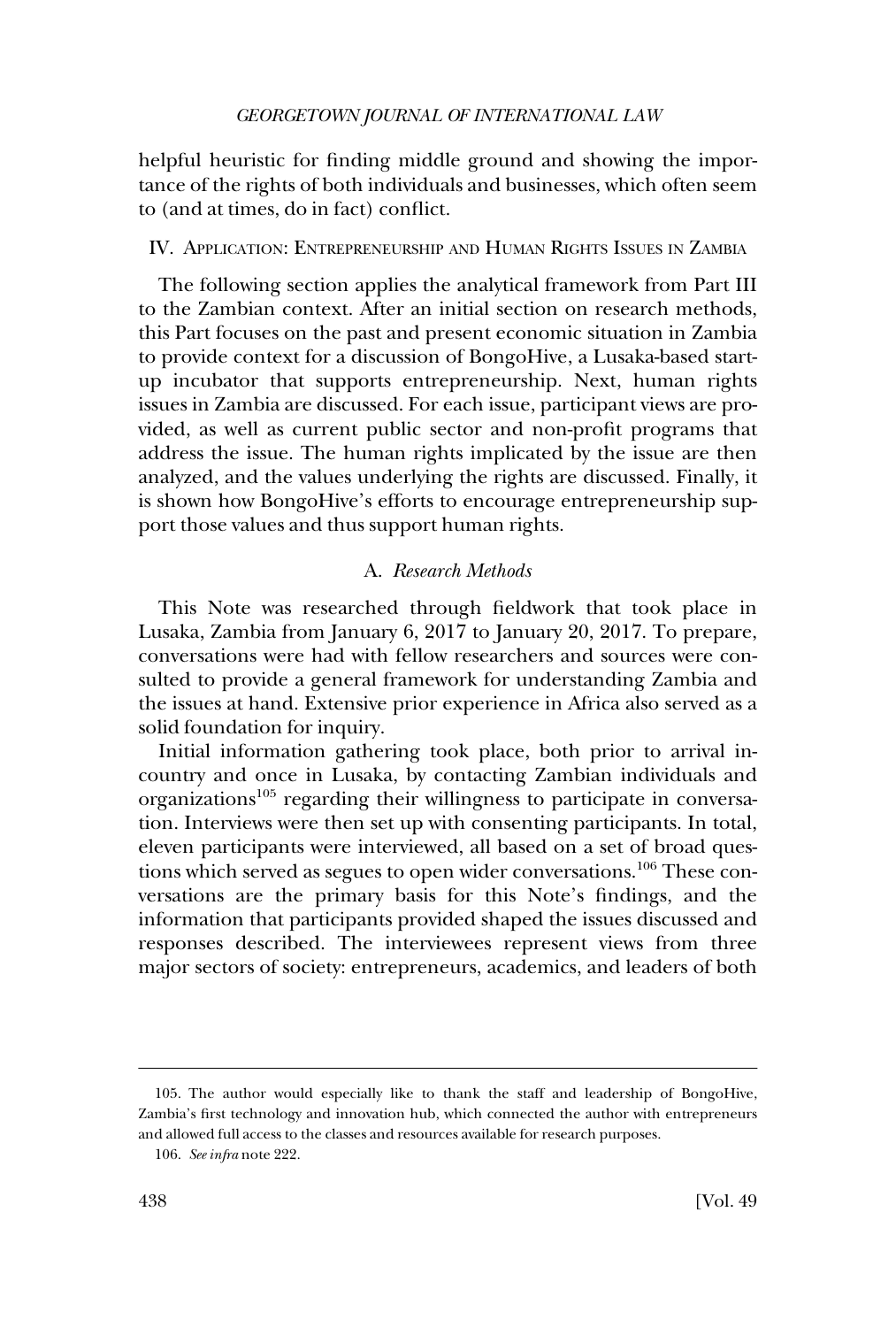#### *ENTREPRENEURSHIP AND HUMAN RIGHTS IN ZAMBIA*

religious and secular non-profits.<sup>107</sup> As each sector has its own set of strengths and weaknesses for implementing policy,  $108$  it was essential to be able to compare and contrast opinions from different sources. Generally speaking, participants from across sectors seemed to agree on which issues seemed most pressing. No quantitative claims are made based on the scant number of interviews conducted; rather, these conversations are best seen as a bellwether for current views on the issues presented among a broad spectrum of Zambian society.

In addition to these conversations, observations and interactions while traveling throughout the country supplement the interviews' factfindings. Extensive notes were taken throughout this process. To supplement the fieldwork, further research was completed upon return from Zambia. Sources consulted include major news outlets; World Bank, IMF, and United Nations resources; and various legal databases.

| Entrepreneurs                        | Academics                                         |  |
|--------------------------------------|---------------------------------------------------|--|
| <b>BongoHive</b>                     | University of Zambia                              |  |
| Modern Refinement, Ltd.              | Evelyn Hone College of Applied Arts &<br>Commerce |  |
| Musanga Logistics                    |                                                   |  |
| Secular NGOs                         | Religious NGOs                                    |  |
| Transparency International<br>Zambia | Caritas Zambia                                    |  |
| Zambia Land Alliance                 | Jesuit Center for Theological Reflection          |  |

107. The following is a further depiction of the breakdown of participants by sector:

108. *Cf*. Barbara K. Bucholtz, *Doing Well by Doing Good and Vice Versa: Self-Sustaining NGO/ Nonprofit Organizations*, 17 J.L. & POL'Y 403, 405-07 (2009) (describing society's three major sectors, each with its own merits and deficiencies). Bucholtz lists the three main sectors as the public, private, and non-profit: governments usually have legitimacy and power, but they are simultaneously less responsive and flexible to address problems; the private and non-profit sectors are less powerful and do not command support of the whole nation yet can react quickly and flexibly to societal problems. *Id*. Businesses and non-profits are distinguished (somewhat obviously) on the basis that businesses will not take on money-losing projects, leaving non-profits to conquer problems that the government rejects as unpopular (or is too slow to attack) and businesses see as unprofitable—it is the "sector of last resort." *Id*.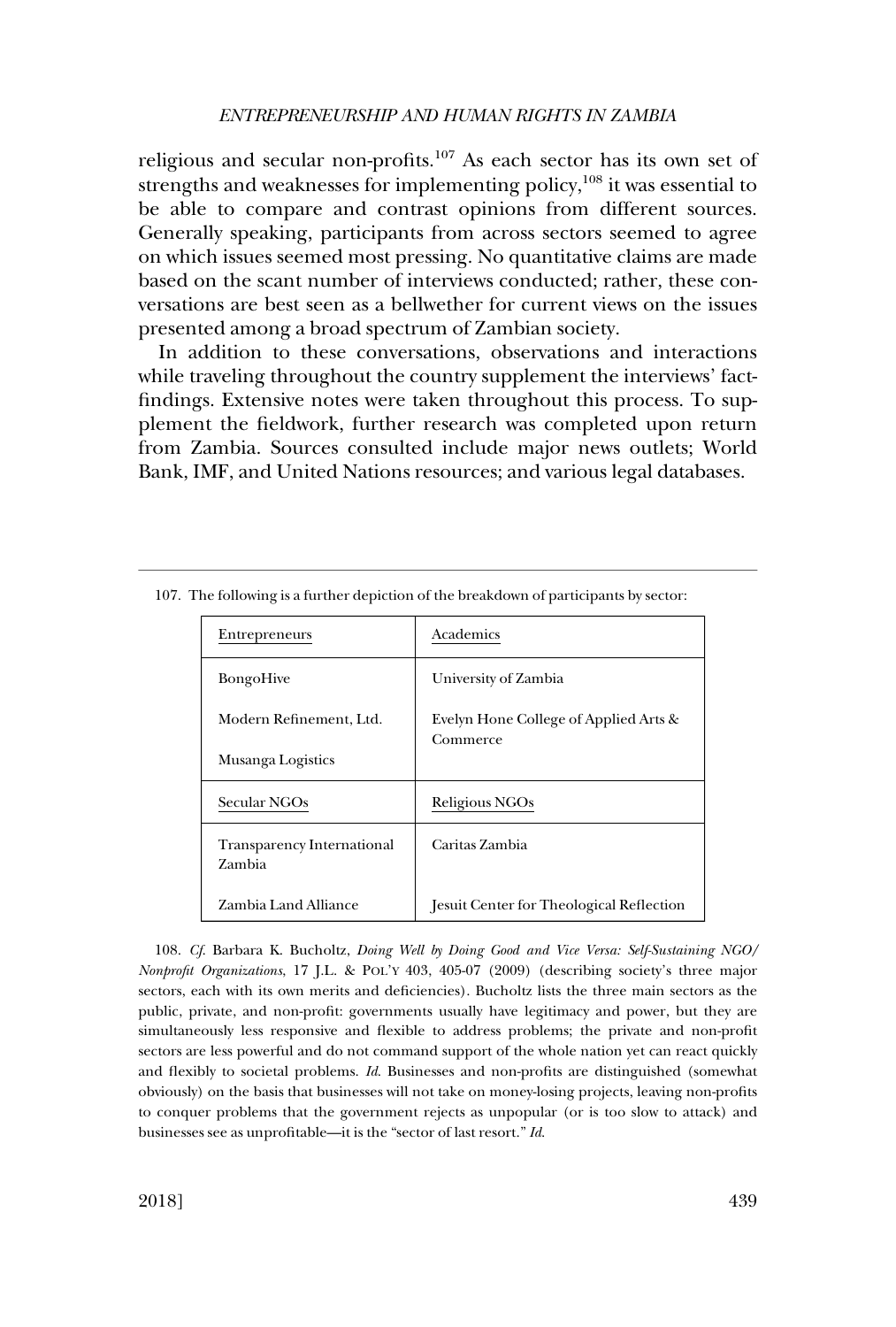### B. *Entrepreneurship in Zambia: Economic Background*

<span id="page-23-0"></span>To understand what encouraging entrepreneurship looks like in the Zambian context, it is first important to get a sense of Zambia's economic history and the current business climate. The next two sections will seek to flesh out these important background topics.<sup>109</sup>

#### 1. An (Exceedingly) Brief Economic History of Zambia

To understand Zambia's economic history, one must begin with its geography. Though landlocked, Zambia has abundant natural resources, including deposits of precious metals and minerals such as copper, cobalt, zinc, lead, coal, emeralds, silver, and gold.<sup>110</sup> One might conclude that these resources would set the nation up for economic success, but Zambia's story has not yet been a full triumph.

Formerly a British colony known as Northern Rhodesia, Zambia became independent in 1964.<sup>111</sup> Attempting to follow in the communist footsteps of the Soviet Union, many industries were nationalized and the country became a single-party state.<sup>112</sup> This history connects to Zambia's current lack of entrepreneurship. As one commentator noted:

"[T]he inability . . . of entrepreneurs in . . . African countries to engage in wealth-creating activities can be linked to . . . weak institutions that were adopted at independence . . . . [These institutions] did not foster and promote entrepreneurial activities. . . . Additionally, they failed to adequately constrain civil servants and politicians, and as a result, these economies were pervaded by corruption, financial malfeasance, [and] rent seeking.... $n^{113}$ 

Zambia continued to struggle economically during the 1980s and early 1990s due to depressed copper prices—its main export—as well as

<sup>109.</sup> The political, religious, and social factors that might affect entrepreneurship in Zambia are discussed in Part V, *infra*.

*Africa: Zambia*, *The World Factbook*, CENTRAL INTELLIGENCE AGENCY, [https://www.cia.gov/](https://www.cia.gov/library/publications/the-world-factbook/geos/za.html) 110. [library/publications/the-world-factbook/geos/za.html](https://www.cia.gov/library/publications/the-world-factbook/geos/za.html) (last visited Mar. 15, 2018) [hereinafter *World Factbook*].

<sup>111.</sup> *Id*.

*Zambia Profile – Timeline*, BBC NEWS (Apr. 28, 2016), [http://www.bbc.com/news/world-](http://www.bbc.com/news/world-africa-14113084)112. [africa-14113084.](http://www.bbc.com/news/world-africa-14113084)

<sup>113.</sup> Mbaku, *supra* note 82, at 1032 (internal quotation marks omitted).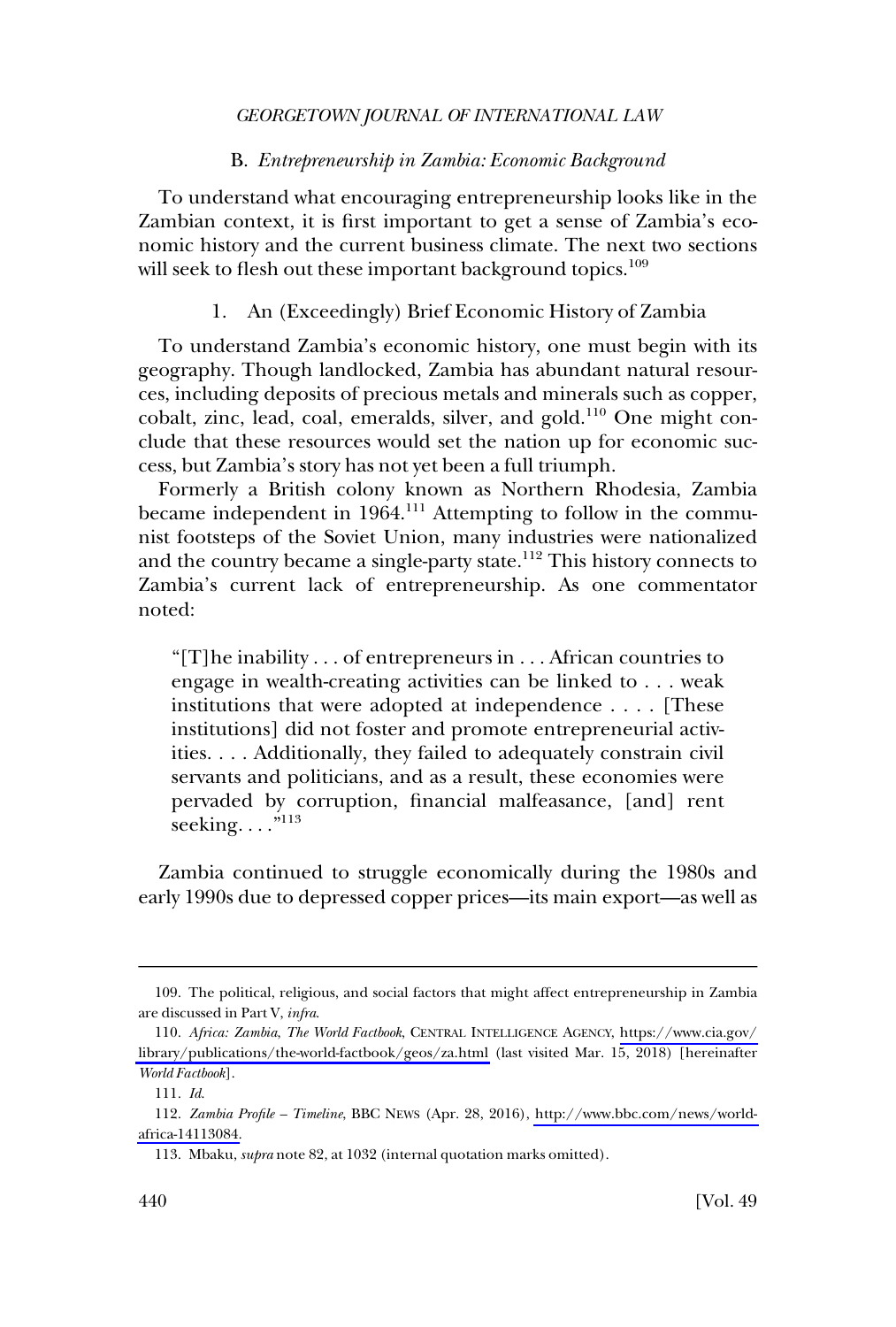<span id="page-24-0"></span>a lengthy drought and financial mismanagement.<sup>114</sup>

After the fall of Soviet Union, Zambia moved away from communist ideologies, and a structural adjustment program was instituted by the IMF and the World Bank with the goal of liberalizing the economy and removing restrictions on trade.<sup>115</sup> These reforms led to Zambia taking on of what can only be characterized as absurd amounts of debt to finance national budget deficits.<sup>116</sup> The government then tried embarking on a program of austerity, which exacerbated widespread poverty as services were cut.<sup>117</sup>

In 2006, through a coordinated push by civil society that culminated in negotiations between the key ministers and intergovernmental organizations, the World Bank forgave \$3.8 billion dollars of Zambia's  $$7.1$  billion dollar debt.<sup>118</sup> Although this stabilized the economic picture to a degree, Zambia recently reignited fears of over-indebtedness by issuing several sovereign bonds.<sup>119</sup> It remains one of the poorest countries in the world, with a GDP per capita ranking 178th in the world, placing it ahead of some Sub-Saharan African countries, though still near the very bottom of the pyramid.<sup>120</sup>

### 2. Current Economic Climate

Unfortunately, Zambia's current economic climate as described by interviewees does not differ significantly from its past. Substantial barriers exist in financing, skills development, and regulation. These barriers create a less-than ideal business climate, which in general hampers entrepreneurs from succeeding, although BongoHive hopes to break that cycle.

<sup>114.</sup> *World Factbook*, *supra* note 110.

<sup>115.</sup> Interview with Eugene Kabilika, Executive Director, Caritas Zambia, in Lusaka, Zambia (Jan. 17, 2017) [hereinafter Kabilika Interview]; International Monetary Fund, *Zambia: Enhanced Structural Adjustment Facility Policy Framework Paper, 1999-2001* (Mar. 10, 1999).

<sup>116.</sup> At the end of 1998, the net present value of debt was 510% of exports according to one estimate. *Id*.

<sup>117.</sup> Interview with Faith Adwoko Kalondawanga, Programme Manager, Social and Economic Development Programme, Jesuit Center for Theological Reflection, in Lusaka, Zambia (Jan. 19, 2017) [hereinafter Kalondawanga Interview].

<sup>118.</sup> *Id*.; BBC, *supra* note 112; MUSONDA KABINGA, JESUIT CENTRE FOR THEOLOGICAL REFLECTION POLICY BRIEF: ENHANCING TAX REVENUE COLLECTION IN ZAMBIA: PROMOTING SUSTAINABLE DEVELOPMENT AND ERADICATING POVERTY 10 (2015).

<sup>119.</sup> *World Factbook*, *supra* note 110.

*Country Comparison: GDP – Per Capita (PPP)*, in *The World Factbook*, CENTRAL INTELLIGENCE 120. AGENCY, [https://www.cia.gov/library/publications/the-world-factbook/rankorder/2004rank.](https://www.cia.gov/library/publications/the-world-factbook/rankorder/2004rank.html) [html](https://www.cia.gov/library/publications/the-world-factbook/rankorder/2004rank.html) (last visited Mar. 15, 2018).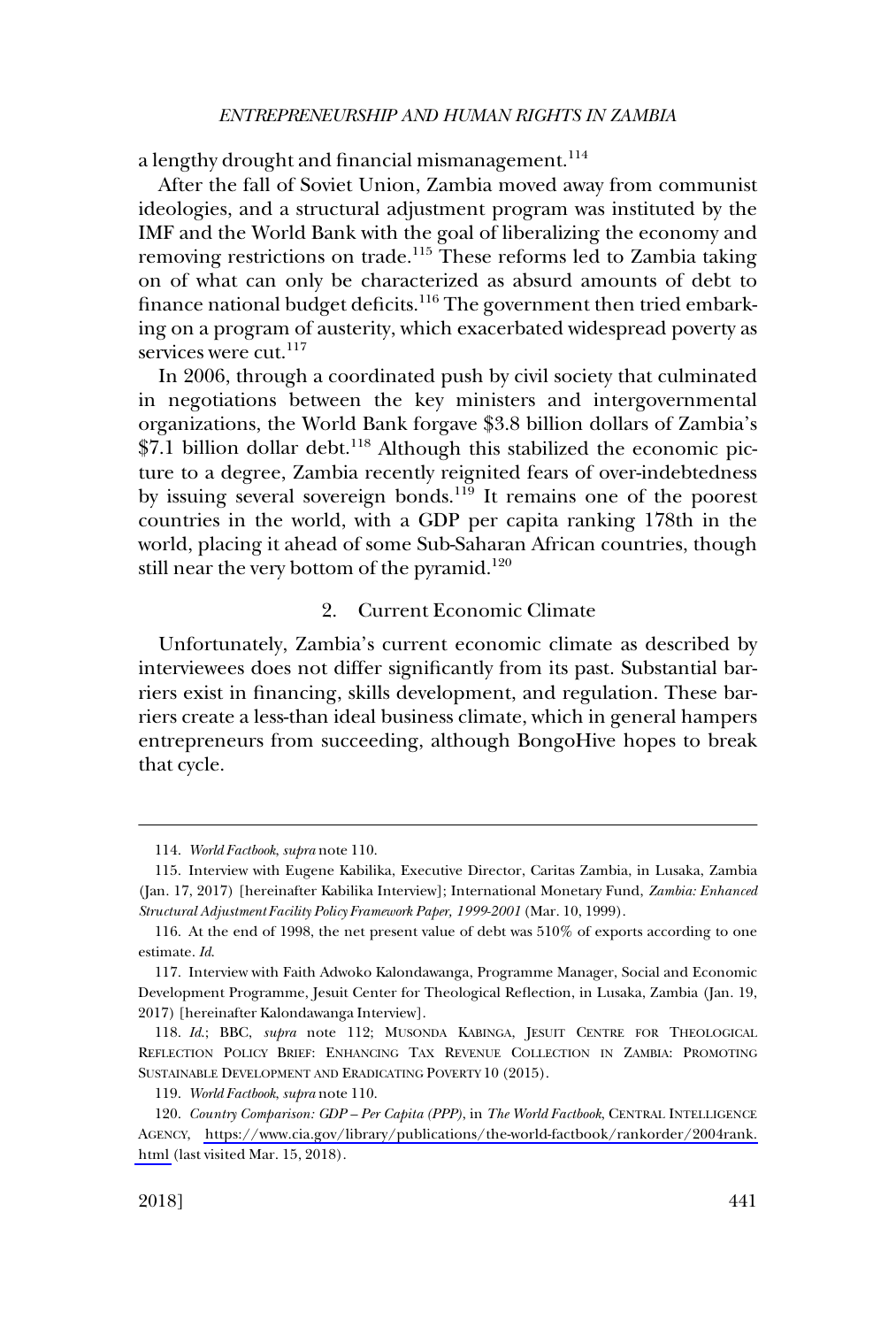From conversations with entrepreneurs and those in the small business community, financing appeared to be the number one concern. Foreigners invest heavily in agriculture, copper, and other mining sectors while displaying little interest in new ventures in other industries, sticking with the sectors that have been successful at least at times in the past.121 Well-off Zambians who could be potential investors are often unfamiliar with the workings of venture capital unless they have lived outside of the country, and even then, they are often secretive about their wealth to avoid being targeted by corrupt officials or ordinary criminals.<sup>122</sup> And though there are some government programs designed to help small businesses, these often come with strict requirements; furthermore, several entrepreneurs were distrustful of government programs because they often seem only to support those with connections.123 Borrowing money is another option. However, the economy is weak on a macro-level, which means that banks are hesitant to lend to enterprises that could be risky. As such, interest rates are extremely high: for small businesses, the rate most often quoted was 35%.124 In the end, it is only "family, friends, and fools" who will invest, as one interviewee put it. $^{125}$ 

Part of this reluctance to invest is justified. Small businesses often lack sufficient collateral to secure loans and audited financial statements to show fiscal responsibility; without these safeguards, local, national, and international investors cannot perform the due diligence required to feel comfortable parting with their money.<sup>126</sup> One entrepreneur pointed her prior work experience in the industry as the sole reason that she was able to garner support.<sup>127</sup>

The importance of prior expertise leads to a second issue: skills development is a crucial economic component that is largely missing in Zambia. There are limited opportunities to gain important management and entrepreneurial skills. Of these trainings and educational sessions, many are prohibitively expensive for those on the lower

<sup>121.</sup> Interview with Njavwa Mutambo, Founder and Chief Executive Officer, Musanga Logistics, in Lusaka, Zambia (Jan. 15, 2017) [hereinafter Mutambo Interview].

<sup>122.</sup> *Id*.; Interview with Lukonga Lindunda, Co-Founder & Executive Director, BongoHive, in Lusaka, Zambia (Jan. 11, 2017) [hereinafter Lindunda Interview].

<sup>123.</sup> Lindunda Interview, *supra* note 122; Mutambo Interview, *supra* note 121.

<sup>124.</sup> Interview with Rachel Njobvu, Founder & CEO, Modern Refinement, Ltd., in Lusaka, Zambia (Jan. 18, 2017) [hereinafter Njobvu Interview]; Mutambo Interview, *supra* note 121; Lindunda Interview, *supra* note 122.

<sup>125.</sup> *Id*.

<sup>126.</sup> Lindunda Interview, *supra* note 122.

<sup>127.</sup> Njobvu Interview, *supra* note 124.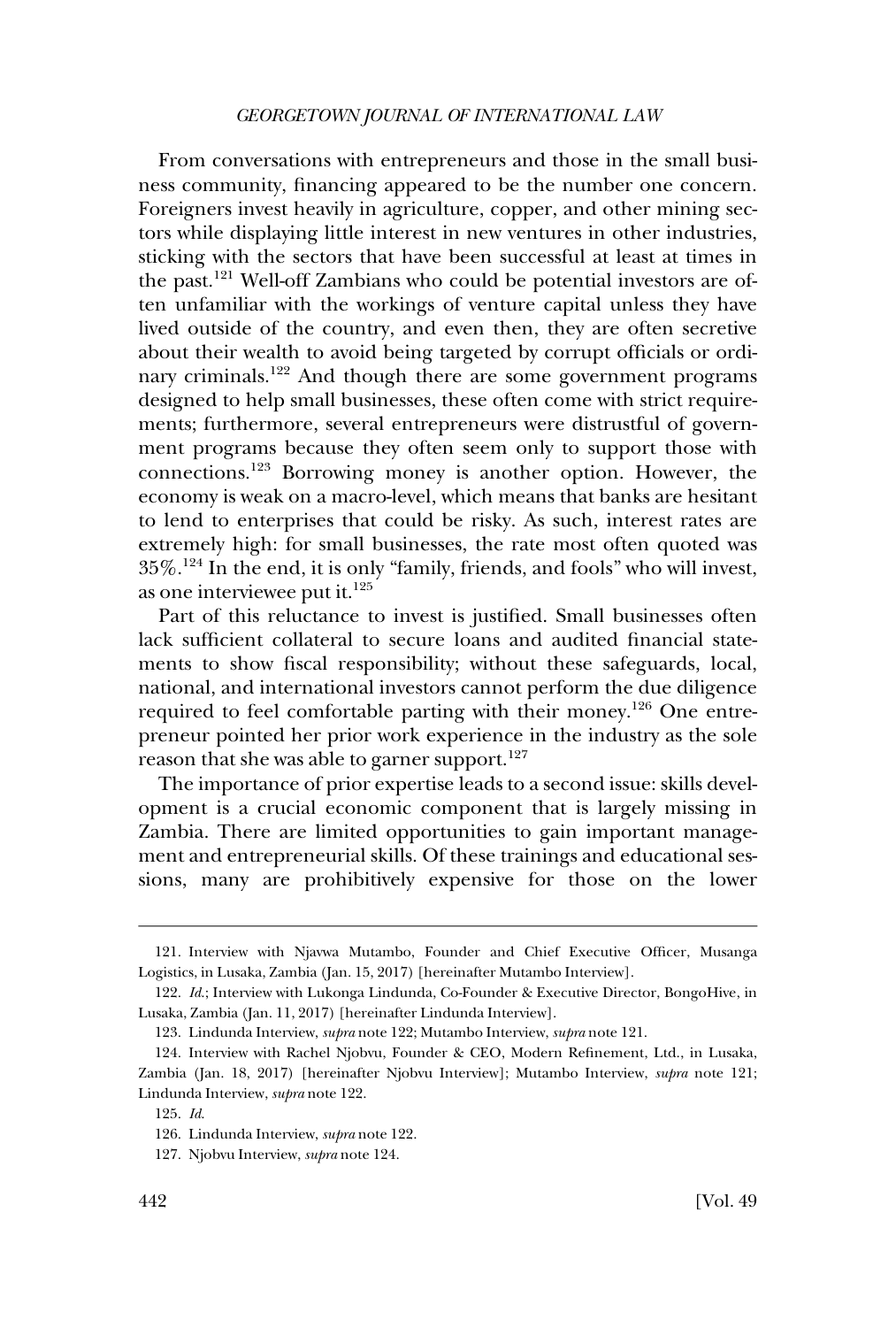economic rungs of society—especially for youth, who have the hardest time finding employment.<sup>128</sup> Due to the informal nature of the economy, people can easily begin selling goods or services, but they often have no idea how to run a business.<sup>129</sup>

Although the government has not done much to improve human capital, many interviewees did believe that the government had taken some steps to make corporate regulations generally beneficial. Companies are easy to set up and can even be registered online; $^{130}$  the entire process can be completed within forty-eight hours, according to one participant.131 On the other hand, though, interviewees also perceived that the regulatory environment was preferential for foreign investors rather than domestic companies.<sup>132</sup> This contrasts sharply with countries like Kenya, where the government's active encouragement of entrepreneurs (and in particular technology entrepreneurs) has gained broad recognition.<sup>133</sup>

Along these lines, participants pointed to another factor hampering entrepreneurship: a colonial mentality. Many of Zambia's leaders, including the current president, were born when Zambia was still a British territory, and several interviewees thought that this created a sense of complacency and contributed to a hands-off, passive leadership style.134 "If someone drives the agenda, things change," one participant stated—but locals are not driving the agenda.<sup>135</sup> Instead, an

Lindunda Interview, *supra* note 122*. See also* Map Design Unit of the World Bank, *Tech*  133. *Hubs and Incubators in Africa*, International Bank for Reconstruction and Development #42460 (Aug. 2016) <http://pubdocs.worldbank.org/en/765531472059967675/AFC42460-081716.pdf> (noting numerous entrepreneurship hubs in Kenya); David Pilling, *Kenyans Start to Roam Silicon Savannah*, FINANCIAL TIMES, Apr. 27, 2016, [https://www.ft.com/content/1cda231c-0bdb-11e6-](https://www.ft.com/content/1cda231c-0bdb-11e6-9456-444ab5211a2f) [9456-444ab5211a2f;](https://www.ft.com/content/1cda231c-0bdb-11e6-9456-444ab5211a2f) *Silicon Savannah: Kenya's Billion-Dollar Tech Bet*, BLOOMBERG, Apr. 18, 2016, [https://www.bloomberg.com/api/embed/iframe?id=](https://www.bloomberg.com/api/embed/iframe?id=~nP8AsURSCSAbVZWrN~ufA)~nP8AsURSCSAbVZWrN~ufA. The Zambian government does have an Economic Empowerment Commission that targets small enterprises in need of funding; founders that write a viable business plan can get access to small loans at favorable rates. Bwalya Interview, *supra* note 131. But the rate of those that fail to repay has been high, so the program may not be successful in the long run. *Id*.

<sup>128.</sup> Interview with Kanenga Haggai, Lecturer, Department of Development Studies, School of Humanities and Social Sciences, University of Zambia, in Lusaka, Zambia (Jan. 16, 2017) [hereinafter Haggai Interview].

<sup>129.</sup> Njobvu Interview, *supra* note 124.

<sup>130.</sup> Mutambo Interview, *supra* note 121.

<sup>131.</sup> Interview with James Bwalya, Lecturer, Bus. Studies Dep't, Evelyn Hone Coll. of Applied Arts & Commerce, in Lusaka, Zambia (Jan. 10, 2017) [hereinafter Bwalya Interview].

<sup>132.</sup> Mutambo Interview, *supra* note 121; Njobvu Interview, *supra* note 124; Haggai Interview, *supra* note 128.

<sup>134.</sup> Bwalya Interview, *supra* note 131; Lindunda Interview, *supra* note 122.

<sup>135.</sup> Lindunda Interview, *supra* note 122.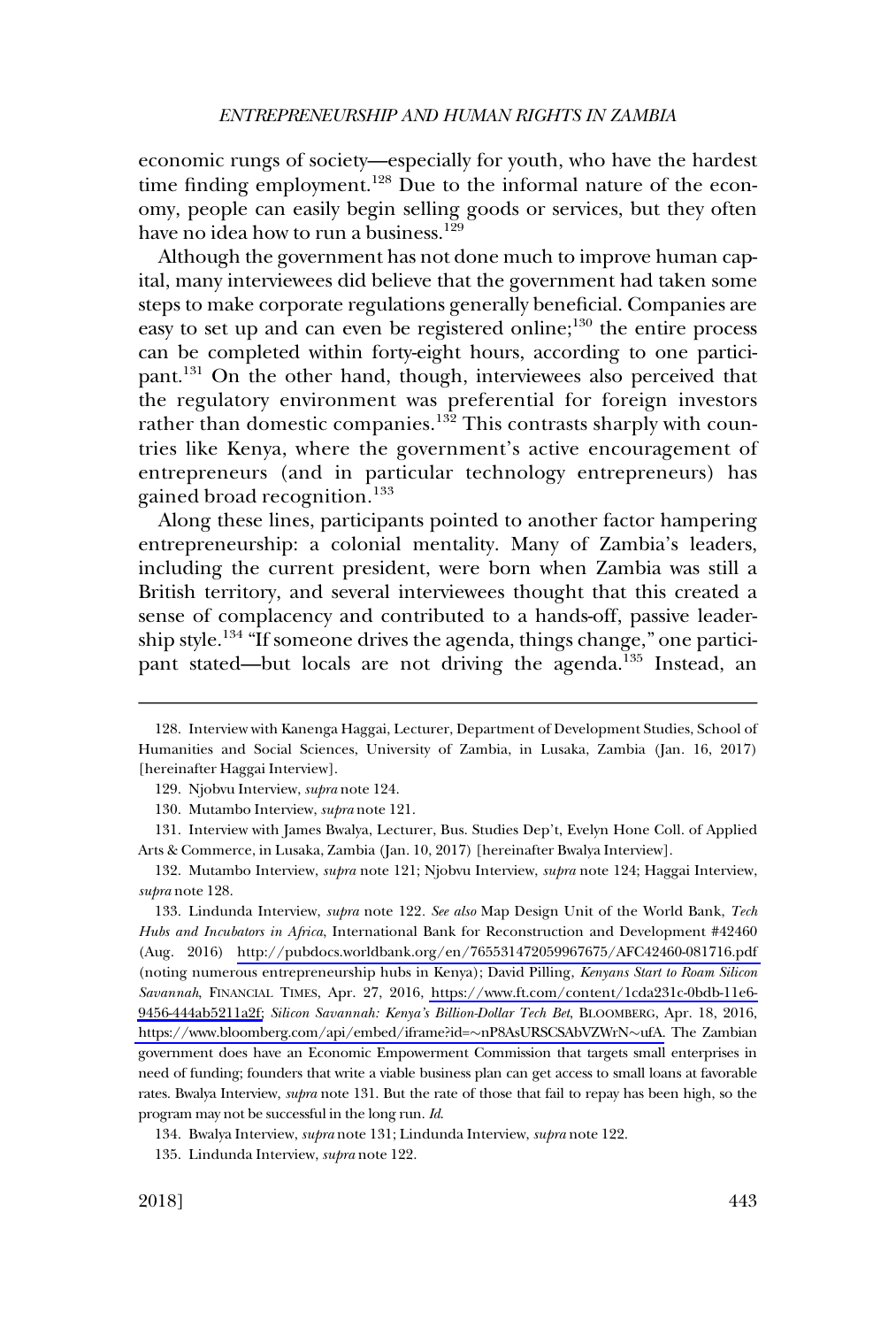<span id="page-27-0"></span>overdependence on outsiders prevails.<sup>136</sup> However, there is hope that the next generation of Zambians could turn things around once they come to power.<sup>137</sup>

#### 3. Human Rights Issues in Zambia: BongoHive

While the next generation may not have come to power politically, they are making strides to improve the current climate for entrepreneurs and small businesses. To this end, BongoHive, a start-up incubator based in Lusaka, was founded in 2011. In the words of one of its founders, BongoHive's goal is to create "productive chaos" by building a community of individuals who are interested in learning more about entrepreneurship and business skills.<sup>138</sup>

To that end, BongoHive has created a multi-level start-up program. For those just looking to acquire specific skills, "Masterclasses" are offered on topics like financial statements, marketing, and effective communication.139 These are offered on the weekends or at other times when small business owners can participate.<sup>140</sup> Entrepreneurs with a new business idea that they would like to get off the ground can participate in a three week intensive program called "Discover," in which participants test and refine their ideas by surveying potential customers and seeking feedback.141 Discover ends with a pitch day, and the companies with the best pitches are invited to participate in "Launch," a three-month program that provides extensive accounting, legal, and mentorship support.<sup>142</sup> Once again, the program ends with a pitch day, and companies with top pitches are admitted to BongoHive's incubator, called "Thrive," in which they are given office space and connected to potential investors.<sup>143</sup> Start-ups can spend up to two years in Thrive,

<sup>136.</sup> Bwalya Interview, *supra* note 131.

<sup>137.</sup> *Id*.

<sup>138.</sup> Id. See also About, BONGOHIVE, <http://bongohive.co.zm/about/>(last visited Apr. 13, 2018).

<sup>139.</sup> Lindunda Interview, *supra* note 122*. See also* BONGOHIVE, *supra* note 138.

Lindunda Interview, *supra* note 122*. See also BongoHive Masterclasses: Price Change Notice*, 140. BONGOHIVE, <https://bongohive.co.zm/bongohive-masterclasses-price-change-notice/>(Aug. 21, 2017) (detailing costs to take Masterclasses).

<sup>141.</sup> Interview with Emma Christie-Miller, Pre-Accelerator & Innovation Lead, BongoHive, in Lusaka, Zambia (Jan. 11, 2017) (speaking to a BongoHive "Discover" Session); Lindunda Interview, *supra* note 122.

<sup>142.</sup> Lindunda Interview, *supra* note 122.

<sup>143.</sup> Lindunda Interview, *supra* note 122.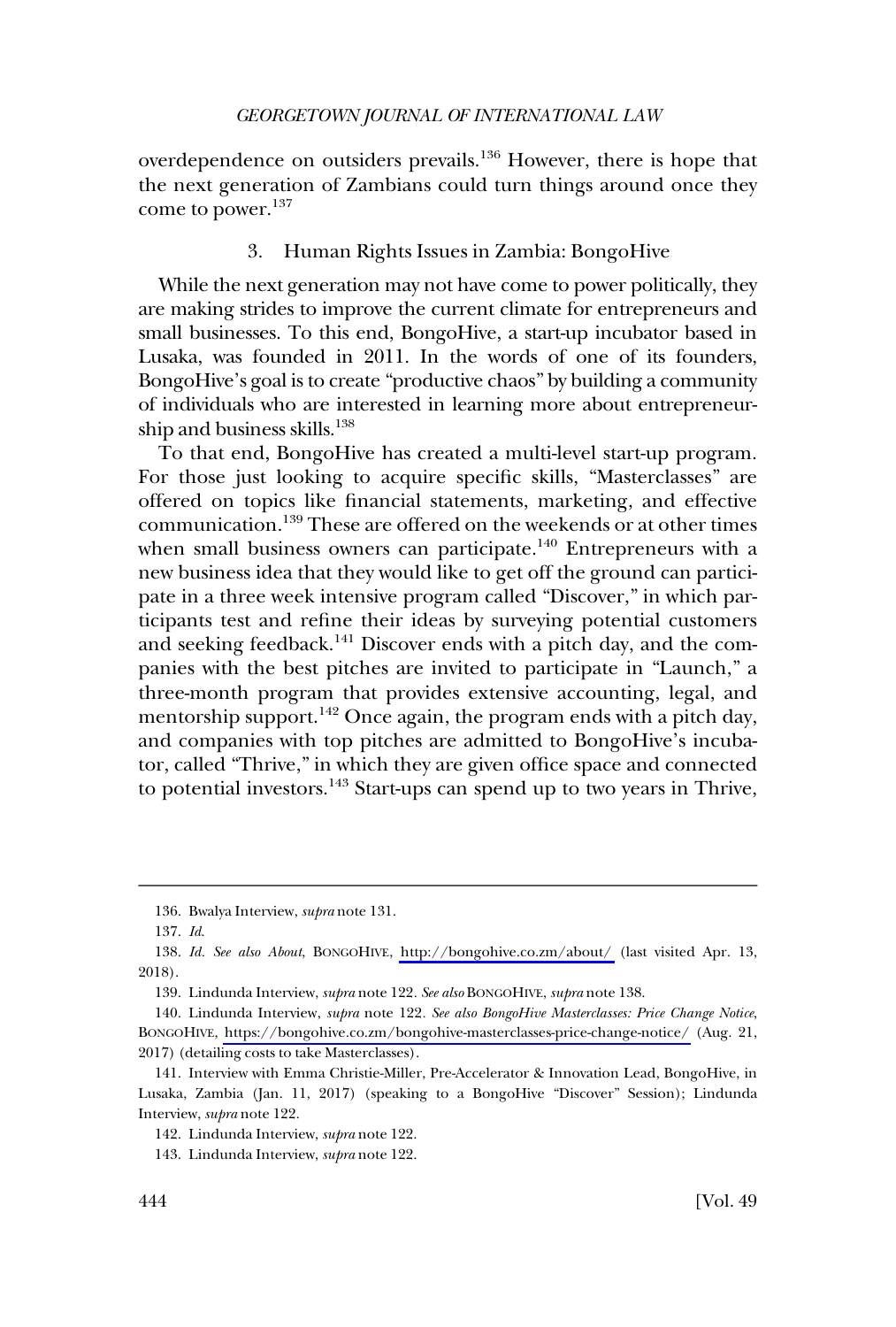<span id="page-28-0"></span>honing their products and expanding in Zambia and throughout Africa.<sup>144</sup>

BongoHive is also working to start a venture capital investment fund in order to pool money from various investors, because no such fund currently exists in Zambia.145 First, though, it is crucial to have wellmanaged start-ups poised for growth for investors to fund, and in order to have new ventures that are ready to succeed, entrepreneurs need the skills and training that BongoHive teaches.<sup>146</sup>

BongoHive provides a model of what encouraging entrepreneurship looks like in the Zambian context. Referring back to the framework laid out in Part III.A., the tiered programs BongoHive runs follow best practices in the start-up industry. In addition, BongoHive teaches a philosophy of social entrepreneurship, encouraging the founders it mentors to think beyond the bottom line. Because it is quite new, one cannot measure or state the degree to which these entrepreneurial programs have enriched the business climate in Zambia. But, as the next sections will show, the values underlying its entrepreneurial framework—personal autonomy, creativity and innovation, and tolerance for risk and uncertainty—are more than consistent with human rights. As explained previously, these values are the same as the fundamental principles on which human rights law is based. Thus, BongoHive's efforts, though focused on improving the business climate for small ventures, are also supporting human rights in Zambia.

#### C. *Human Rights Issues in Zambia and the Entrepreneurial Response*

This section of the Note will delve into specific human rights issues present in Zambia, as related by interviewees. For each issue, the nature of the problem will be described, along with any public sector or nonprofit responses. Next, the specific human rights implicated will be discussed, as well as the value that underlies these rights. Finally, examples from BongoHive will show how its entrepreneurship activities reinforce that value and thus support human rights.

*Startup Programmes*, BONGOHIVE, <https://bongohive.co.zm/startup-programmes/> (last 144. visited Apr. 13, 2018). *See also* Agbeibor, *supra* note 19, at 39 (note also how these stages mirror the framework described).

<sup>145.</sup> Lindunda Interview, *supra* note 122.

<sup>146.</sup> *Id*.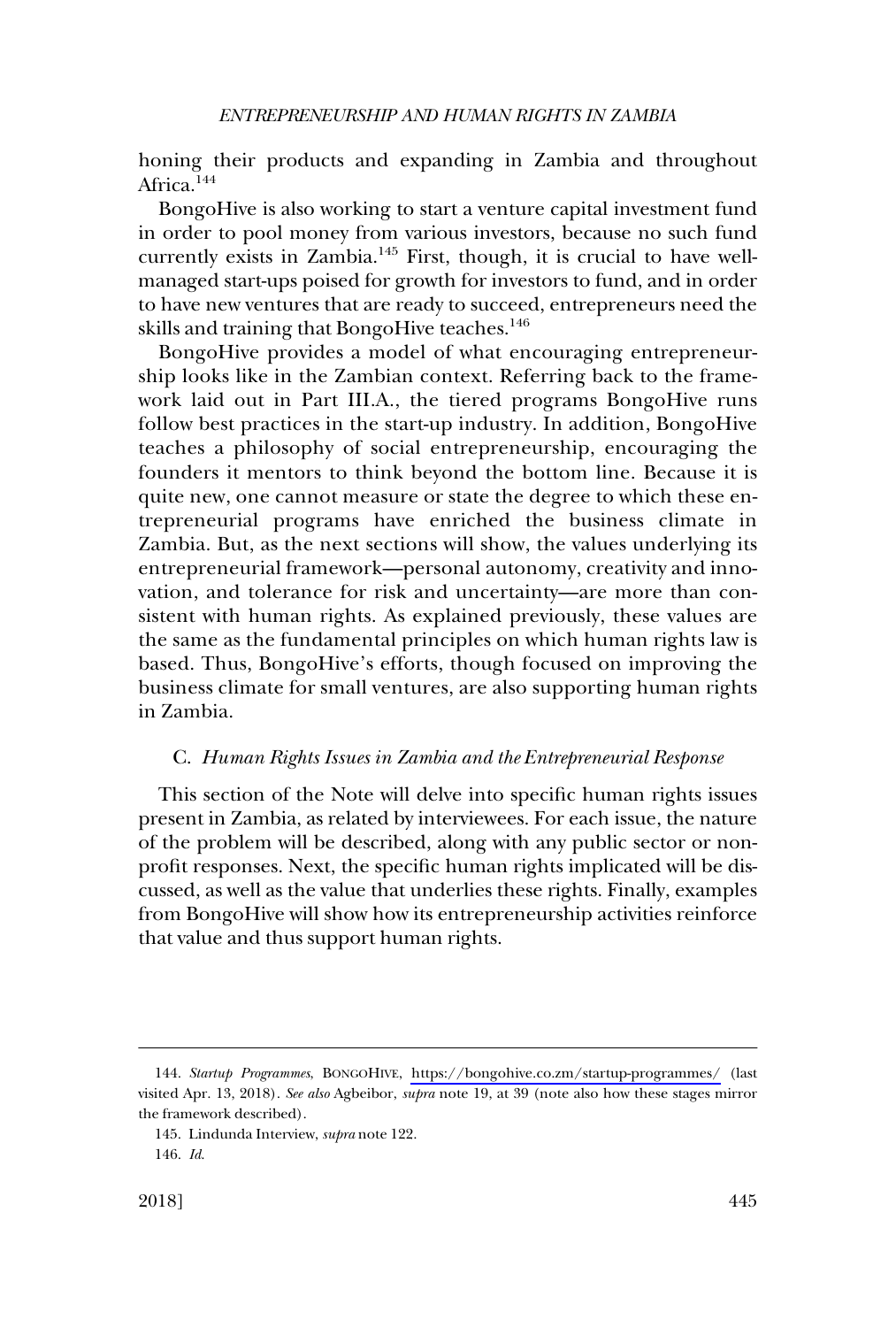### 1. Corruption

#### a. *Issue*

<span id="page-29-0"></span>Though corruption is often thought of as purely a human rights issue, it is also "a very serious obstacle to entrepreneurship.  $\dots$ ."<sup>147</sup> It "alters economic incentives, such that talented individuals . . . tend to gravitate towards positions that allow for rent-seeking, rather than entrepreneurship."<sup>148</sup> In Africa, state actors, like government officials and elected leaders, are to blame for a substantial share of the corruption that takes place.<sup>149</sup>

Interviewees found these trends to be true in Zambia, though "nowhere is as bad as Nigeria," according to one participant.<sup>150</sup> Discussions of corruption mostly took the form of stories: an entrepreneur unable to get a required license for six months because he refused to pay a bribe; $151$  constituents paid to vote; $152$  and perhaps most shockingly, a friend's father with thousands of dollars in cash stashed in a bag in the trunk of his car, en route to buy off an official.<sup>153</sup>

Due to corruption, government connections are necessary to be successful, and small businesses often lack the influence that foreign investors have—especially when foreign investors are willing to grease palms to get their projects approved.<sup>154</sup> Often, these projects procured by corruption harm local communities because the government has been paid to turn a blind eye. Even the inner workings of the government are corrupt: according to one interviewee familiar with the subject, the 2015 Zambian Auditor-General's Report showed high levels of expenses marked "unvouched-for expenditures," showing that many payments government agencies made were likely to have been fraudulent.<sup>155</sup> In all areas of life, corruption has become normal.<sup>156</sup> As one

151. *Id*.

<sup>147.</sup> Mbaku, *supra* note 82, at 994.

<sup>148.</sup> Cecily Rose, *The Limitations of a Human Rights Approach to Corruption*, 65 INT'L & COMP. L. Q. 405, 434-35 (2016).

<sup>149.</sup> Mbaku, *supra* note 82, at 1050.

<sup>150.</sup> Mutambo Interview, *supra* note 121.

<sup>152.</sup> Kabilika Interview, *supra* note 115.

<sup>153.</sup> Mutambo Interview, *supra* note 121.

<sup>154.</sup> Njobvu Interview, *supra* note 124; Haggai Interview, *supra* note 128.

<sup>155.</sup> Kalondawanga Interview, *supra* note 117.

<sup>156.</sup> *See*, *e.g*., TRANSPARENCY INTERNATIONAL ZAMBIA & ANTI-CORRUPTION COMMISSION, 2014 ZAMBIA BRIBE PAYERS INDEX (2014). Out of a sample of nearly 2,000 respondents from across the nation, almost 60% had been asked to pay a bribe in the past year, and of those, nearly 65% admitted to paying the bribe, negotiating the bribe amount downwards and then paying, or paying the bribe in kind through bush meat, sexual favors, and/or agricultural products. *Id*. at 3,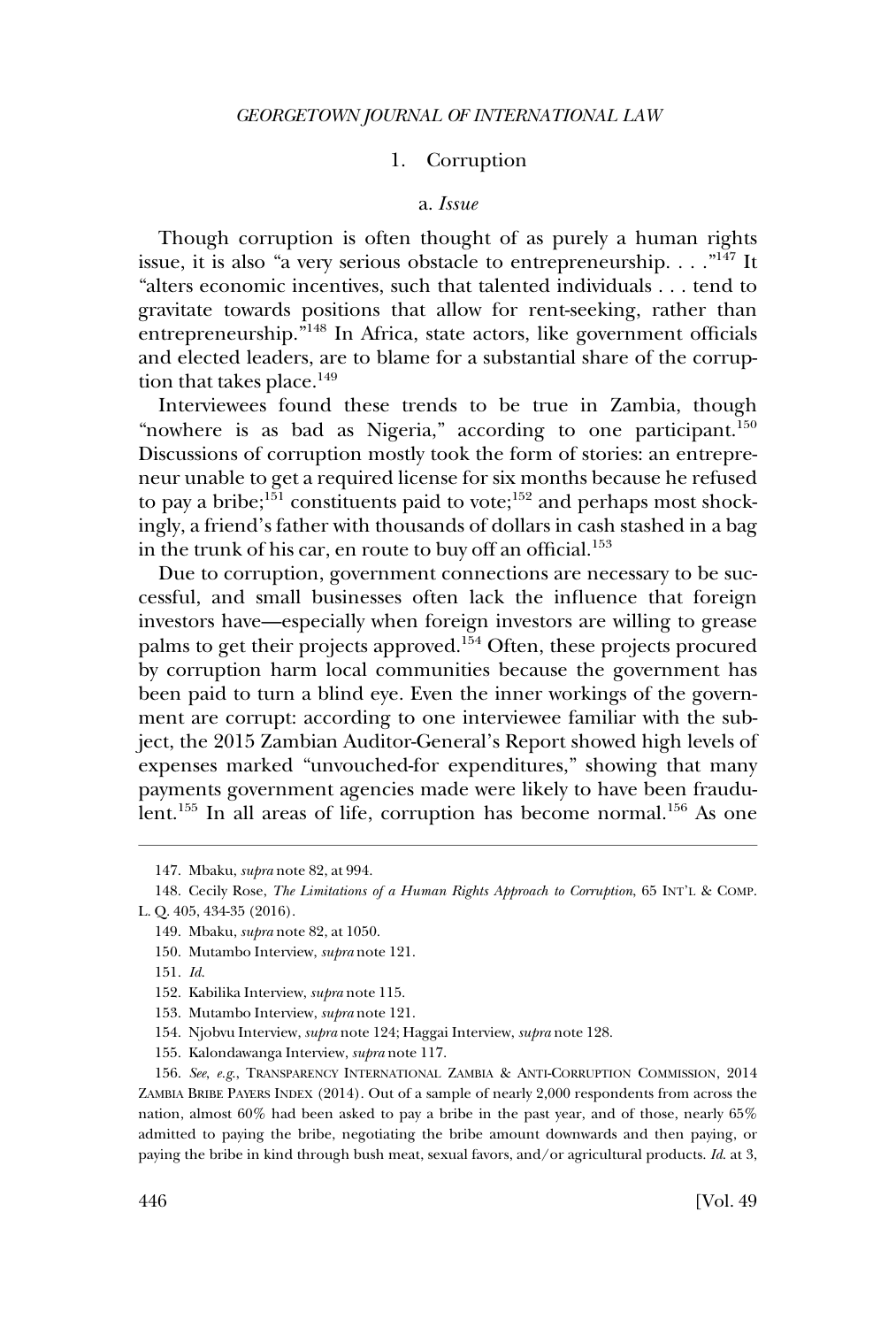<span id="page-30-0"></span>participant noted, "[W]hen [an] honest person takes office, it is hard because [corruption] is part of the system."157

#### b. *Public Sector and Non-Profit Responses*

Several organizations have tailored programs that seek to combat corruption. First and foremost among them is Transparency International Zambia—the Zambian chapter of Transparency International, which is an international civil society movement "to stop corruption and promote transparency, accountability and integrity at all levels and across all sectors of society."158 Transparency International Zambia runs the Advocacy and Legal Advice Center (ALAC), which offers a forum for ordinary citizens to report corruption and receive free legal advice.<sup>159</sup>

In addition, Transparency International Zambia produces datadriven reports about corruption and then acts based on the findings of these reports. For example, in Transparency International Zambia's most recent survey, participants reported that (out of twenty-two categories of public officials) traffic police most often demanded bribes.<sup>160</sup> To combat this, Transparency International Zambia put together an easy-to-read pamphlet that outlines basic traffic laws and the respective fines for breaking them.<sup>161</sup> This way, Zambians could wield the power of information should they be confronted by a crooked officer trying to charge an exorbitant fine or foist a charge on them that does not exist.

Transparency International Zambia also works with Caritas, a Catholic social justice organization, to provide corruption sensitization

<sup>13.</sup> The survey also indicates that bribes are more often demanded in rural areas and that men and women tend to respond to requests for bribes in largely a similar fashion. *Id*. at 12, 14. In addition, most bribes paid (more than 75%) were less than the equivalent of \$10 (USD). *Id*. at 21.

<sup>157.</sup> Haggai Interview, *supra* note 128.

<sup>158.</sup> Our Organization - Mission, Vision and Values, TRANSPARENCY INTERNATIONAL (Oct. 16, 2011), [https://www.transparency.org/whoweare/organisation/mission\\_vision\\_and\\_values/0/.](https://www.transparency.org/whoweare/organisation/mission_vision_and_values/0/)

<sup>159.</sup> Interview with Charles Emmanuel Chulu, Information and Communications Officer, Transparency International Zambia, in Lusaka, Zambia (Jan. 17, 2017) [hereinafter Chulu Interview]. Although there is a government-run Anti-Corruption Commission, whistleblowers are often afraid to go to it because they are reporting corruption taking place within the government, albeit in another department or ministry. *Id*.

<sup>160.</sup> *See, e.g*., 2014 ZAMBIA BRIBE PAYERS INDEX, *supra* note 156, at 10-11 (stating that in both 2012 and 2014, Zambian police—and in particular traffic police—were most likely to demand a bribe). In addition, 50% of survey participants listed "avoiding delays" as the reason for paying the bribe, which corresponds well with the idea that traffic police might demand bribes, causing hold-up. *Id*. at 17.

<sup>161.</sup> TRANSPARENCY INTERNATIONAL ZAMBIA & ROAD TRANSIT AND SAFETY AUTHORITY, PROMOTING TRANSPARENCY IN THE ROAD TRANSIT AND SAFETY AGENCY OPERATIONS AND SERVICES (2014).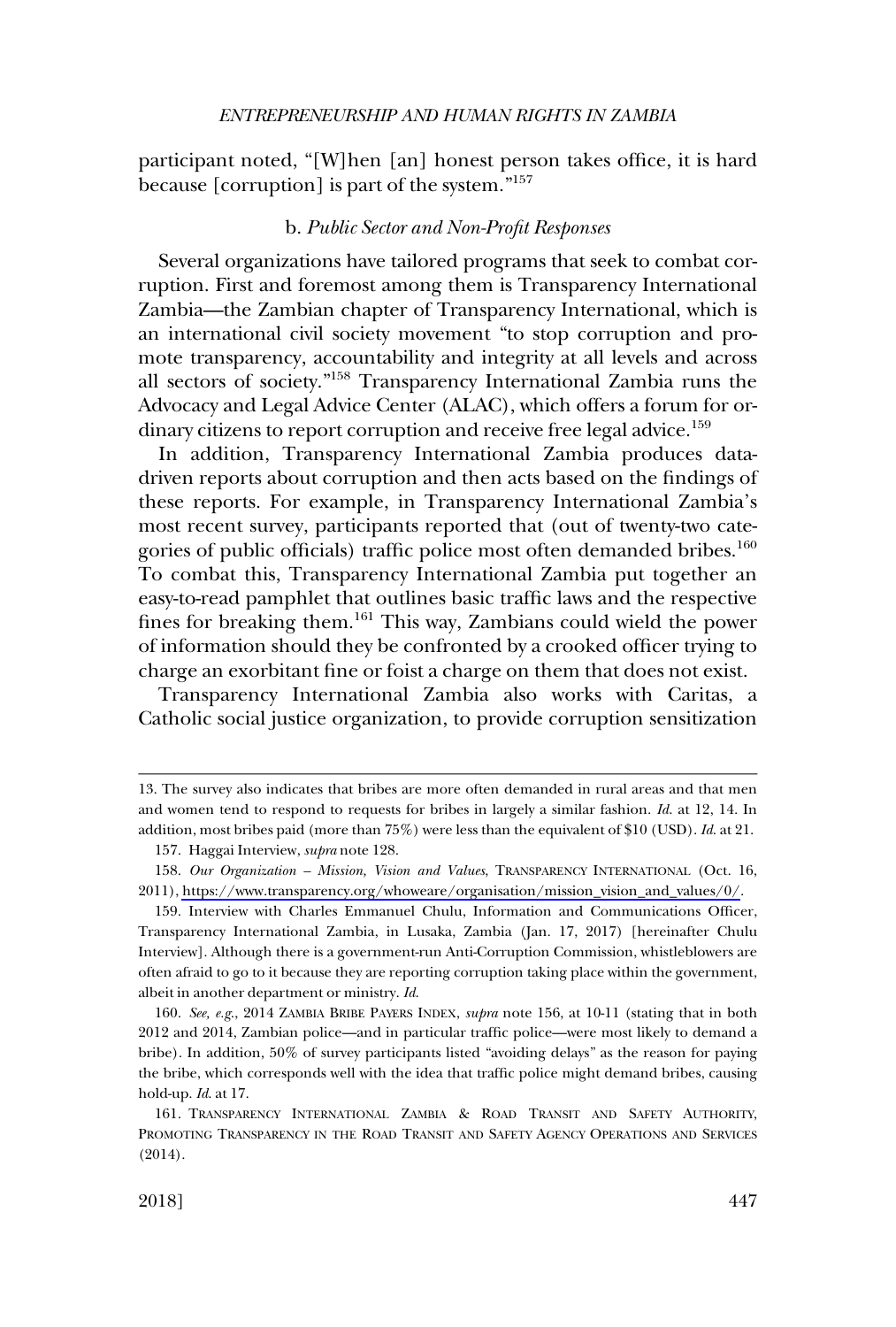<span id="page-31-0"></span>education.162 Because over 10% of survey respondents paid bribes because they thought it was a "normal trend,"163 education is needed simply to inform Zambians about what corruption is and how it can be reduced.164 In a slightly different approach, the Jesuit Center for Theological Reflection, a Catholic social justice organization, looks at the budget cycle and the auditor general's report to scour for instances of mismanagement and partners with local communities to make sure that government funds are actually being used as they are claimed to be.<sup>165</sup>

#### c. *Human Rights Implicated and Their Foundational Value*

Corruption implicates at least two human rights mentioned previously: the right to property and the right to freedom of movement. As seen in the previous examples, corruption involves officials or others in positions of power illegally taking property<sup>166</sup> that is rightfully owned by an individual, thus depriving that individual of a basic right. Often, the payments are demanded in response to individuals exercising their right to freedom of movement—especially because it is most often traffic police that demand bribes.<sup>167</sup>

The foundational value that underlies both of these rights is personal autonomy. Individuals should be able to control those things that they possess and come and go as they might like, so long as they are respecting others and the law. The very fact that corruption is so widespread and prevalent shows that the value of personal autonomy is not respected to the degree that it should be.

#### d. *How BongoHive Supports that Value*

BongoHive's entrepreneurship programs support the value of personal autonomy in several ways. First, the educational trainings place a strong focus on the individual. Participants are instructed to come up with their own business plans and are held accountable for taking the proper steps to implement those plans. In one session, entrepreneurs were directed to go out and interview people who they thought might be potential customers one-on-one. Furthermore, participants are taught to persevere under pressure and believe in their business plans.

<sup>162.</sup> Chulu Interview, *supra* note 159; Kabilika Interview, *supra* note 115.

<sup>163. 2014</sup> ZAMBIA BRIBE PAYERS INDEX, *supra* note 156, at 17.

<sup>164.</sup> Kabilika Interview, *supra* note 115.

<sup>165.</sup> Kalondawanga Interview, *supra* note 117.

<sup>166. 2014</sup> ZAMBIA BRIBE PAYERS INDEX, *supra* note 156, at 3.

<sup>167.</sup> *Id*.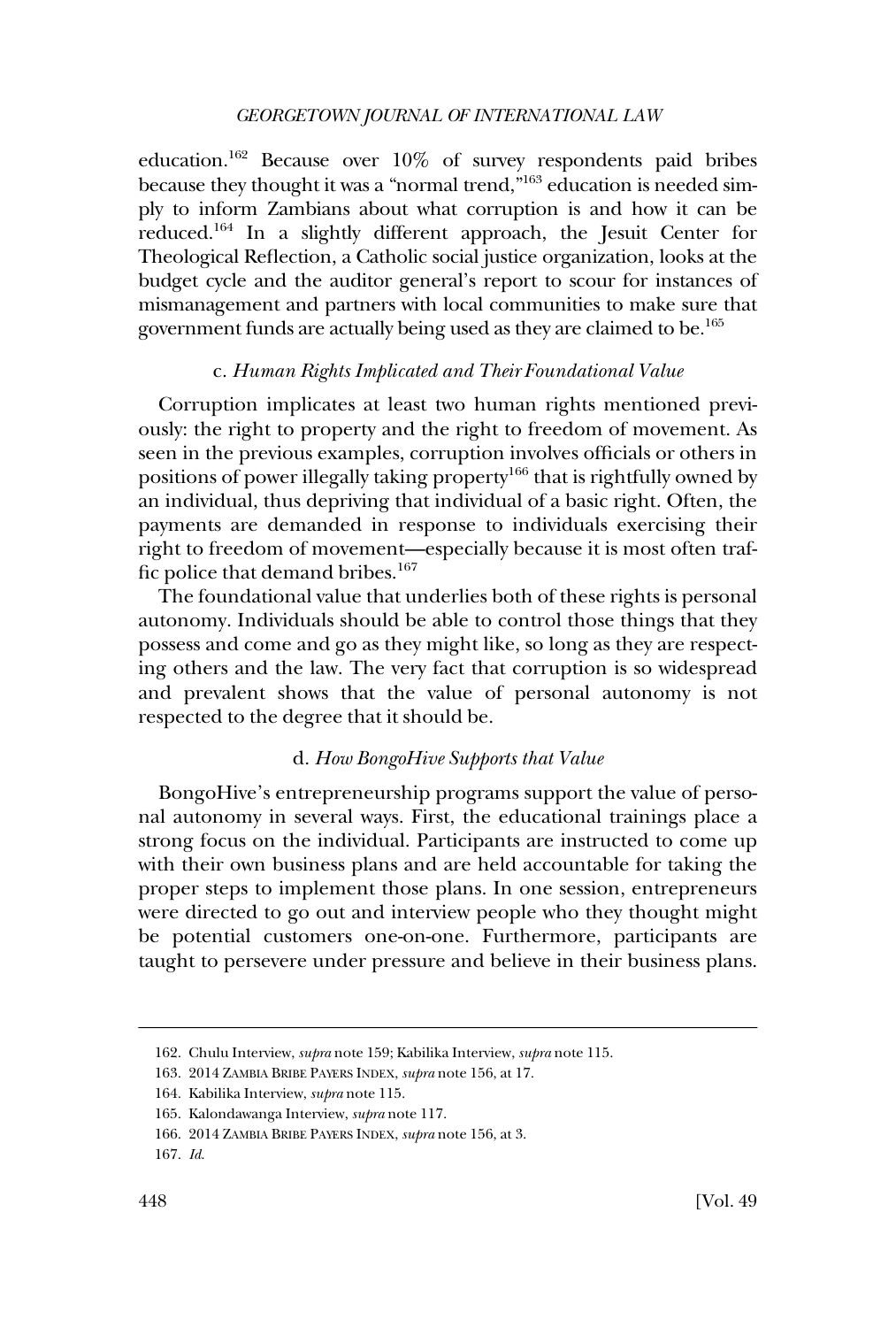<span id="page-32-0"></span>When told "no" by one investor, entrepreneurs learn to continue asking and find others who might buy into their ideas.

By creating an environment that prizes personal autonomy in the above ways, BongoHive births entrepreneurs that are willing to go to great lengths to achieve their dreams, as well as a willingness to challenge and overcome obstacles in their paths. Because corruption is an obstacle faced by entrepreneurs, this emphasis on personal autonomy will make those schooled in entrepreneurship more willing to stand up to corruption when they see it and—perhaps more importantly inspire others to do so as well. Instead of paying a bribe to get her business off the ground, an entrepreneur who understands a request for a bribe as an affront to her personal autonomy could feel more empowered to defy the corrupt official, because she knows the value of personal autonomy and, therefore, has greater motivation to resist its limitation. In this way, BongoHive's entrepreneurial activities will support and encourage the development of the rights to property and freedom of movement in Zambia.

# 2. A Copper-Dependent Economy

#### a. *Issue*

Another issue that multiple interviewees considered was Zambia's dependency on copper. Several participants noted that 60% of Zambia's GDP comes from the copper industry.<sup>168</sup> Although having an abundance of natural resources can be beneficial for a country, it also has negative effects. When copper prices decrease sharply, the country's currency loses demand, so its value collapses, making imports extremely expensive; because Zambia produces little other than copper and maize, many necessities must be imported.<sup>169</sup> This happened in the 1970s and again in the past decade. $170$ 

From shortly after independence onwards, the government attempted to diversify the economy away from copper; instead, it tried to support agriculture and tourism.<sup>171</sup> Both of these sectors are crucial to the economy: agriculture, because it helps to ensure food stability, and tourism,

<sup>168.</sup> Bwalya Interview, *supra* note 131; Mutambo Interview, *supra* note 121 (one participant claimed that copper made up 95% of exports, although according to the Observatory of Economic Complexity, this number is actually just shy of 80%); *Zambia*, THE ECONOMIC COMPLEXITY OBSERVATORY: AN ANALYTICAL TOOL FOR UNDERSTANDING THE DYNAMICS OF ECONOMIC DEVELOPMENT (2016).

<sup>169.</sup> Haggai Interview, *supra* note 128.

<sup>170.</sup> *Id*.; Mutambo Interview, *supra* note 121.

<sup>171.</sup> Mutambo Interview, *supra* note 121; Bwalya Interview, *supra* note 131.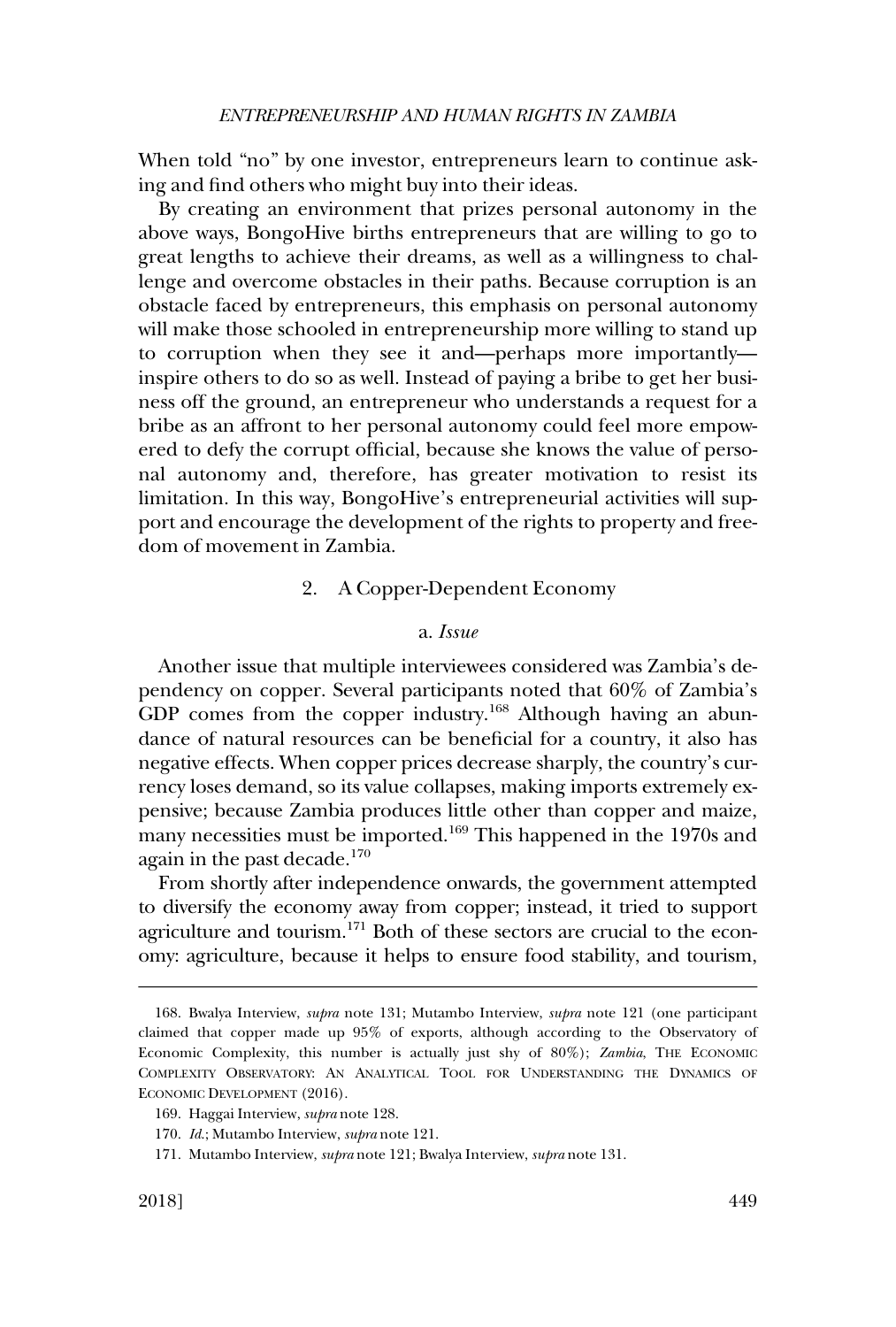<span id="page-33-0"></span>because it brings in foreign currency which can then be used for other purposes.172 Although there is a fair amount of agriculture already in Zambia, much of it is subsistence farming.173 This leaves little product for export or creating secondary goods, many of which still must be imported—as one interviewee put it, "It's crazy that we create so much maize yet import cornflakes."174

With these pushes for alternative economic centers unsuccessful, copper and other extractive industries continue to grow and expand, and related problems persist. One participant mentioned Solwezi, once a rural, backwater town in the North-Western Province. Now a mining center, expatriates have moved in, and local people are being displaced, despite the fact that the government promised hundreds of jobs for locals.175 Tying back to the previous section on corruption, the Zambian government has cut all sorts of sweetheart deals—both on the books and off the books<sup>176</sup>—with mining companies from other countries like Switzerland and the United States; these deals allow corporations to pay little to no tax.177 Losing this tax revenue is disastrous for the Zambian people because it means less support for programs designed to alleviate poverty, improve healthcare, and encourage education. In turn, Zambia continues to borrow money to fund these programs, increasing the national debt and macroeconomic instability.

# b. *Public Sector and Non-Profit Responses*

The response to this issue has not been as strong as the coalitions formed against corruption, in part because many of the dealings in extractive industries happen behind closed doors. The first step, then, is to increase transparency. To accomplish this goal, several civil society organizations have joined together to create a Zambian chapter of the Publish What You Pay network.<sup>178</sup> This group advocates for both mining companies and the government to increase disclosure and to be more explicit about the resources they receive; in addition, group

<sup>172.</sup> Haggai Interview, *supra* note 128.

<sup>173.</sup> Kalondawanga Interview, *supra* note 117.

<sup>174.</sup> Mutambo Interview, *supra* note 121.

<sup>175.</sup> Kalondawanga Interview, *supra* note 117.

<sup>176.</sup> As one interviewee stated, "It's always interesting when you see copper prices go up because the government has new cars." Mutambo Interview, *supra* note 121.

Kabilika Interview, *supra* note 115; Lindunda Interview, *supra* note 122; *see also* Christoffer 177. Guldbrandsen, *Stealing Africa – Why Poverty?*, THE WHY (Jan. 5, 2013), [https://www.youtube.com/](https://www.youtube.com/watch?v=WNYemuiAOfU) [watch?v=WNYemuiAOfU](https://www.youtube.com/watch?v=WNYemuiAOfU) (documentary on sweetheart deals).

<sup>178.</sup> *Zambia*, PUBLISH WHAT YOU PAY (2009), [http://www.publishwhatyoupay.org/members/](http://www.publishwhatyoupay.org/members/zambia/) [zambia/](http://www.publishwhatyoupay.org/members/zambia/).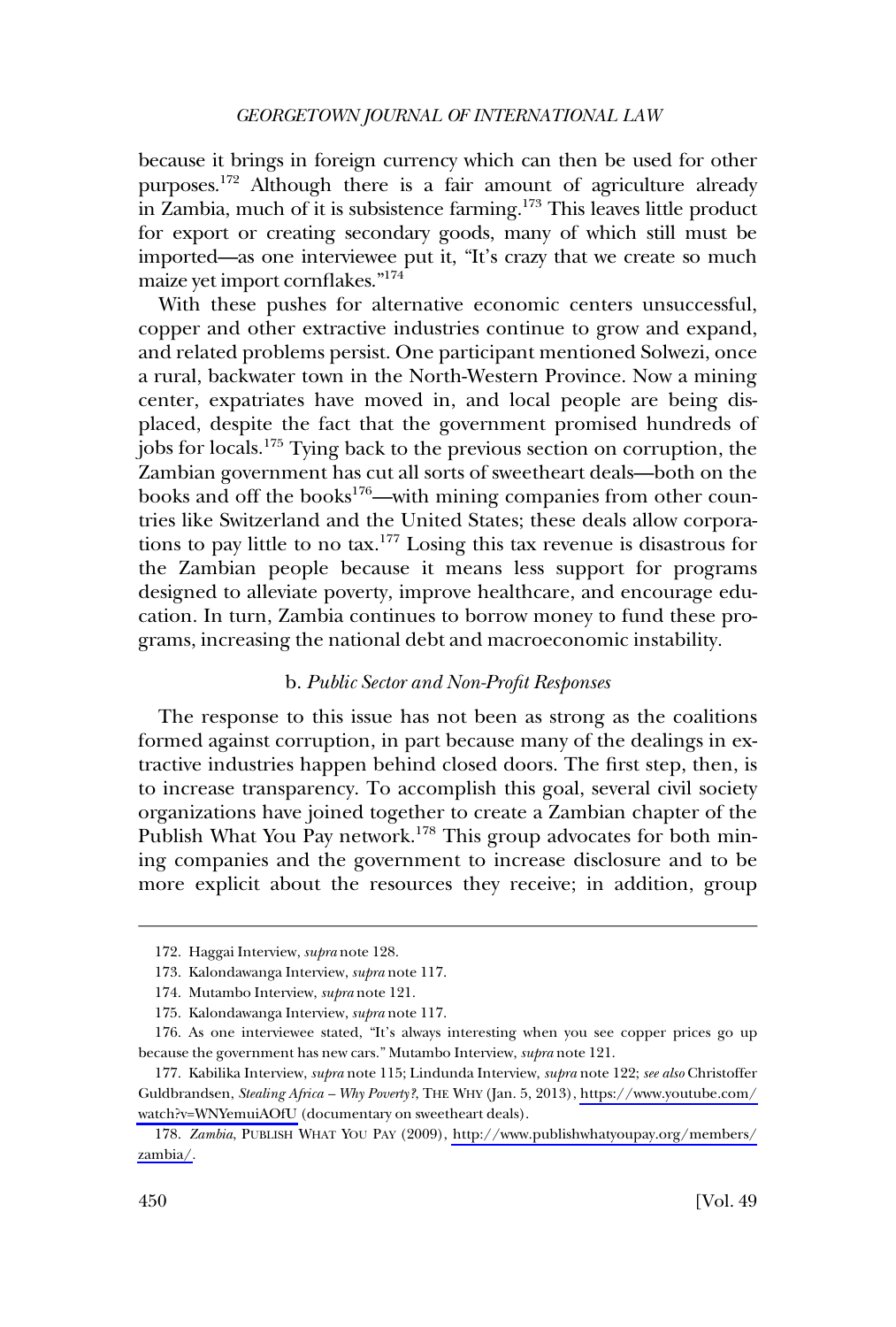#### *ENTREPRENEURSHIP AND HUMAN RIGHTS IN ZAMBIA*

<span id="page-34-0"></span>members lobby the government to require foreign corporations pay their fair share of taxes.<sup>179</sup> However, as one interviewee put it, the problem of an overdependence on copper calls for a "both/and" solution: the sector needs to become both more accountable *and* less important overall.180 And, as the next sub-sections will describe, one way that the copper sector can become less significant overall is through entrepreneurs starting businesses in other industries.

# c. *Human Rights Implicated and Their Foundational Value*

Although freedom of opinion and expression may not be limited in the way that they are in other countries, it is clear that outside-the-box thinking is needed. Encouraging freedom of thought is crucial to spur innovation in sectors outside of the copper industry. In addition, the right to education is implicated, because Zambians must be taught skills that are transferrable to other fields of employment.

Creativity is a fundamental value that underlies both the right to education and the rights to freedom of speech and expression. As described previously, freedom of speech embeds the idea of something new to say, or, at the very least, enables others to innovate based on one's ideas. Higher education, too, is centered on the concept of learning through dialogue and giving students the freedom to craft fresh answers to old questions. As such, both freedom of expression and the right to education require creativity and innovation to be present. This creativity can lead entrepreneurs to explore new sectors for business activities, rather than repeatedly looking to copper.

#### d. *How BongoHive Supports that Value*

At BongoHive, no idea is a bad idea—just one that might need some tweaking. Frequent brainstorming sessions and collaboration are prized, and entrepreneurs are encouraged to come up with new business ideas that do not fit the mold. Rather than imitating others, creative concepts for ventures are prized, because these are the ones that will succeed. In addition to promoting creativity, BongoHive's educational programs enable small business owners to learn about ways to expand their businesses and reach new customers, as well as develop skills that will be valuable in multiple industries. With a better educated workforce that is keen to develop creative new businesses

<sup>179.</sup> Haggai Interview, *supra* note 128.

<sup>180.</sup> *Id*.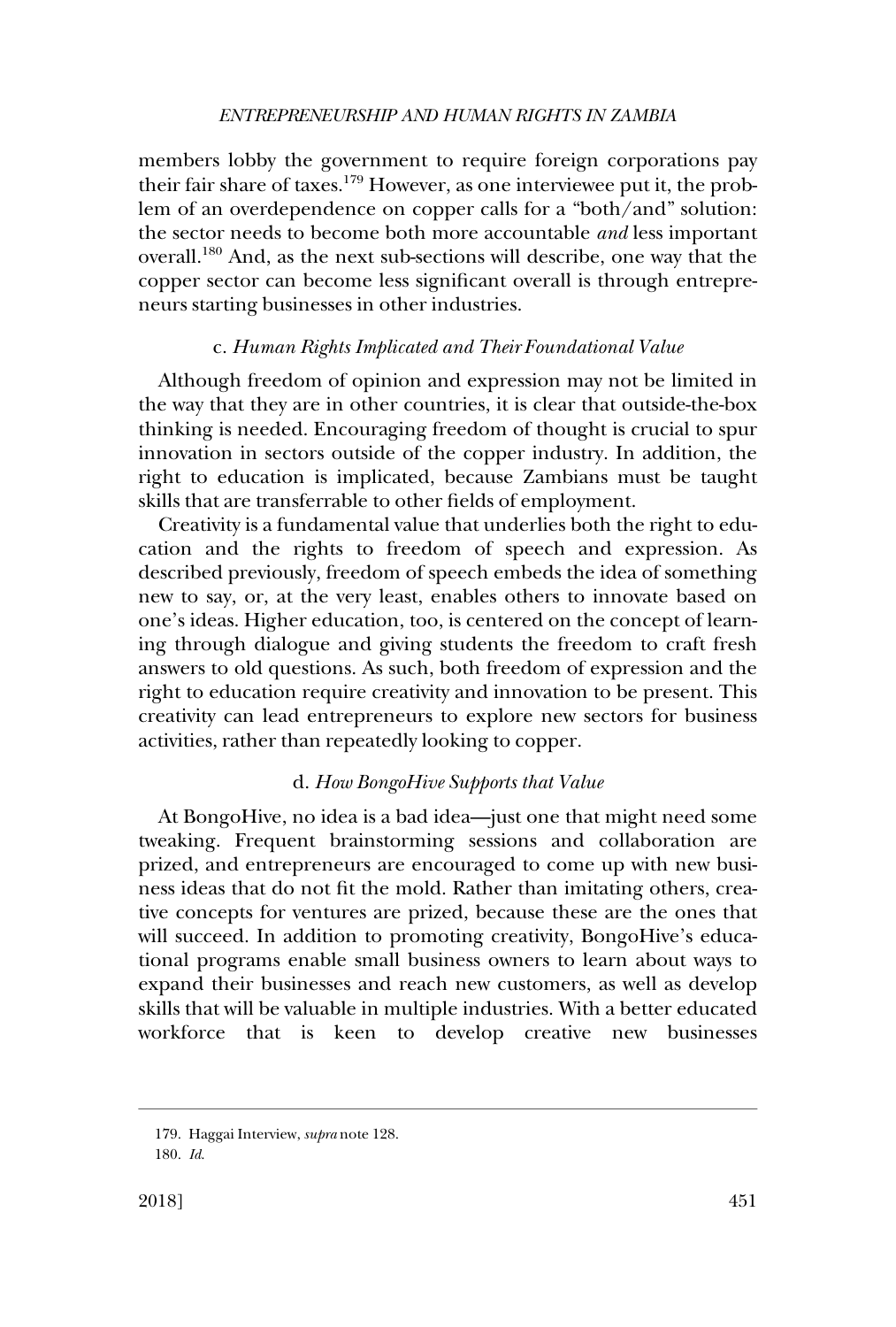<span id="page-35-0"></span>opportunities, Zambia can move away from copper dependency and become a well-diversified and more stable economy.

For example, two start-ups currently in the incubator focus on logistics and real estate,<sup>181</sup> respectively. Both have pan-African aspirations, and to achieve this vision, these enterprises will need to hire many more workers. As both companies are based in Zambia, they could potentially provide employment to hundreds of Zambians in their quest to grow into sizable companies. These jobs would be in the real estate and logistics sectors—two industries completely unrelated to copper extraction.

#### 3. Chinese and Other Foreign Investments

#### a. *Issue*

A third issue that has had negative repercussions for the development of human rights in Zambia is the prevalence of foreign investment. In particular, Chinese companies have established a strong presence in Zambia.182 Survey participants had mixed views on the topic. On the one hand, the Chinese provide competition to Zambian businesses, at least in theory raising the standard of quality that both must provide.<sup>183</sup> The influx of capital is also positive in that there is more money moving around in Zambia and thus a larger "pie" in which Zambians can hopefully share.<sup>184</sup> In addition, one participant thought that Chinese businessmen were more open to training Zambians than those from Europe and America.<sup>185</sup>

Most other participants had strongly opposing views, indicating that Chinese investment was different than that from other countries and was more detrimental. According to these interviewees, the Chinese set up their own separate mini-economies within Zambia: they start and exclusively patronize Chinese-owned restaurants, banks, and retail stores and bring in and hire Chinese laborers to do nearly all tasks,

<sup>181.</sup> MUSANGA, [https://web.archive.org/web/20170607125335](https://web.archive.org/web/20170607125335/)[/https://musangalogistics.com;](https://musangalogistics.com) MODERN REFINEMENT,<http://modernrefinement.co.zm/> (last visited Mar. 15, 2018).

<sup>182.</sup> Haggai Interview, *supra* note 128. Most interviewees believed China to be the most dominant foreign investor. *Id*. Professor Haggai disputed this, saying that Chinese investment in Zambia compared to other countries can still be said to be minimal; although, because it is rapidly increasing, it has become and will be even more significant in coming decades. *Id. See also*  Kanenga Haggai, *Understanding Sino-Zambia Trade Relations: Trends, Determinants and Policy Implications*, 2 WORLD J. SOC. SCI. & HUMAN. 52 (2016); CHILUFYA CHILESHE, CHINESE DEBT, AID AND TRADE: OPPORTUNITY OR THREAT FOR ZAMBIA? (2010).

<sup>183.</sup> Njobvu Interview, *supra* note 124.

<sup>184.</sup> Haggai Interview, *supra* note 128.

<sup>185.</sup> Bwalya Interview, *supra* note 131.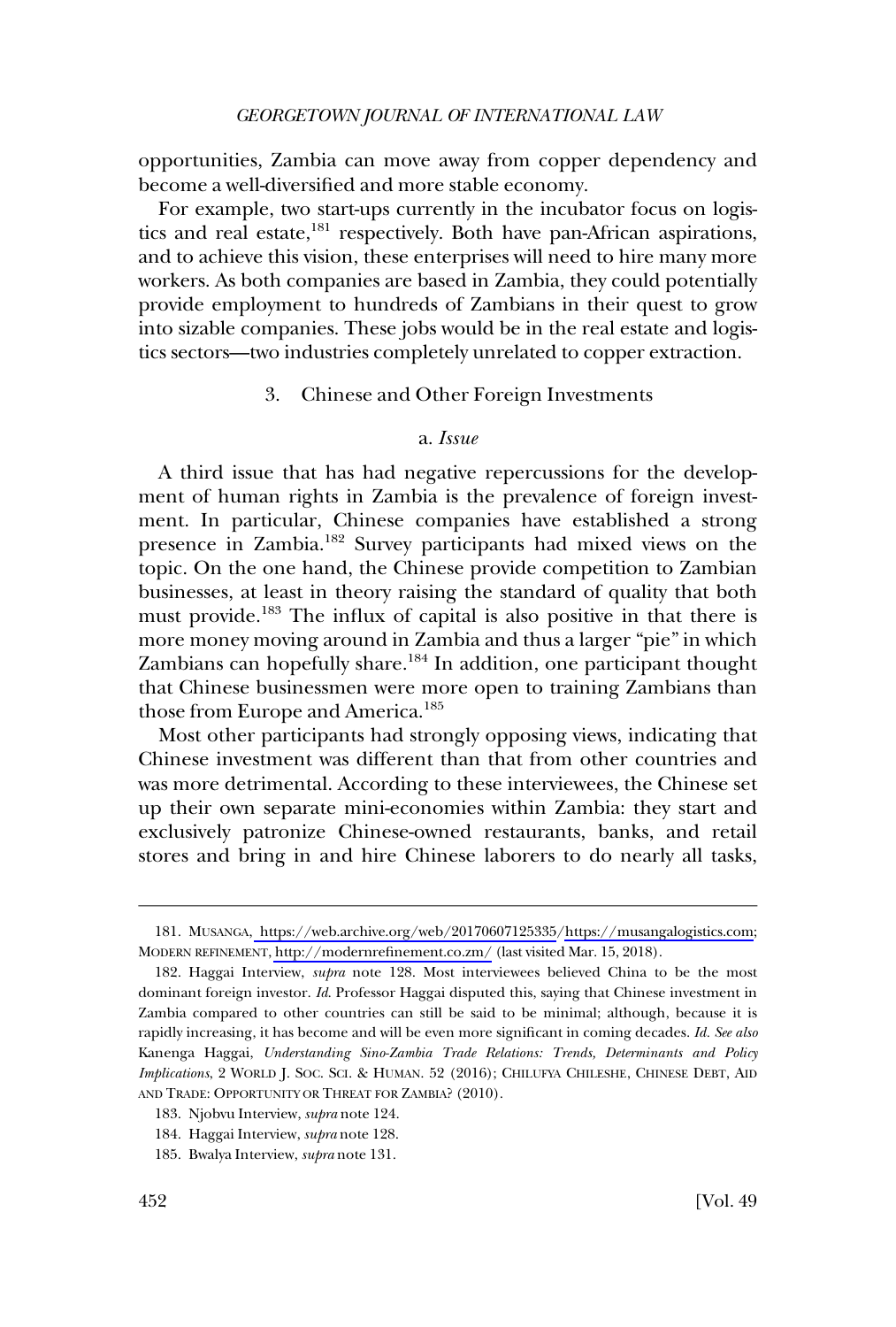from the most menial jobs to management-level positions.<sup>186</sup> This approach to investment blocks Zambians from what could be prime opportunities. As one interviewee put it, "They're eating us for breakfast."<sup>187</sup>

At the same time, these participants did not seem to harbor much animus against the Chinese as a people, but instead pointed to government action—and inaction—as the root of the problem.188 Unlike the United States, U.K., and other Western countries, China does not impose policy requirements and other such "hoops" for African countries to jump through before supporting investment; in this way, China offers an alternative: they are just in the business of making money, not supporting political or social change.<sup>189</sup> The Zambian and Chinese governments have also had a long history of close cooperation. After its independence, Zambia was the first country in Africa to create formal ties with China; China, in turn, has promoted Zambia among its citizens as a safe country in which to invest.190 Such cooperation between China and Zambia has led to Chinese companies receiving preferential treatment, especially for government contracts for infrastructure development.<sup>191</sup> So, as one interviewee put it, "[i]f the government is taking a cut and doesn't want to spend for a quality product, we can't blame the Chinese for not providing quality."<sup>192</sup>

China is not the only foreign nation to seek opportunities in Zambia. European and U.S. companies also engage in a fair amount of investment, as do South African firms, whose presence has especially been felt in the retail and consumer goods sectors.<sup>193</sup> Ultimately, as one participant pointed out, the regulatory environment of the host country in this case, Zambia—is crucial to preventing foreign investors from

<sup>186.</sup> Mutambo Interview, *supra* note 121; Njobvu Interview, *supra* note 124; Lindunda Interview, *supra* note 122; Kalondawanga Interview, *supra* note 117. However, as one interviewee pointed out, Zambians may lack the skills and abilities to fully participate in these ventures and take advantage of the opportunities that are available. Bwalya Interview, *supra* note 131.

<sup>187.</sup> Mutambo Interview, *supra* note 121.

<sup>188.</sup> Njobvu Interview, *supra* note 124 ("Of all the investors, [the Chinese] are most greedy . . . . But you can't blame them because the government should make sure that doesn't happen.").

<sup>189.</sup> Mutambo Interview, *supra* note 121; Lindunda Interview, *supra* note 122. See generally, e.g., Howard W. French, *China in Africa: All Trade, With No Political Baggage*, N.Y. TIMES (Aug. 8, 2004), [http://www.nytimes.com/2004/08/08/world/china-in-africa-all-trade-with-no-political-baggage.](http://www.nytimes.com/2004/08/08/world/china-in-africa-all-trade-with-no-political-baggage.html) [html.](http://www.nytimes.com/2004/08/08/world/china-in-africa-all-trade-with-no-political-baggage.html)

<sup>190.</sup> Haggai Interview, *supra* note 128.

<sup>191.</sup> Kalondawanga Interview, *supra* note 117.

<sup>192.</sup> *Id*.

<sup>193.</sup> Haggai Interview, *supra* note 128; Kalondawanga Interview, *supra* note 117.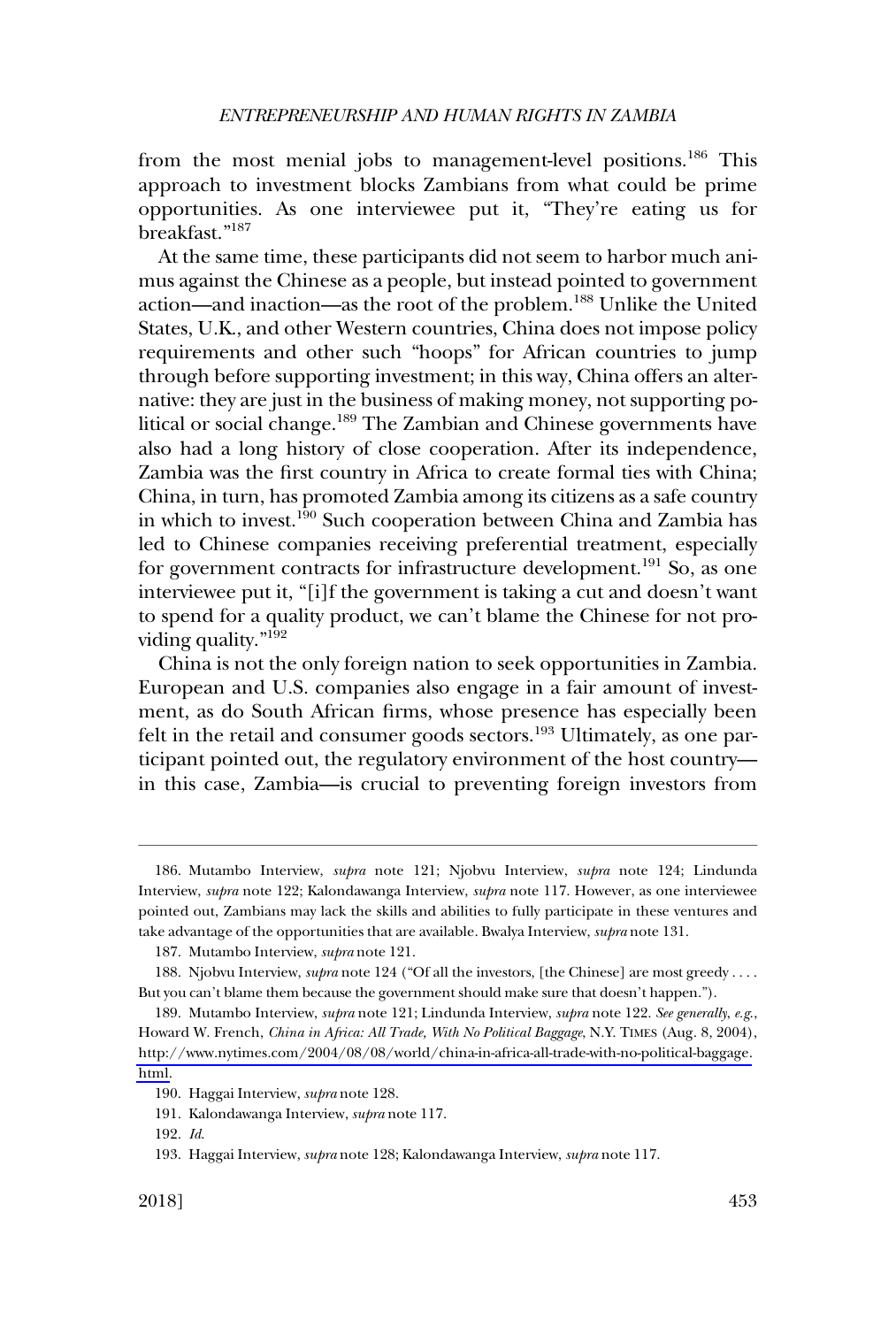overrunning a nation, and, as often happens in the process, abusing human rights.<sup>194</sup>

In particular, foreign investment that is not properly monitored can squeeze out small players. With many outsiders focusing on agribusiness in Zambia, subsistence farmers are pushed out.<sup>195</sup> According to some participants, the government says it is supporting small farmers, but it is actually facilitating large-scale farming.<sup>196</sup> In trying to increase the food supply, the government has been selling supposedly unoccupied land to foreign agribusinesses; however, this land is actually owned by subsistence farmers and is only lying fallow at the time.<sup>197</sup> This, of course, spells doom for the small farmers, because it leads to over-grazing and over-cultivation of the small area of land that they have left. $198$ 

Taking land from those who grow food on it to survive is unlikely to achieve the goal of food security. Furthermore, small farmers' livelihoods are pressed by climate change and other natural disasters. For example, the government has encouraged a policy of monoculture, with maize as the most commonly planted crop,<sup>199</sup> but both drought and an army worm infestation have shown this strategy susceptible to disruption.<sup>200</sup>

197. Siachitema Interview, *supra* note 10. According to Brigadier Siachitema, small farmers use land in three ways: residential land (for houses and living spaces), farming land, and grazing land. Both farming land and grazing land need periods of non-use to allow the soil to regain nutrients and for grass to regrow. In these situations, it will appear that farmers are only using a small portion of the land, when in fact they need much more acreage than their house, fields, and animals visibly occupy.

198. Wealth is not stored in money for small subsistence farmers but in animals, especially cattle. Cattle are sold when large expenses must be paid. Thus, taking away grazing land, which eventually leads to weak or sick cattle and even cattle death, fundamentally degrades key assets for subsistence farmers. In addition, taking land also disrupts the social structures of these communities, as some unused land is part of inheritances. Often, a father will give a son a plot of currently unoccupied land for his own farm and home when he gets married. *Id*.

199. Kalondawanga Interview, *supra* note 117.

<sup>194.</sup> Haggai Interview, *supra* note 128.

<sup>195.</sup> *See* Chickankata discussion *supra* Part II.

Kabilika Interview, *supra* note 115; Siachitema Interview, *supra* note 10; *see also* Claire 196. Provost et al., *G8 New Alliance Condemned as New Wave of Colonialism in Africa*, THE GUARDIAN, Feb. 18, 2014, [https://www.theguardian.com/global-development/2014/feb/18/g8-new-alliance](https://www.theguardian.com/global-development/2014/feb/18/g8-new-alliance-condemned-new-colonialism)[condemned-new-colonialism](https://www.theguardian.com/global-development/2014/feb/18/g8-new-alliance-condemned-new-colonialism).

<sup>200.</sup> *Id*.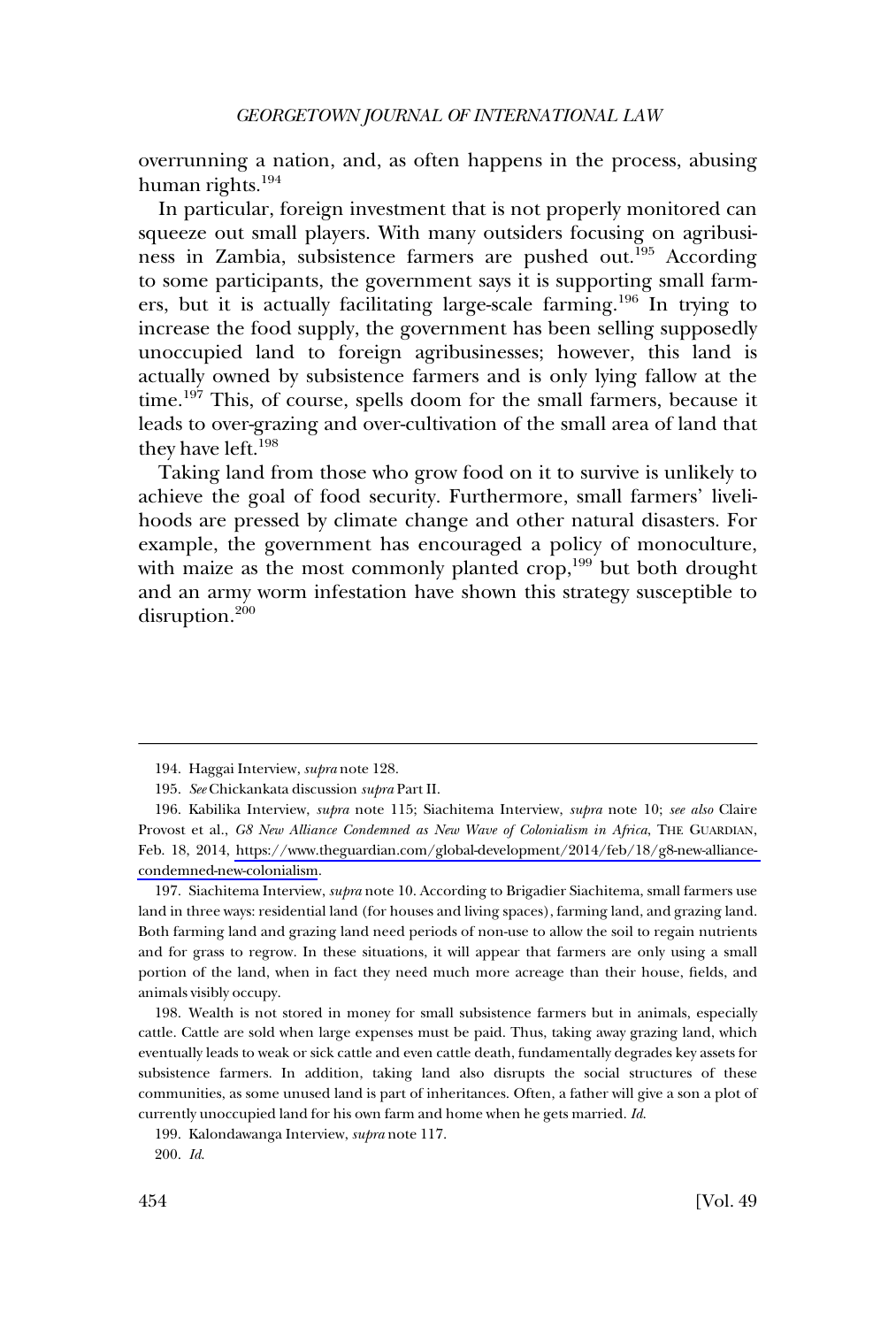#### *ENTREPRENEURSHIP AND HUMAN RIGHTS IN ZAMBIA*

#### b. *Public Sector and Non-Profit Responses*

<span id="page-38-0"></span>Several programs have been put in place to address some of the negative effects of foreign investment, and in particular, foreign agribusiness cutting into the means of support for small-scale farmers. Zambia Land Alliance was founded in 1997 to address the land rights issues discussed above, and Caritas, a Catholic social justice organization, has a livelihood and climate change program that educates and promotes sustainable agricultural techniques in order for subsistence farmers to make their land more productive and to prepare for natural disasters of all kinds.201 The Jesuit Center for Theological Reflection, a Catholic social justice organization, created a Basic Needs Basket, which measures essential goods and supplies that farmers need to survive, thus providing an important informational benchmark.<sup>202</sup>

The government also has several programs in place, including a farmer input support program that subsidizes the cost of maize seed and fertilizer, as well as a maize buying program for small farmers in which the government agrees to purchase some of their maize. $203$  This maize is then sold to nearby countries like Congo, Malawi, and Zimbabwe or kept as a strategic reserve in case of drought.<sup>204</sup> However, because the Zambian government has long-term contracts with these countries that require Zambia to supply set amounts of maize, the government sometimes forces small farmers to sell all of their crop to the government, leaving them little to live on. $205$  While these programs seem to be doing some good,<sup>206</sup> there is still much room for improvement—and further entrepreneurial thinking could be the answer. On the whole, though, the government's focus on large-scale agribusiness and promoting foreign investment ultimately may be hampering development in Zambia.<sup>207</sup>

<sup>201.</sup> Kabilika Interview, *supra* note 115.

<sup>202.</sup> Kalondawanga Interview, *supra* note 117.

<sup>203.</sup> *Id*.

<sup>204.</sup> *Id*.

<sup>205.</sup> *Id*.

<sup>206.</sup> Nicole M. Mason et al., *A Review of Zambia's Agricultural Input Subsidy Programs: Targeting, Impacts, and the Way Forward* 23 (Indaba Agricultural Policy Research Institute (IAPRI) Working Paper No. 77, 2013), <https://ageconsearch.umn.edu/bitstream/162438/2/wp77.pdf>(noting that the benefits of the program have been outweighed by the costs).

<sup>207.</sup> *See, e.g*., Jan Schupbach, Foreign Direct Investment in Agriculture: the Impact of Outgrower Schemes and Large-Scale Farm Employment on Economic Well-Being in Zambia (2014) (unpublished Ph.D. dissertation, ETH Zurich) (on file with the ETH Zurich Research Collection) (asserting that small-scale farmers in Zambia that were connected to markets for sale of goods became better off than those who were employees on large-scale estates).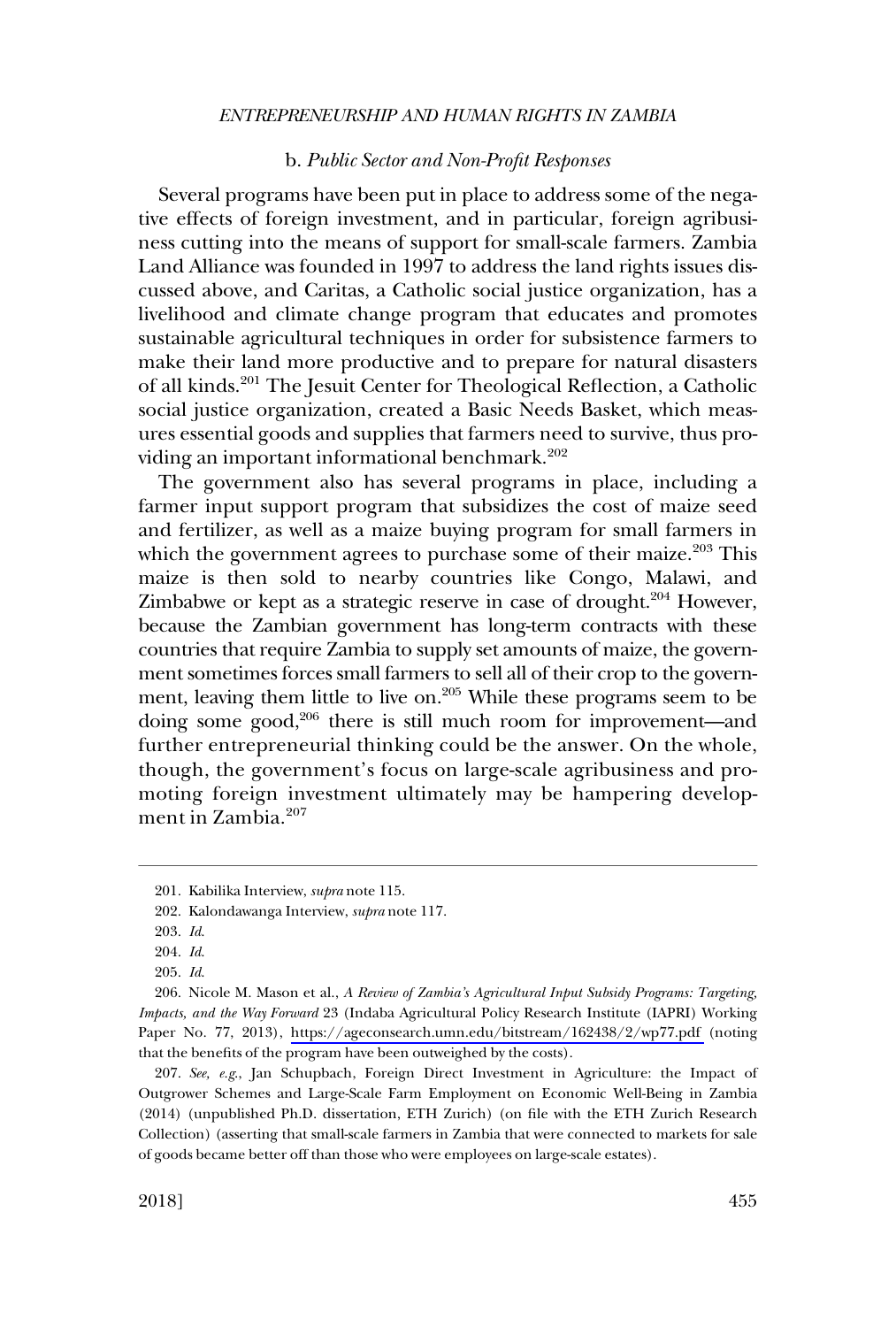#### c. *Human Rights Implicated and Their Foundational Value*

<span id="page-39-0"></span>Zambians' right to work is threatened by the overpowering wave of foreign investment. Not only are people unable to provide for themselves, but those who can get jobs are faced with unsafe working conditions, because the Zambian government has allowed Chinese firms to operate with minimal regulation. In addition, the cultural rights of Zambian small-scale farmers are at stake. As the example of Chickankata illustrated, it is clear that in some places, foreign investment is impinging upon a way of life and the cultural values associated with it.

As mentioned previously, the right to work is—in some sense—based on individuals willing to take risks to start businesses, because once these enterprises grow and develop, they can hire others as employees. Thus, tolerance for risk and ambiguity is a critical value that supports the right to work. Furthermore, if this tolerance for risk and ambiguity is fostered among those in a specific cultural context, they can create businesses that are sensitive to and compatible with the culture in which they are developed.

#### d. *How BongoHive Supports that Value*

BongoHive develops small business owners' appetites for calculated risk in several ways. First, it creates a positive environment full of a community of people who are supportive. With everyone looking out for each other, the hope is that entrepreneurs feel comfortable to pursue their business ideas. Second, surrounding oneself with other risk-takers normalizes behavior that might otherwise be questioned by those who prefer greater levels of stability. Finally, BongoHive provides opportunities for individuals to practice risk-taking by enabling them to experience and navigate unfamiliar situations. One entrepreneur had the opportunity to fly internationally for the first time to pitch his business at a start-up conference in Helsinki, Finland.<sup>208</sup> Though nervous about the travel, the presentation led to investors from the U.K. funding his company—the perfect example of a calculated risk paying off. This has enabled him to hire more drivers and expand his logistics company.<sup>209</sup>

Moreover, many of the entrepreneurs at BongoHive originally come from agricultural communities far from Lusaka. These founders are inherently in tune with the wants, needs, and desires of those in the

*See Musanga at Slush 2016 :)*, MUSANGA LOGISTICS (Nov. 27, 2016), [https://www.youtube.](https://www.youtube.com/watch?v=5F74wxPXd3E) 208. [com/watch?v=5F74wxPXd3E](https://www.youtube.com/watch?v=5F74wxPXd3E) (a video of the pitch).

*See About*, MUSANGA,<https://web.archive.org/web/20170607125335/https://musangalogistics.com> 209. (last visited Mar. 15, 2018).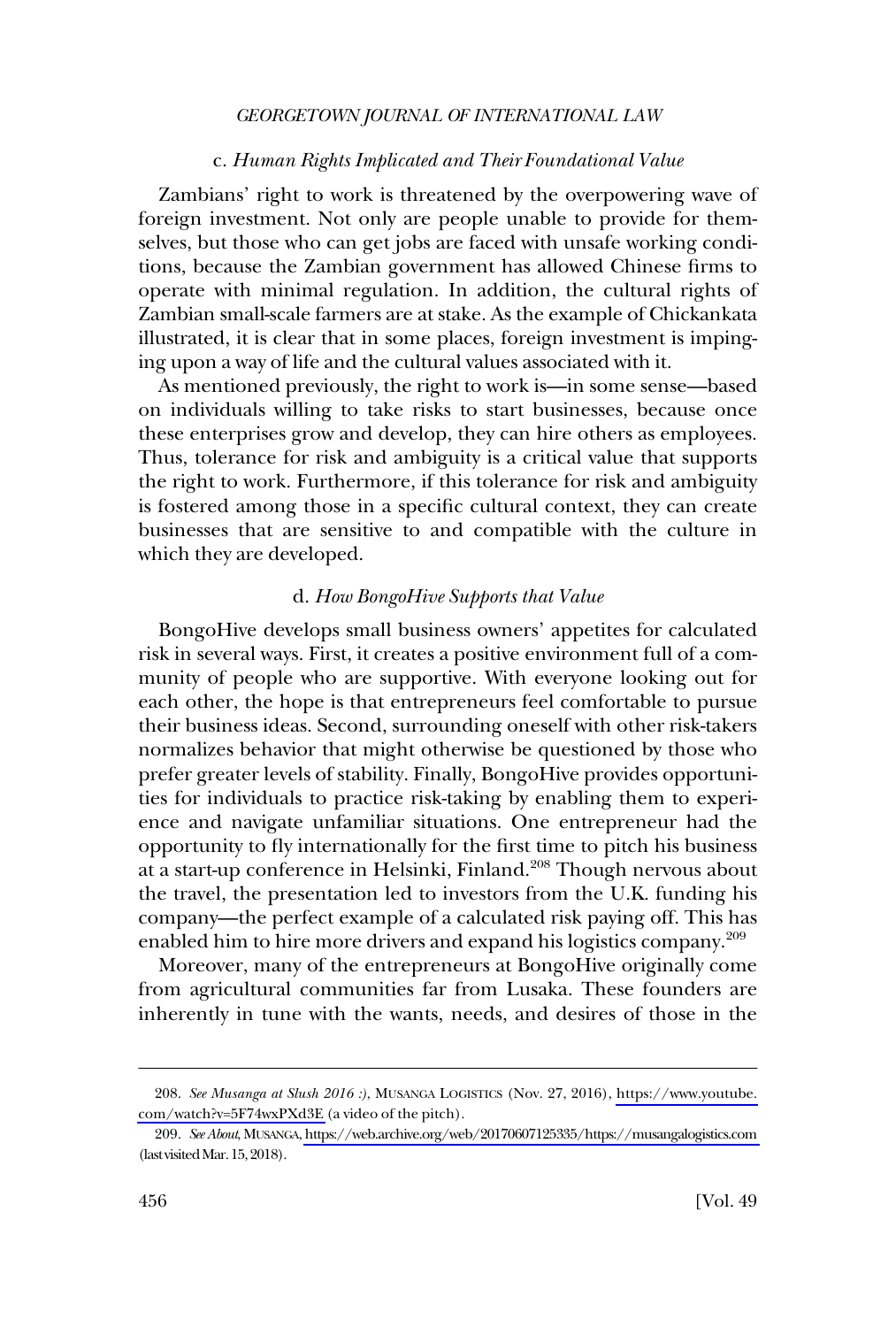#### *ENTREPRENEURSHIP AND HUMAN RIGHTS IN ZAMBIA*

<span id="page-40-0"></span>villages they come from, especially because many still have family in these locations. Entrepreneurs' sensitivity to the way of life practiced in rural areas enables them to innovate in ways that take into account the cultures and values of the places from which they come. Thus, BongoHive's activities to promote calculated risk-taking among entrepreneurs not only facilitate the fulfillment of the right to work, but also promote development that respects cultural rights.

V. FUTURE PROSPECTS FOR ZAMBIA, ENTREPRENEURSHIP, AND HUMAN RIGHTS

Predicting the future is not an easy task. It would be easy to say that Zambia's problems will continue to persist, much as they have for decades now. This Note does not share that view. Several commentators point to pivotal changes that African countries must make in order to confront their laundry list of pressing challenges.<sup>210</sup> Although Zambia has much ground to cover, it is well on its way when compared to many other African countries.

For one thing, ethnic and religious strife is virtually non-existent in Zambia, which is a sharp difference from other nations.<sup>211</sup> Despite the fact that there are seventy-two unique tribes, Zambia's national slogan is "One Zambia, One Nation."212 Interviewees connected the longstanding peacefulness of Zambia to its founding period: the first president, Kenneth Kaunda, appointed members of various tribes to his cabinet not just people from his own tribe.<sup>213</sup> He also had government officials who were originally from one region of the country move to other regions to promote integration, and he encouraged intermarriage between the tribes.<sup>214</sup> These initiatives were successful, and all participants stressed how united Zambia is as a country. In addition, some

<sup>210.</sup> *See*, *e.g*., Mbaku, *supra* note 82, at 979 (stating that African countries face a "plethora of problems," including ethnic and religious strife, poverty, poor living standards, weak economic growth, corruption, political opportunism, lack of human rights protections, and minimal participation in global affairs, and offering solutions).

<sup>211.</sup> *See, e.g*., Rwanda, South Sudan, South Africa (countries with intense inter-ethnic strife within the last three decades.)

<sup>212.</sup> Kalondawanga Interview, *supra* note 117; Haggai Interview, *supra* note 128; Bwalya Interview, *supra* note 131. One interviewee noted how perhaps having many tribes was preferable to two strong ethnic, religious, or racial groups that would naturally fight for power, similar to what took place in Rwanda, Sudan and South Sudan, and South Africa.

<sup>213.</sup> Kabilika Interview, *supra* note 115; Haggai Interview, *supra* note 128.

<sup>214.</sup> Bwalya Interview, *supra* note 131; Kalondawanga Interview, *supra* note 117; Kabilika Interview, *supra* note 115.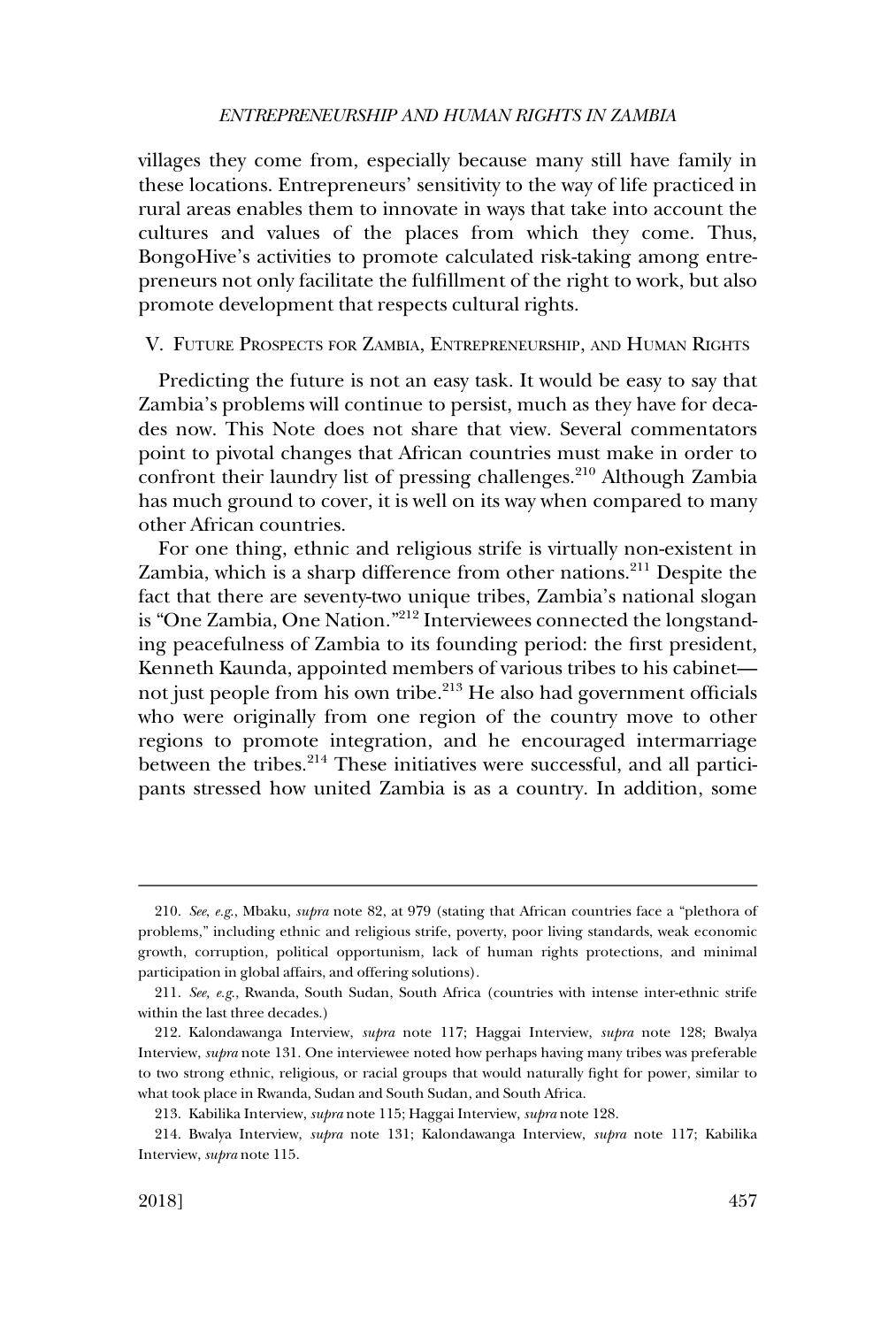participants attributed Zambia's harmoniousness to the fact that over 90% of the country is Christian, which teaches that people should live in peace.<sup>215</sup>

Ethnic and religious conflict has been cited by scholars as a serious impediment to entrepreneurship.216 Because Zambia is free from this obstacle, it is better positioned than many African countries to promote entrepreneurial activity. Indeed, building a peaceful society may be one of the most important first steps towards creating an environment that is friendly to new ventures.<sup>217</sup> Provided that Zambia can make progress to overcome corruption, copper dependency, and detrimental foreign investment, entrepreneurship has a strong potential to take off—especially with organizations like BongoHive leading the way. And if the logic of this Note holds true, encouraging entrepreneurship in Zambia will lead to a greater flourishing of human rights, creating a virtuous cycle.

The presumption of peacefulness in Zambia was challenged slightly in the most recent elections.218 A few participants noted that there was some politically-based violence, and the provinces seemed to be voting based on tribal lines.<sup>219</sup> But at least one interviewee believed that these latest political issues were just a means for the government to divert attention from the fact that the country is struggling economically. $220$ This will only be changed by unleashing the power of entrepreneurship. As one commentator put it:

To migrate from natural wealth to purchasing power, one needs a conversion mechanism that revolves around people and their ability to harness national resources innovatively to satisfy wants. This mechanism is entrepreneurship . . . . People

<sup>215.</sup> Kalondawanga Interview, *supra* note 117; Haggai Interview, *supra* note 128. *See*, *e.g*., Romans 12:8 ("If it is possible, as far as it depends on you, live at peace with everyone."). Several interviewees also asserted that it was just not in a Zambian's nature to be violent. Njobvu Interview, *supra* note 124; Mutambo Interview, *supra* note 121; Kabilika Interview, *supra* note 115.

<sup>216.</sup> Mbaku, *supra* note 82, at 1050 ("[T]he failure of African governments to manage ethnic and religious diversity has often resulted in . . . significantly high levels of political instability, which have created economic environments that are not suitable for, or conducive to, investment and/or engagement by entrepreneurs in productive activities.").

<sup>217.</sup> Agbeibor, *supra* note 19, at 40.

<sup>218.</sup> Norimitsu Onishi, *Zambia Votes Amid Economic Slowdown and Political Violence*, N.Y. TIMES , at A3 (Aug. 12, 2016).

<sup>219.</sup> Njobvu Interview, *supra* note 124; Kalondawanga Interview, *supra* note 117. 220. *Id*.